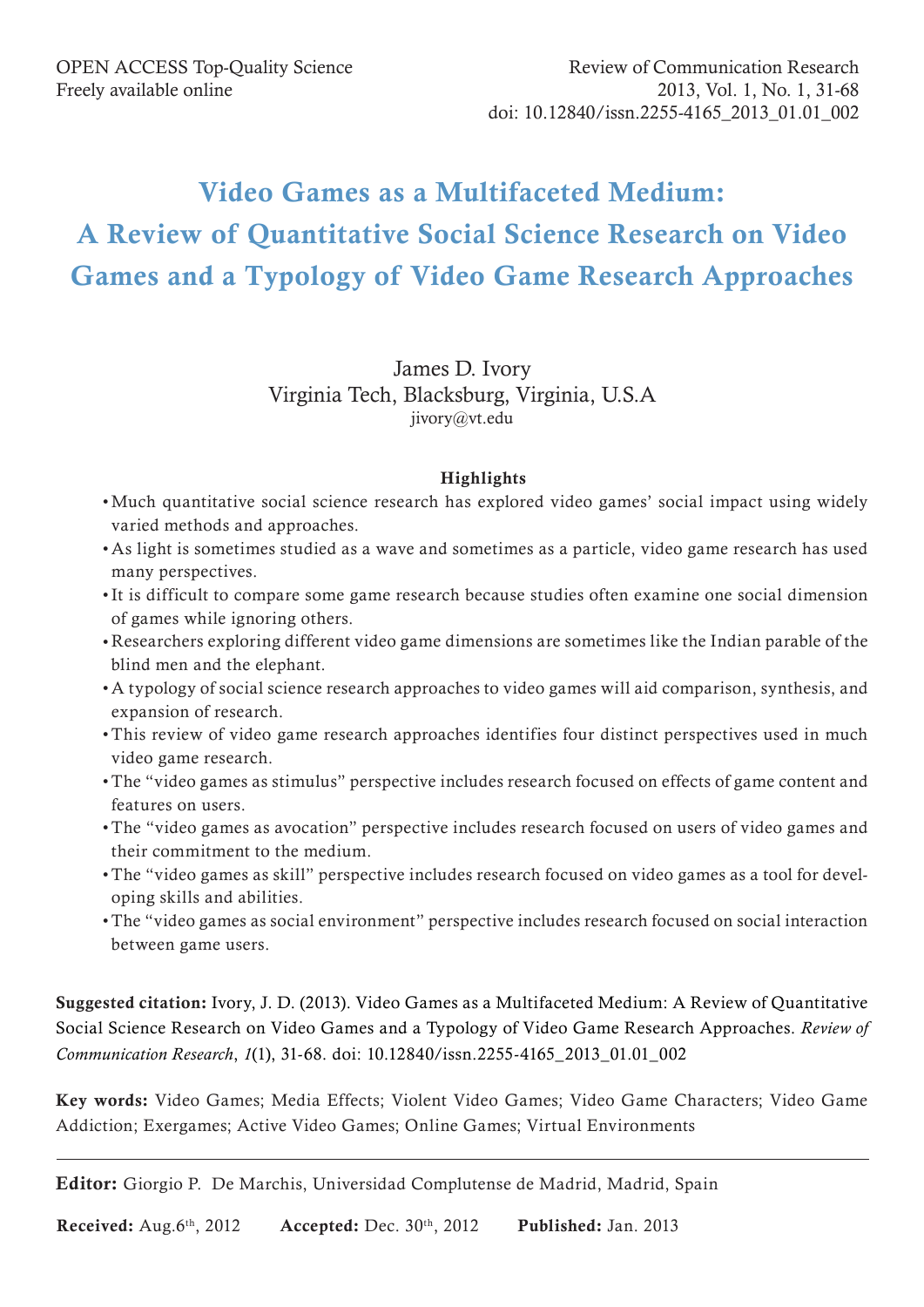#### Abstract

Although there is a vast and useful body of quantitative social science research dealing with the social role and impact of video games, it is difficult to compare studies dealing with various dimensions of video games because they are informed by different perspectives and assumptions, employ different methodologies, and address different problems. Studies focusing on different social dimensions of video games can produce varied findings about games' social function that are often difficult to reconcile—or even contradictory. Research is also often categorized by topic area, rendering a comprehensive view of video games' social role across topic areas difficult. This interpretive review presents a novel typology of four identified approaches that categorize much of the quantitative social science video game research conducted to date: "video games as stimulus," "video games as avocation," "video games as skill," and "video games as social environment." This typology is useful because it provides an organizational structure within which the large and growing number of studies on video games can be categorized, guiding comparisons between studies on different research topics and aiding a more comprehensive understanding of video games' social role. Categorizing the different approaches to video game research provides a useful heuristic for those critiquing and expanding that research, as well as an understandable entry point for scholars new to video game research. Further, and perhaps more importantly, the typology indicates when topics should be explored using different approaches than usual to shed new light on the topic areas. Lastly, the typology exposes the conceptual disconnects between the different approaches to video game research, allowing researchers to consider new ways to bridge gaps between the different approaches' strengths and limitations with novel methods.

# **Content**

| Figure 1. Conceptual Model of Social Dimensions of Video Games Examined by   |  |
|------------------------------------------------------------------------------|--|
|                                                                              |  |
| Table 1. Overview of Quantitative Social Science Video Game Research Approa- |  |
|                                                                              |  |
|                                                                              |  |
|                                                                              |  |
|                                                                              |  |
|                                                                              |  |
|                                                                              |  |
|                                                                              |  |
|                                                                              |  |
|                                                                              |  |
|                                                                              |  |
|                                                                              |  |
|                                                                              |  |
|                                                                              |  |
|                                                                              |  |
|                                                                              |  |
|                                                                              |  |
|                                                                              |  |
|                                                                              |  |

www.rcommunicationr.org 32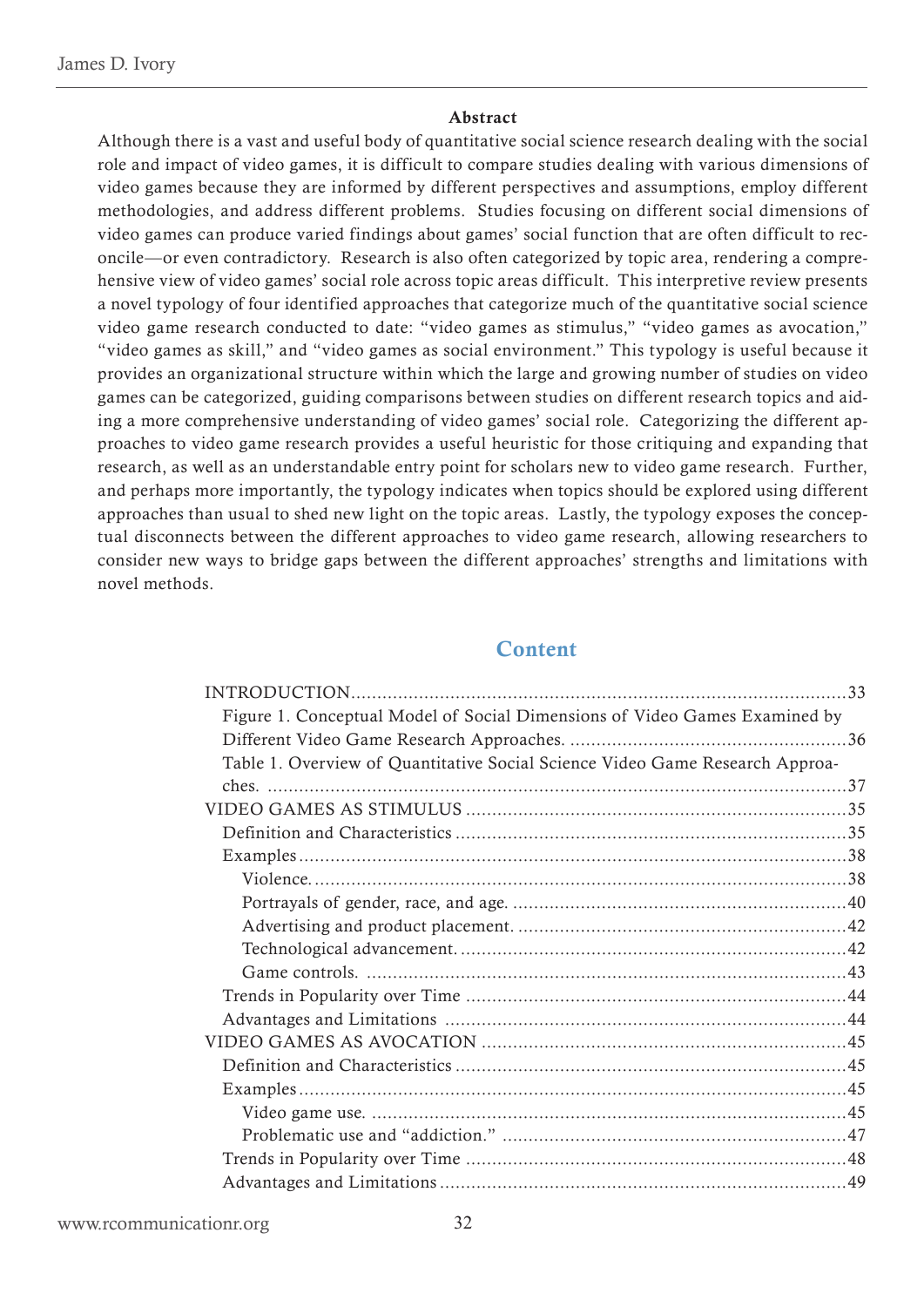<span id="page-2-0"></span>

| APPLYING THE TYPOLOGY WHEN CRITIQUING AND CONDUCTING RESE- |  |
|------------------------------------------------------------|--|
|                                                            |  |
|                                                            |  |
|                                                            |  |
|                                                            |  |
|                                                            |  |

# Introduction

The advent of video games as a commercial phenomenon has been accompanied by a surge of research on video games' social impact. Beginning in the 1980s and continuing ever since, many hundreds of studies by researchers specializing in communication, psychology, medicine, and related fields have explored the role video games have in their users' lives and in society. This vast body of research has been enlightening, but not always conclusive. For example, commonly-researched areas such as the effects of video game violence remain disputed, and bodies of literature exploring potential negative effects and concerns about video games often remain unreconciled with other scholarship exploring opportunities and positive outcomes of game use. Also obfuscating a clear overview of the state of communication research dealing with video games is the fact that video games have many different dimensions and functions, which limits the extent to which video games' impact can be described in simple and uniform terms.

Given that video games serve many functions, researchers studying them have employed a variety of different methods, theoretical perspectives, and measurement instruments in research on video games. This is appropriate, as different dimensions of video games call for different research approaches. Much as light is sometimes treated as a particle and sometimes as a wave in research depending on the focus and goals of that research, video games can be treated as a message, as a time commitment, as a simulation activity, or as a community depending on what games are being studied and how. Unfortunately, though, the many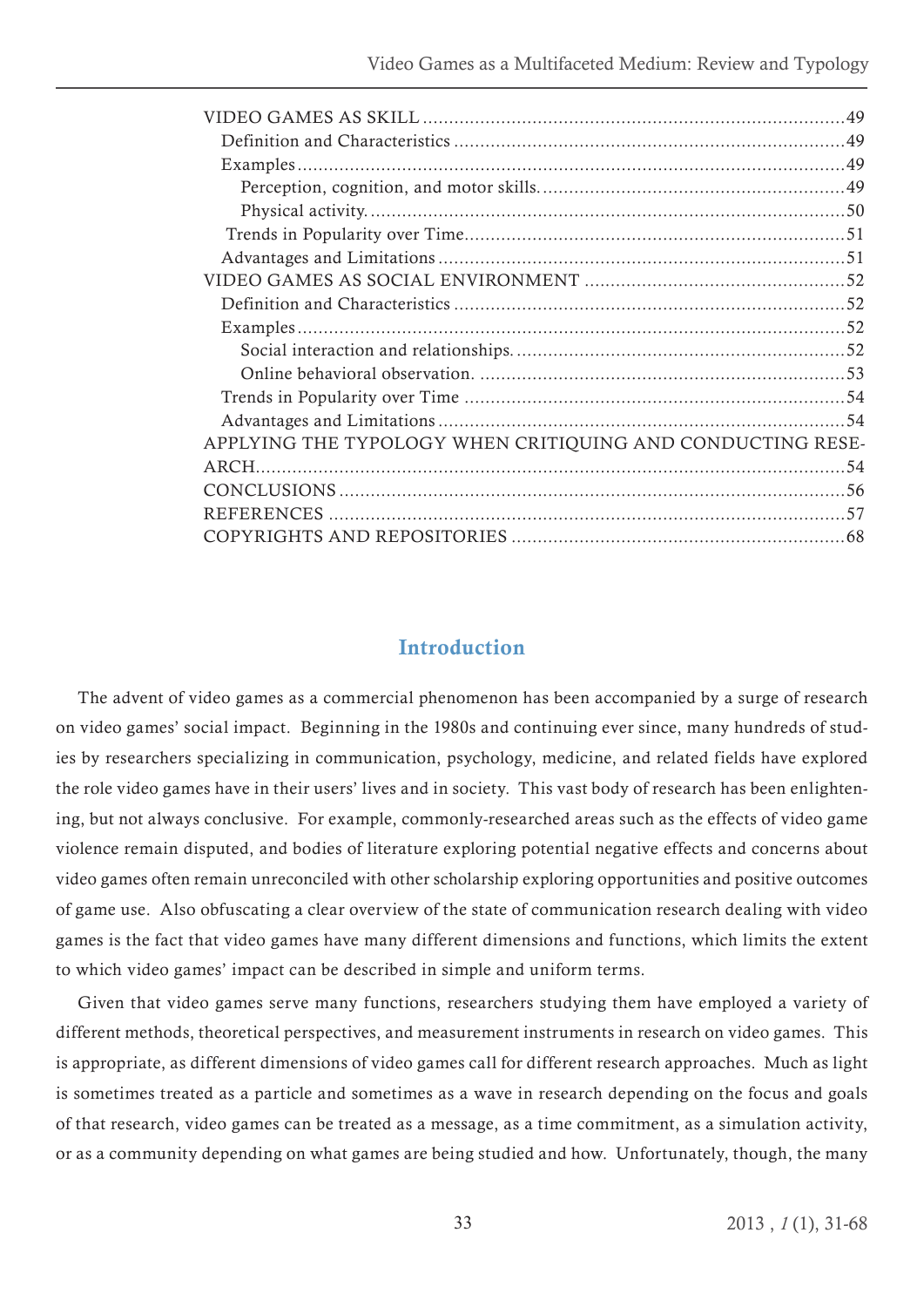ways in which video games can be studied often lead researchers to look past each other's work or fail to understand its contributions. Much as the characters in the classic Indian parable of the blind men and the elephant all gave incomplete and discrepant accounts of the animal they were grasping depending on what part they touched, researchers examining video games from different perspectives may poorly understand the ways in which their various perspectives and findings can inform and complement each other.

It is difficult to review, compare, synthesize, and build upon research that is so varied in nature, so much of the research on video games remains isolated by topic area in reviews and meta-analyses. As a result, social science research on video games often progresses in increasingly fragmented and insular streams that examine separate video game dimensions without informing a more comprehensive understanding of the overall role of video games in society. For example, while a group of meta-analyses of video game research examines the negative and positive effects of their content on users (e.g., Anderson & Bushman, 2001; Anderson, Shibuya, Ihori, Bushman, Sakamoto, Rothstein, & Saleem, 2010; Ferguson, 2007a; 2007b; Sherry, 2001), others meta-analyses focus on games' function as everything from a learning tool (Vogel, Vogel, Cannon-Bowers, Bowers, Muse, & Wright, 2006), to an exercise enhancing visuospatial cognition (Ferguson, 2007b), to a pastime encouraging a sedentary lifestyle (Marshall, Biddle, Gorely, Cameron, & Murdey, 2004), to an active physical activity (Peng, Lin, & Crouse, 2011).

Such different foci, categorized primarily by research topic, produce seemingly contradictory findings across topics about the social role of video games. From one perspective, a finding may indicate that video games discourage physical activity (e.g., Marshall et al., 2004), while from another perspective, a study may observe that some video games are themselves a healthy physical activity (e.g., Peng et al., 2011). From one perspective, research may indicate that video games are a potentially harmful stimulus promoting antisocial behavior (e.g., Anderson et al., 2010), while from another perspective, a study may find that video games are a normal and healthy part of an individual's social life and development (Ferguson & Garza, 2011). These contradictions in findings about the social role of video games are sometimes the result of studies employing different methods and measures to produce different findings, but methodological differences are not all that separates discrepant research on video games. Differences between findings in different studies of video games are also the product of different assumptions about the fundamental nature of video games and their social role. Regardless of method employed or topic examined, different studies view video games as a stimulus users are exposed to, an avocation users spend time with, a task for users to practice and accomplish, or a medium for users to interact with each other. These approaches transcend method and topic in research, but selecting one of these approaches to a topic limits the way a topic can be conceptualized and researched.

While it is valuable that all of these bodies of research exist, it is important that we recognize the relative strengths and limitations of these approaches, consider how they contribute together to a comprehensive understanding of the social role of video games, explore ways to address popular research topics with different research approaches than previous research on those topics has employed, and plan new research on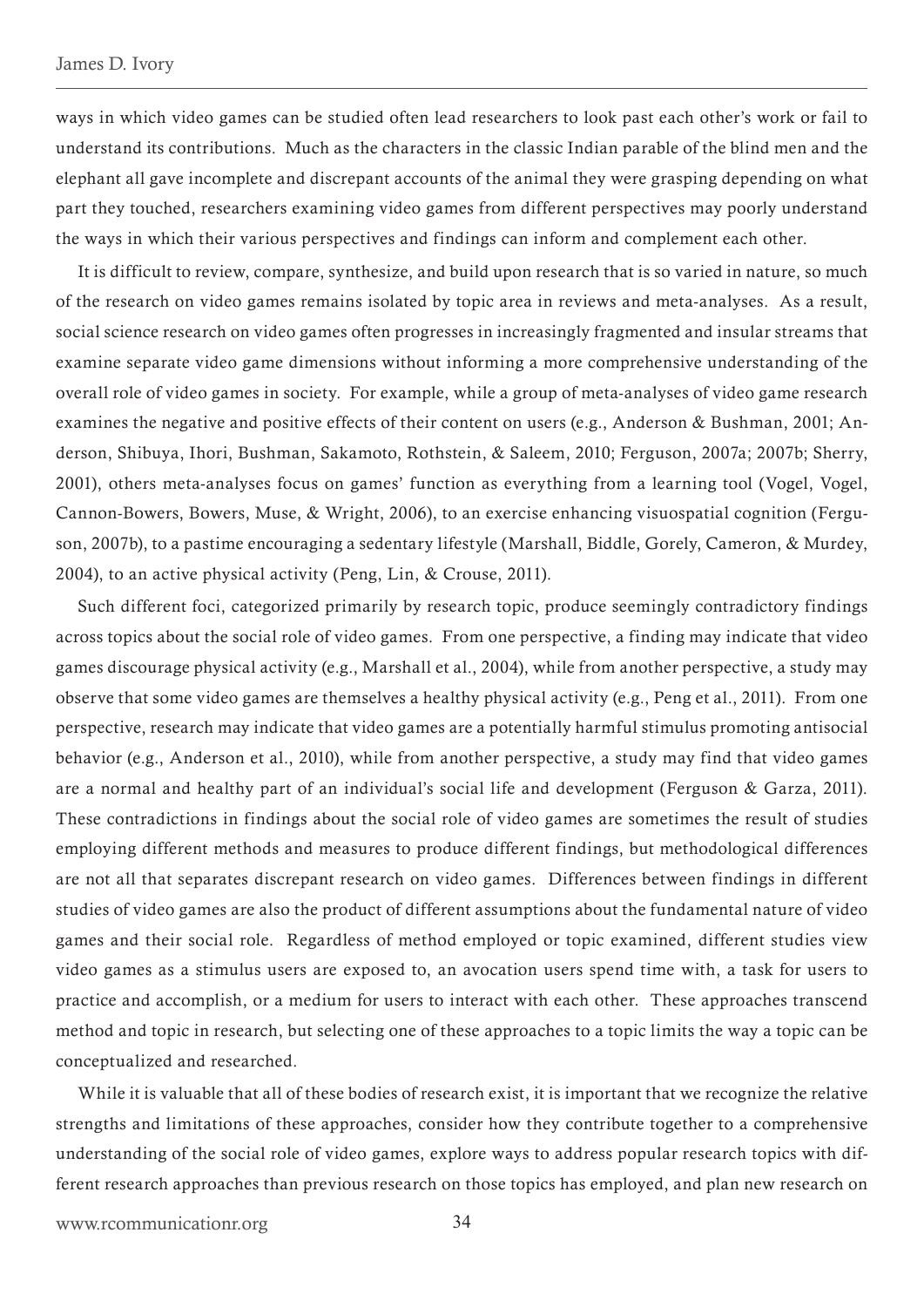<span id="page-4-0"></span>video games that will bridge different approaches instead of proceeding in insular "siloes" within one approach or another. In many cases, particular topics in video game research have been primarily addressed from only one approach, perhaps sometimes because the approach has been particularly useful in informing the topic and perhaps sometimes because researchers have simply been accustomed to approaching the topic from that approach. Reliance on one approach in examining a dimension of video games may be effective when the approach is well-suited to the topic (e.g., examining video games as a stimulus in research dealing with the effects of games' violent content), but such steadfast application of the same approach to a topic over time may neglect key relevant elements of the video game experience (e.g., failing to account for the increasing proportion of violent video game play that occurs between players online rather than by a player interacting with game content as a stimulus). Therefore, identifying approaches commonly used in different areas of research on video games can indicate not only what approaches have been consistently used to examine different topics, but also where some topics should be examined from different approaches to generate new insights (e.g., examining violent video game play as an online social behavior rather than only as a player's exposure to a violent media stimulus).

This literature review attempts to summarize much of the quantitative social science research on video games using a novel typology of video game research approaches often used to explore popular research topics. In addition to providing an up-to-date summary of a large number of studies from several areas of video game research, the review's typology of approaches will help organize criticism, comparison, and extension of research on video games. This typology will allow us to identify what video game research topics tend to employ different approaches, which bodies of research can be compared because they share a common approach, and what limitations bodies of research have due to their reliance on a given approach. Using this typology to categorize existing approaches to video game research, we can also identify when research should further investigate topics using a novel approach, and we can address disconnects between approaches with new research that will bridge those disconnects to add new understanding about video games' social role. Below is an attempt at a comprehensive review of some major areas in quantitative social science research on video games, organized within a novel typology of four research approaches: "video games as stimulus," "video games as avocation," "video games as skill," and "video games as social environment." (See Table 1 & Figure 1.)

# Video Games as Stimulus

# Definition and Characteristics

The "video games as stimulus" approach is by far the most prominent approach in social science research dealing with video games over the last three decades. This approach includes research that examines the effects of video game content and format features on users' psychological and behavior responses. In some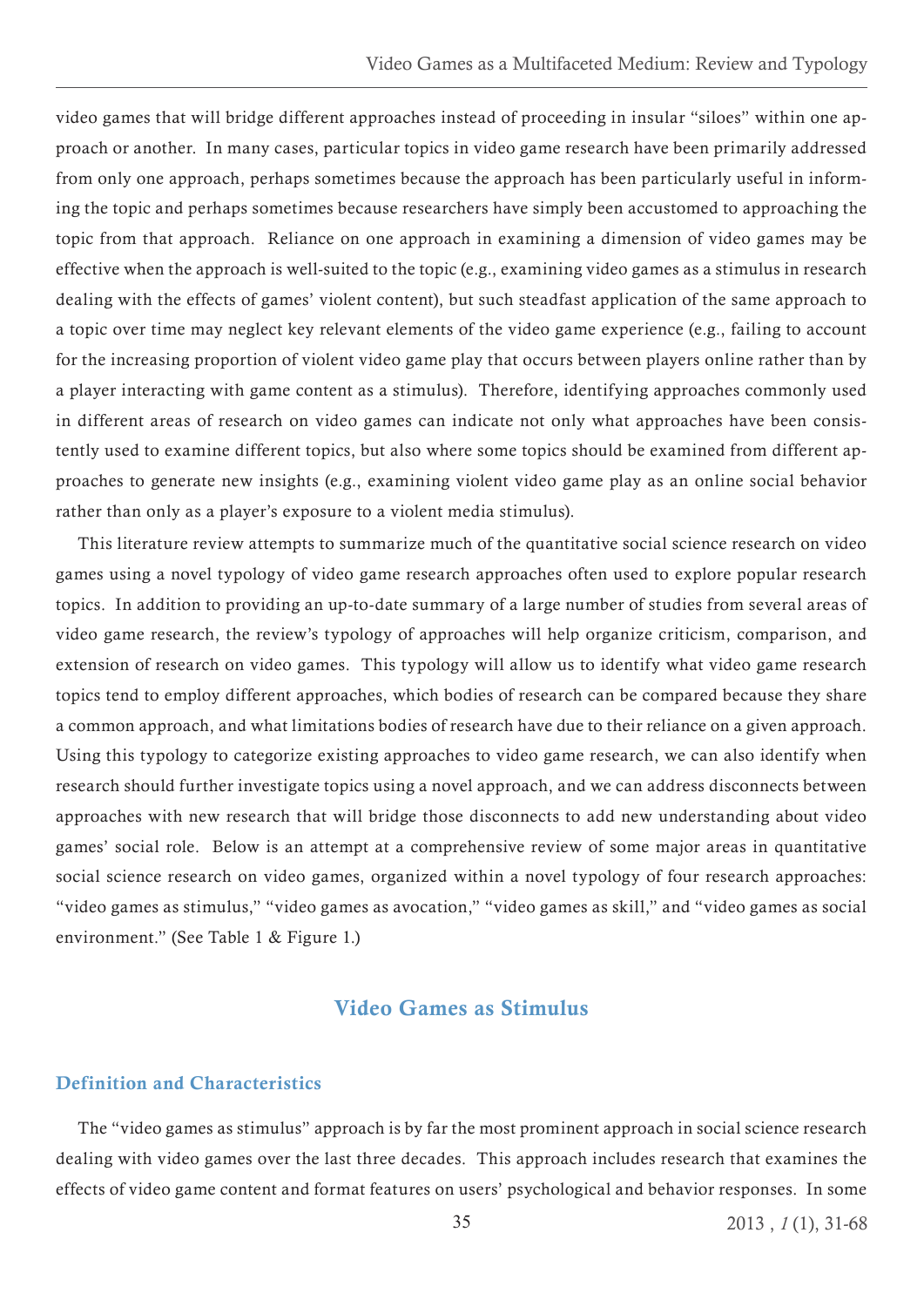<span id="page-5-0"></span>

Figure 1. Conceptual Model of Social Dimensions of Video Games Examined by Different Video Game Research Approaches.

cases, a single, very simple characteristic of video games, such as the presence of violence, is examined as a unidimensional and monolithic stimulus variable. In other cases, the effects of a more nuanced stimulus message with more semantically complex symbols and constructs, such as in-game persuasive advertising appeals, are examined (though these nuanced message characteristics can still be regarded as stimuli; see Simons, Detenber, Roedema, & Reiss, 1999; Wright, 1974). Whether viewing video games as one-dimensional stimuli or more complicated mass media messages, though, research from the "video games as stimulus" approach focuses on the effects of one or more dimensions of game content or format on users' responses in a manner consistent with the "media effects" tradition (see Eveland, 2003; McLeod, Kosicki, & Pan,1991). Characteristics of the "video games as stimulus" approach therefore include (a) isolation of one or more game content or form elements as treatments to examine effects on users, (b) a presumption that treatment variables will have similar effects across games in which they are present, and (c) a presumption that treatment variables' effects are produced more or less independently of any effects that other game dimensions might have. Research using this approach may acknowledge that video games are an interactive medium whose users can influence their experiences with the games, but is still concerned primarily with identifying generalizable effects of individual game dimensions in isolation.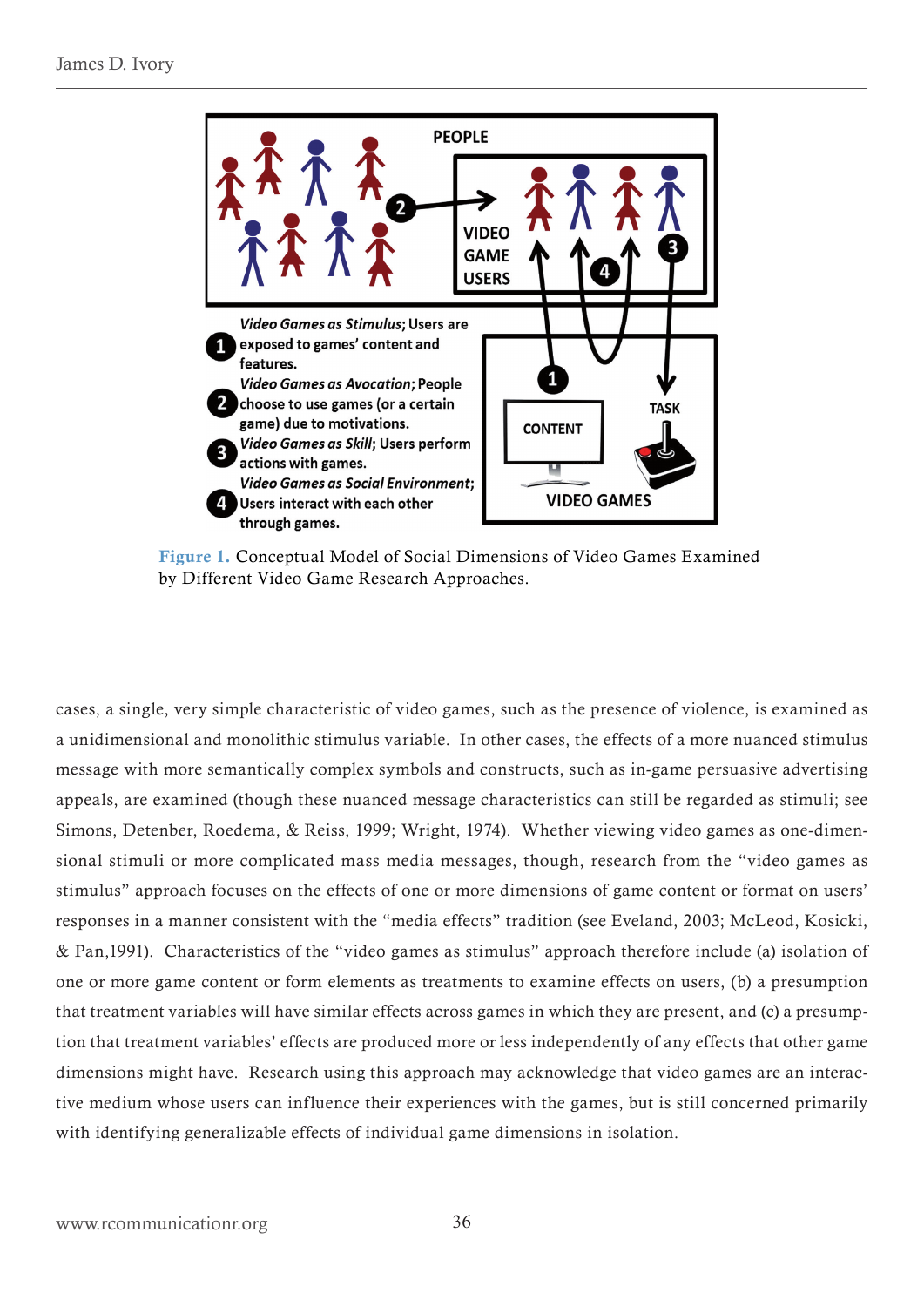<span id="page-6-0"></span>

| I                        | J<br>$\overline{a}$<br>١<br>Í<br>I<br>I<br>₹<br>δ<br>i<br>Š<br>١<br>ı<br>I<br>j<br>I<br>١ |
|--------------------------|-------------------------------------------------------------------------------------------|
|                          | 1<br>I<br>I<br>١<br>١<br>ï                                                                |
|                          | ł                                                                                         |
| 1                        | I<br>Í<br>Í<br>Í                                                                          |
|                          |                                                                                           |
|                          | י                                                                                         |
| ţ                        | ١<br>١<br>I<br>I<br>I<br>I<br>í<br>י<br>$\overline{\phantom{a}}$<br>I<br>ı                |
|                          | ¢<br>S                                                                                    |
|                          | ţ<br>$\frac{1}{2}$<br>ı                                                                   |
| $\overline{\mathcal{L}}$ | I<br>)<br>֚֓<br>١<br>l<br>Í<br>Í<br>∖                                                     |
| Ī<br>I                   | ١<br>١<br>I                                                                               |

| Approach                             | Characteristics                                                                                                                            | Examples                                                                                                                                  | <b>Trends and Status</b>                                                                                                               | Advantages                                                                                                                    | Limitations                                                                                                                                                                                                |
|--------------------------------------|--------------------------------------------------------------------------------------------------------------------------------------------|-------------------------------------------------------------------------------------------------------------------------------------------|----------------------------------------------------------------------------------------------------------------------------------------|-------------------------------------------------------------------------------------------------------------------------------|------------------------------------------------------------------------------------------------------------------------------------------------------------------------------------------------------------|
| Video Games as<br>Stimulus           | tent and features of<br>logical states and behav-<br>video games and their<br>effects on us ers' psycho-<br>Concerned with the con-<br>ior | controls; Portrayals of<br>advancement; Game<br>Advertising and product<br>Violence; Technological<br>gender, race, and age;<br>placement | through history of<br>Consistently prominent<br>games research                                                                         | Well-suited to research<br>isolating effects of one<br>or more game factors                                                   | focus in examining<br>suited to understanding<br>Maintains a one-way<br>games' impact; Poorly<br>tent, interactive and so-<br>of nuances in game con-<br>cial game dimensions,<br>and active role of users |
| Video Games as<br>Avocation          | Concerned with video<br>tivations, and their<br>game players, their mo-<br>game use                                                        | Video game use; Prob-<br>lematic use and "addic-<br>tion"                                                                                 | Consistently prominent<br>0f<br>through history<br>games research                                                                      | Focus on users provides<br>a better understanding<br>of video game audience<br>and active decisions in-<br>volved in game use | May not always accu-<br>rately measure use, mo-<br>tivations, and outcomes;<br>Often reliant on self-<br>reports                                                                                           |
| Video Games as<br>Skill              | a simulation exercise for<br>development of skills<br>Concerned with influ-<br>ence of video games as<br>and abilities.                    | Perception, cognition,<br>and motor skills; Physi-<br>activity<br>$_{\rm cal}$                                                            | studies of video games;<br>Now returning with ad-<br>vent of new interfaces<br>Present in some early<br>and research findings          | Maintains a focus on the<br>unique game-based as-<br>pects of medium                                                          | mation and narratives<br>May ignore social infor-<br>present in game content.                                                                                                                              |
| Social Environment<br>Video Games as | interact within online<br>individuals and groups<br>Concerned with the way<br>game settings                                                | Social interaction and<br>lationships; Online<br>behavioral observation<br>rel                                                            | Neglected in early re-<br>search; Very prominent<br>cial graphical online<br>in recent years after<br>growth of large commer-<br>games | teraction as part of<br>Recognizes the growing<br>importance of social in-<br>many video game expe-<br>riences                | Difficult to determine<br>Not relevant to all video<br>when events in games<br>correspond to real-life<br>games as some are still<br>individual experiences;<br>phenomena                                  |

Table 1. Overview of Quantitative Social Science Video Game Research Approaches. Table 1. Overview of Quantitative Social Science Video Game Research Approaches.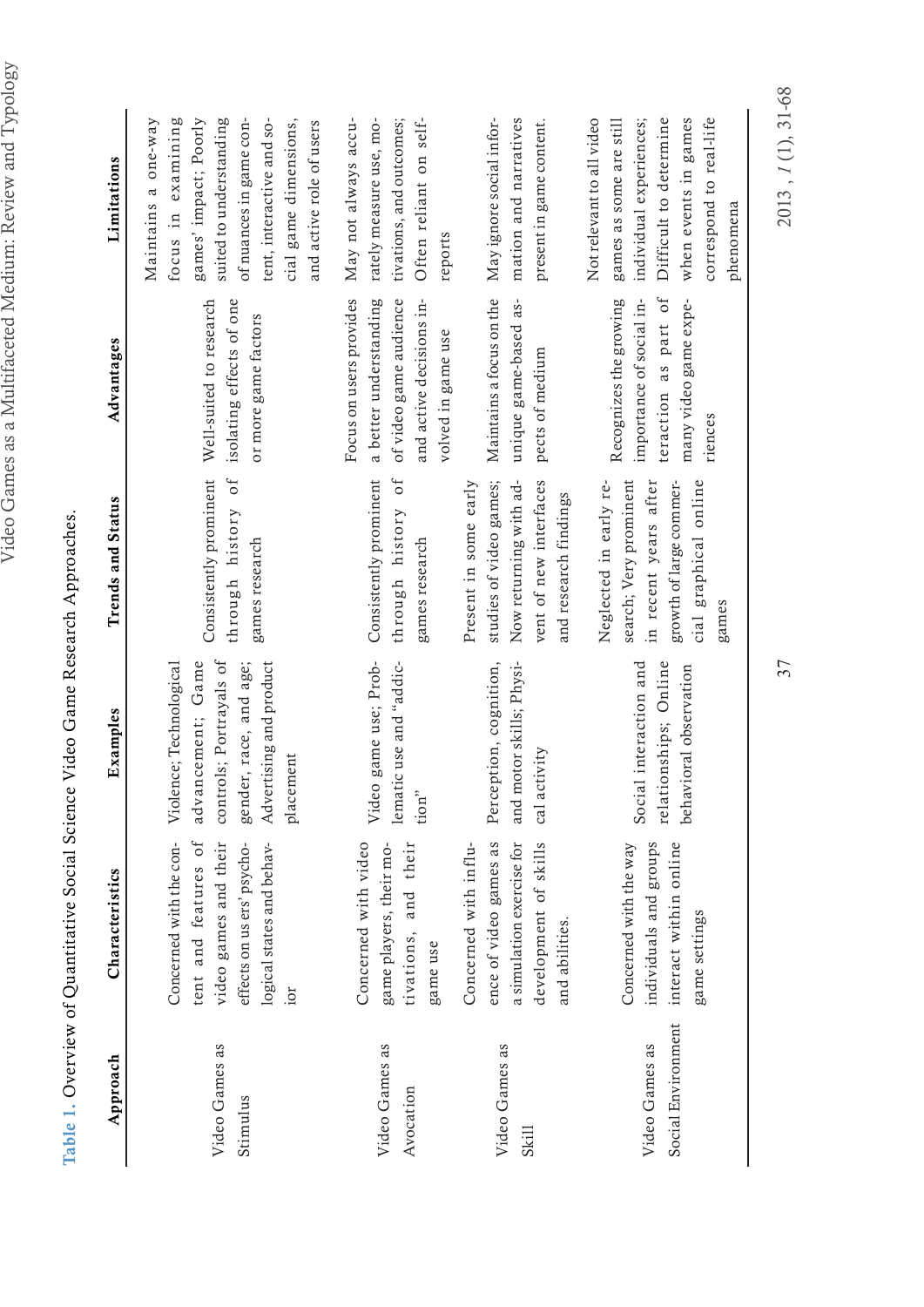#### <span id="page-7-0"></span>Examples

#### Violence.

Content analyses have consistently demonstrated that the majority of popular video games contain at least some form of violence (e.g., Dietz, 1998; Smith, Lachlan, & Tamborini, 2003), though the nature and extent of that violence varies widely across games (e.g., Thompson & Haninger, 2001). The most visible research employing the "video games as stimulus" approach over the medium's history has been research examining the effects of violent content in video games. Consistent with the characteristics of the "video games as stimulus" approach, this research has typically involved laboratory experiments comparing the effects of a violent and nonviolent video game on an outcome variable, usually one associated with aggression, while often also attempting to hold as many other game elements as constant as possible across the compared games (but cf. Adachi & Willoughby, 2010; 2011). Alternatively, research in this area has also employed cross-sectional or longitudinal surveys asking participants to report their levels of exposure to video games to examine correlations with reports of problematic behavior, again with the intent of identifying video game violence as a universal treatment that can be measured as a level of exposure across numerous hours playing many different video games.

This research examining violence in video games as a treatment influencing users' responses dates back to the mid-1980s (e.g., Dominick, 1984; Anderson & Ford, 1986), when empirical research first began to investigate potential relationships between violence in game content and aggression in users. Since then, some prominent and widely-cited studies have pointed toward a relationship between exposure to violence in video game content and aggressive thoughts, feelings, and behavior in users (e.g., Anderson & Dill, 2000; Bushman & Anderson, 2002; Carnagey, Anderson, & Bushman, 2007). The emergence and promotion of these studies initially led to a dominant viewpoint in fields from psychology to medicine that violent video games represented a substantial cause of aggression in users. However, a number of published studies have not observed such a relationship between violence in video games and aggression, and some studies have even found that exposure to video game violence reduced aggressive responses (see Ferguson, 2010; Ferguson & Rueda, 2010) or increased prosocial behaviors (e.g., Ferguson & Garza, 2011). Further, measures and interpretations in research on effects of video game violence are increasingly disputed, with many arguing that the measures of aggression used in most research finding negative effects of violent video games does not measure responses that are relevant to meaningful antisocial behavior in a real-life setting (Ferguson & Rueda, 2009; Ritter & Eslea, 2005; Tedeschi & Quigley, 1996; 2000) and that measures are used selectively in some cases to increase the likelihood of significant findings (Ferguson & Heene, 2012).

The mixed results across studies dealing with video game violence are exemplified by meta-analyses synthesizing scores of these studies examining the effects of video games on measures of aggression; these meta-analyses have been similarly mixed in their findings regarding a relationship between exposure to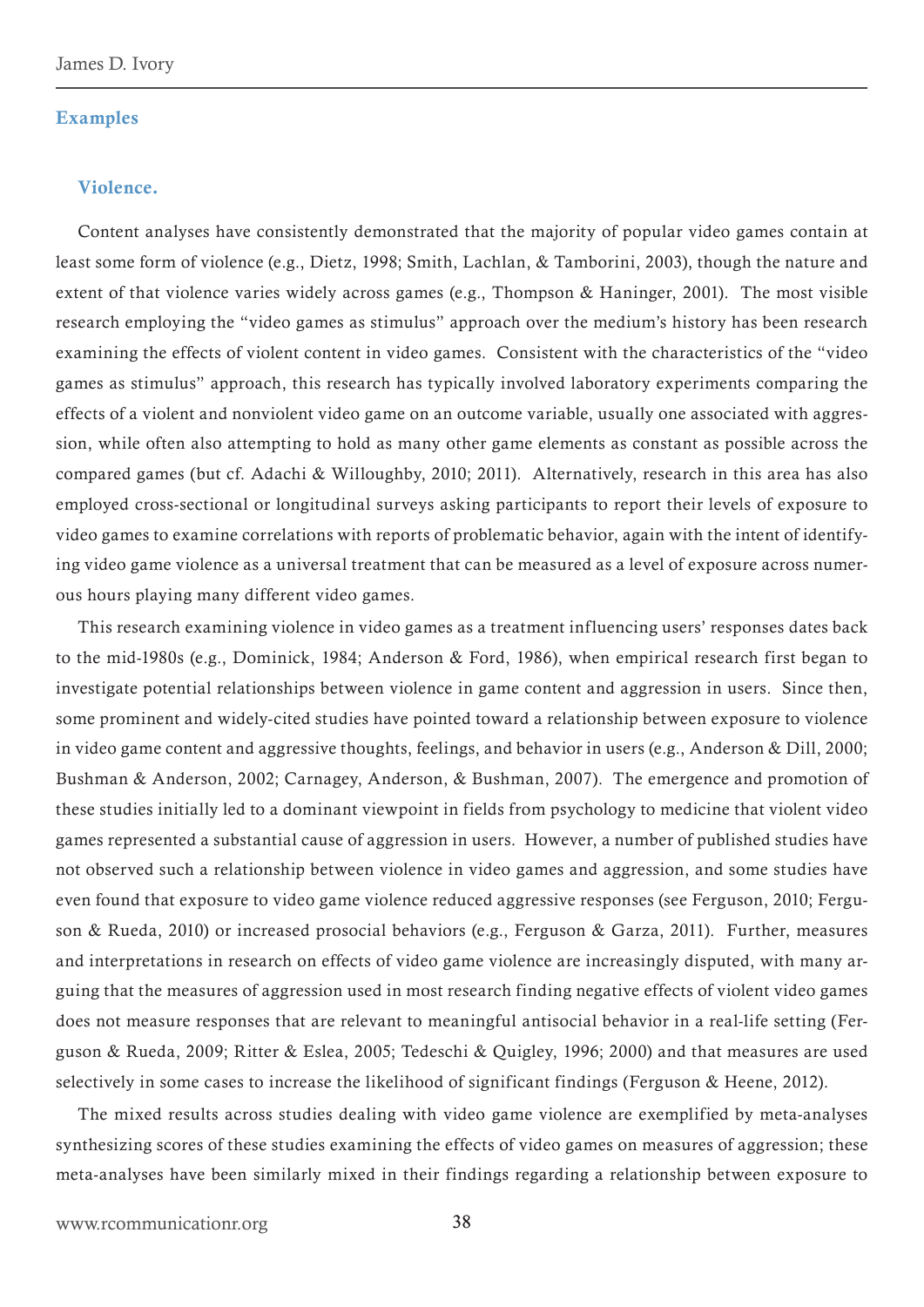violence in video game content and measures of aggressive thoughts, feelings, and behaviors. Some metaanalyses observe such a relationship (e.g., Anderson & Bushman, 2001; Anderson, et al., 2010), though sometimes suggesting effects on aggression may be weaker than violence in other media such as television and film (Sherry, 2001). Other meta-analysis do not indicate such a relationship (Ferguson, 2007a; 2007b; Sherry, 2007). Further, the results of meta-analyses finding a relationship between violent video games and aggression have been challenged on the grounds that the relationship exists because studies finding no such relationship are unlikely to be published (Ferguson, 2007a; 2007b; Ferguson & Kilburn, 2009) and because meta-analysis authors may have been biased in their selection of studies included in analyses (Ferguson & Heene, 2012).

In addition, recent research has identified another key video game characteristic that may actually be the cause of the aggressive responses to violent games: competition (Adachi & Willoughby 2010; 2011). Most violent video games include a competitive element to produce the conflict that leads to their violent content (e.g., antagonists engaging a character in a fight), and a pair of recent studies comparing effects of competition and violence on aggressive responses suggest that this competition is a clearer influence on aggressive outcomes than violence (Adachi & Willoughby, 2011). Such results suggest that effects of violent games on aggression that were previously attributed to violence in the games may actually be an effect of competition that is also typical in violent games.

These and other concerns have provoked calls for researchers investigating effects of video game violence to be more cautious and back away from earlier claims that violent video games present a substantial risk of harming their users while re-examining the research that produced such claims (e.g., Ferguson; 2011; Hall, Day, & Hall, 2011a; 2011b). Meanwhile, other researchers hold steadfastly to the claims that a conclusive link between violence in video games and meaningful aggression in users has been sufficiently evidenced (e.g., Murray, Biggins, Donnerstein, Menninger, Rich, & Strasburger, 2011). Therefore, the state of research regarding the negative effects of violent video games on aggression is very much in flux, with the longstanding dominant opinion that violence in video games is harmful under siege from new interpretations and data suggesting that the effects of video game violence may have been overstated and may also result from other game factors. In any case, arguments on all sides have been based largely in the "video games as stimulus" approach, and are likely to continue to be.

In addition to research focusing only on the presence or absence of violence, some research on violence in video games examines specific portrayals of violence and the effects of those messages. For example, a content analysis (Smith et al., 2003) raised concerns about not only the high prevalence of violence in video games, but also the nature of its portrayal, claiming that most aggressive exchanges in the games sampled were portrayed as justified, depicted as rewarded or unpunished, and shown with unrealistically low consequences for victims. Some research on effects of video game violence has also investigated specific elements of the way in which violence is portrayed. For example, Carnagey and Anderson (2005)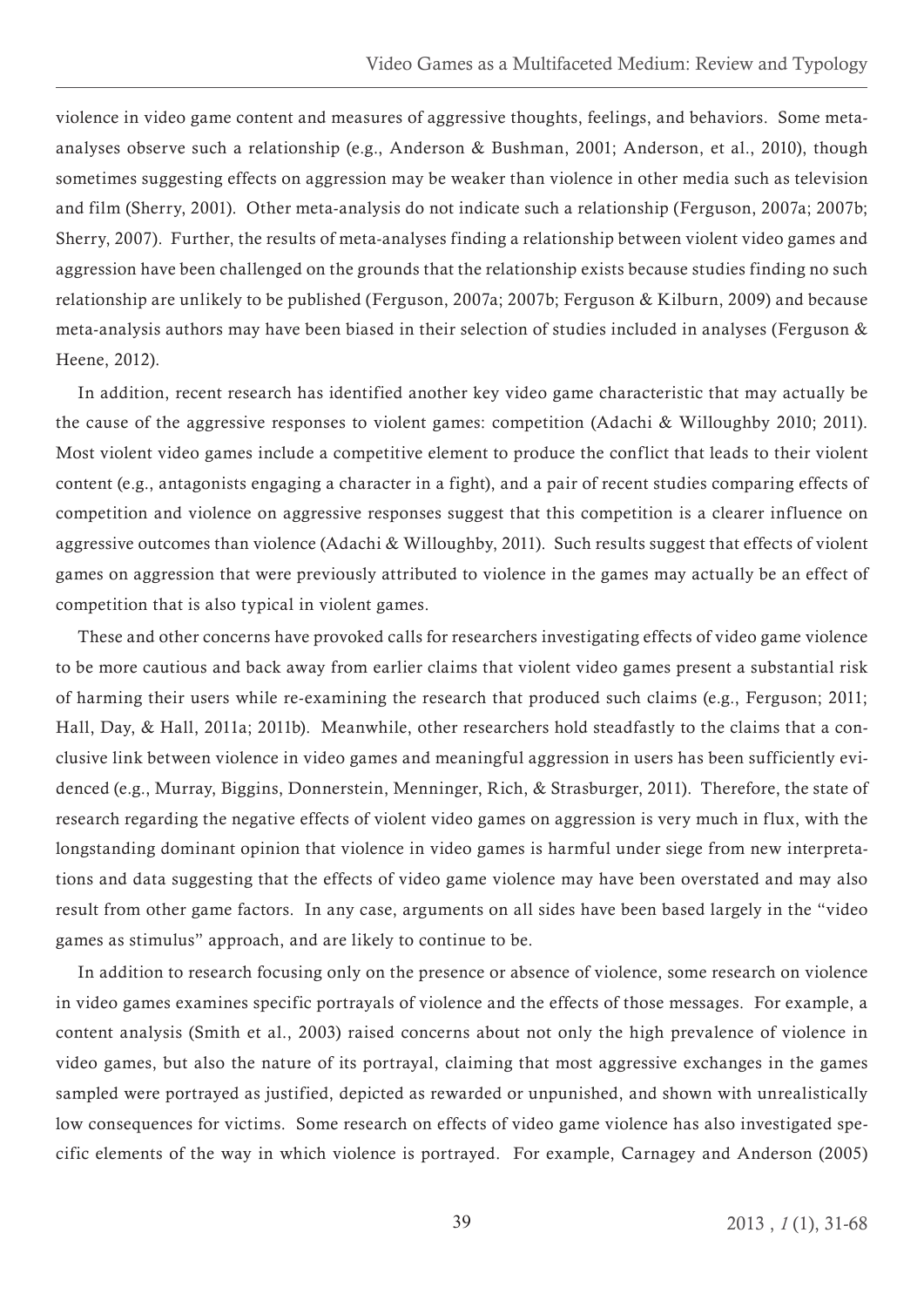<span id="page-9-0"></span>conducted three studies exploring whether a game that rewarded violence would have greater effects on aggression than a game that punished violence or a nonviolent game. The studies found that playing either type of violent game had similar effects on hostility compared to a nonviolent game, but that playing the game that rewarded violence tended to elicit more aggressive thoughts and behaviors compared to the game where violence was punished or the nonviolent game. That study, however, has been subject to recent criticism that observed effects were actually due to different levels of competitiveness across game conditions (Adachi & Willoughby, 2011).

A group of studies has also explored the effects of bloodshed as a specific element of video games' portrayals of violence, with mixed results (Ballard & Lineberger, 1999; Ballard & Wiest, 1996; Barlett, Harris, & Bruey, 2008). One study (Ballard & Wiest, 1996) found that playing a fighting game portraying bloodshed led to increased blood pressure and hostility compared to playing the same game without blood depicted or playing a nonviolent game. Another study varying levels of blood (Barlett, Harris, & Bruey, 2008) found that playing a fighting game set to display higher levels of blood led to more arousal than playing the game set to display lower levels of blood or none at all. A third study (Ballard & Lineberger, 1999) found that playing a violent game led to less reward behavior and more punishment behavior from players in a subsequent task compared to playing a nonviolent game, but that varying the amount of blood depicted in the violent game did not influence either types of behavior.

In another study, Konijn, Nije Bijvank, and Bushman (2007) found that children assigned to play a violent video game exhibited more aggressive behavior in a laboratory than children assigned to play a nonviolent game, but also found that children who played the violent game exhibited more aggression if they identified more with the characters. They also compared effects of realistic and fantasy games that were violent and nonviolent, finding that games' realism increased identification, but not aggression. As with many studies finding negative effects of video game violence on aggression, though, the aggressive behavior measure used in the study has been criticized as potentially invalid (Ferguson & Rueda, 2009), and the appropriateness of the games used in the study's nonviolent and violent conditions has also been questioned (Ferguson, 2010; Ferguson & Kilburn, 2010).

Lastly, an experiment involving users of an online game (Williams, 2006b) examined effects of game violence on perceptions of social reality rather than on aggression. That study found that participants assigned to play a violent online game for a month were more likely than participants not assigned to play the game to overestimate rates of assault with weapons, a specific type of crime portrayed in the game, but that there were no substantial differences between participants who played and did not play the game in terms of their estimates of types of crime not portrayed in the game.

## Portrayals of gender, race, and age.

Another prominent example of research from the "video games as stimulus" perspective is research deal-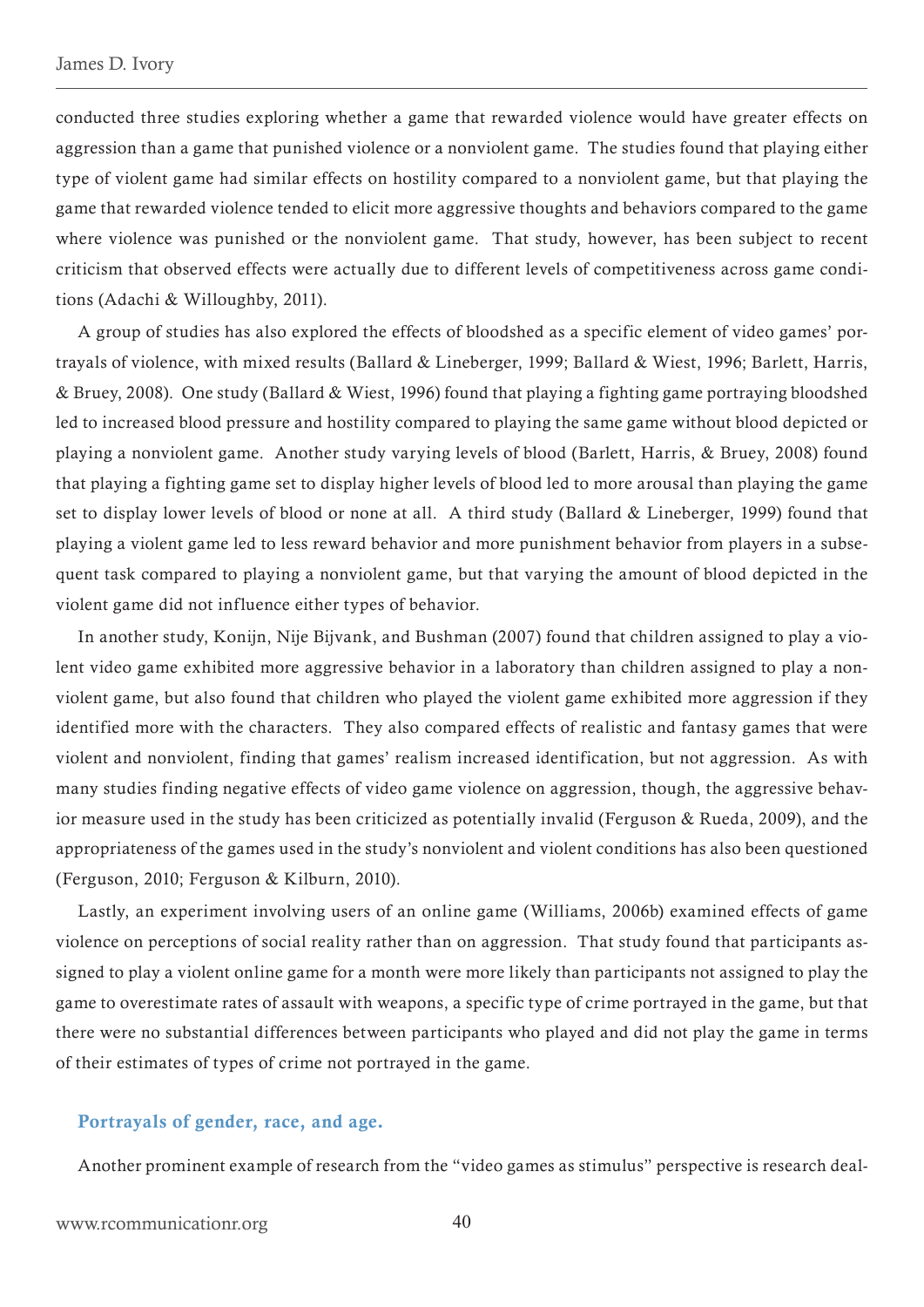ing with portrayals of character gender. Research dealing with portrayals of video game characters' gender deals not only with the presence or absence of different genders among video game portrayals, but messages about gender that games send through prevalence, roles, and context of characters. Content analyses of video game character gender have consistently found not only that female characters are present less frequently in video games, but that they are less likely to be important characters in a game's narrative, less likely to be characters that the user can take the role of in the game, more likely to be passive characters, and more likely to be portrayed in sexualized ways (e.g., Dietz, 1998; Beasley & Standley, 2002; Dill & Thill, 2007; Downs & Smith, 2010; Ivory, 2006; Williams, Martins, Consalvo, & Ivory, 2009). Perhaps the largest such study (Williams, Martins, et al., 2009), which analyzed 4,966 characters appearing in the 150 top-selling games from one year, found that female characters represented only 14.77% of all characters and only 10.45% of primary characters. Data from that study also indicated that female video game characters tended to be thinner than the average American woman in highly photorealistic games, though female video game characters were larger than the average American woman in less graphically realistic games (Martins, Williams, Harrison, & Ratan, 2009). Another recent study (Downs & Smith, 2010) observed that female characters in video games were proportionately more likely than male characters to be portrayed as partially nude or in revealing clothing and more likely to have an unrealistic body shape typically unattainable "without the aid of augmentation, plastic surgery, or chemical injections" (p. 725).

These portrayals may have a negative influence on both male and female users' perceptions of women in the real world, as is evidenced by an experiment finding that male and female users who played a video game with a sexualized female main character tended to exhibit more unfavorable perceptions of women on some questionnaire measures compared to users who played the same game with a female main character who was not sexualized or did not play a game at all (Behm-Morawitz & Mastro, 2009). These results, which are consistent with research on the effects of gender portrayals in other media (see Bessenoff, 2006; Signorielli, 1989, but c.f. Muñoz & Ferguson, 2012), suggest that video games' portrayals of gender roles in society may have negative implications for users' perceptions of gender roles.

There is also some research on other demographic portrayals in video games and the potential effects of those portrayals. A content analysis examining portrayals of race in video games found that White characters were overrepresented in top-selling video games relative to the race's prevalence in the U. S. population, with Black, Hispanic, biracial, and Native American characters underrepresented and Asian/Pacific Islander characters slightly overrepresented (Williams, Martins, et al., 2009). The same content analysis examined age of video game characters as well, finding that adult characters were overrepresented relative to the U. S. population, as were teens to a lesser extent, while children and the elderly were underrepresented (Williams, Martins, et al., 2009). While there has been limited research about the effects of such disproportionate portrayals of race and age in video games on games' users, the messages these portrayals send also exemplify the "video games as stimulus" perspective.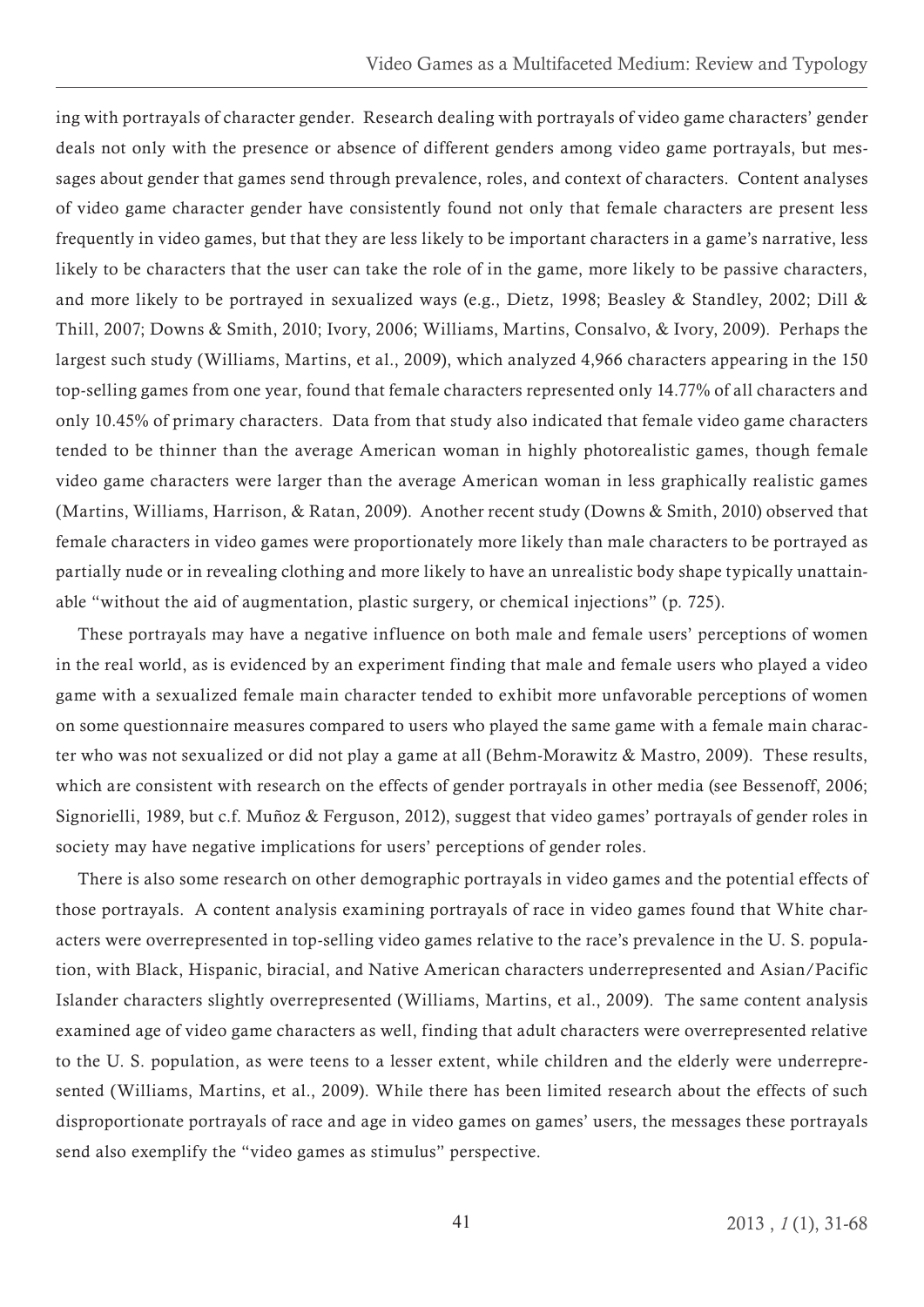### <span id="page-11-0"></span>Advertising and product placement.

Another growing body of research within the "video games as stimulus" approach is research dealing with advertising and product placement within video games. This emerging research area has generally tended to find that commercial messages within video games are effective, both in terms of how well they are remembered and the favorable impressions they create. Yang, Roskos-Ewoldsen, Dinu, and Arpan (2006) found that advertising in soccer and racing games elicited better implicit memory for advertised brands than for brands not advertised in the games. Another study by Glass (2007) found that brands advertised within a boxing video game elicited quicker positive responses than negative responses in subsequent implicit association tests, and also elicited quicker positive responses than brands not advertised in the game. An experiment by Lee and Faber (2007) found that users remembered product placement advertising in a driving video game better when ads were centrally-placed in the game than when ads were placed in peripheral locations, and also that users remembered ads for products that were not closely related to the game's topic better than ads for products that were congruent with the game's topic. These effects, though, varied considerably depending on users' experience with video games and their level of involvement with the game.

Although research on advertising in video games has a shorter history than research on some other game messages such as portrayals of character demographics, it is likely that this line of research will continue to be active and vital given that advertising is not only present in some video games, but often the entire purpose of the common and increasingly prevalent "advergames" made available online by companies selling fast food, soft drinks, candy, and various other products (Lee, Choi, Quilliam, & Cole, 2009; Lee & Youn, 2008).

#### Technological advancement.

While research dealing with video game content such as violence, character portrayals, and advertising messages are the most prominent examples of the "video games as stimulus" approach, content elements are not the only dimensions of video games that are examined with the "video games as stimulus" perspective. Characteristics of video games' technology and form have also been frequently investigated as game characteristics with simple and generalizable effects on users. For example, Ivory and Kalyanaraman (2007) conducted an experiment comparing the effects of technological advancement on game users' experience, finding that newer (and consequently more advanced) games elicited greater feelings of presence and involvement in the games, higher levels of physiological arousal as measured by skin conductance, and more self-reported excitement compared to older games. In a similar vein, Tamborini, Eastin, Skalski, Lachlan, Fediuk, and Brady (2004) compared the effects of a virtual reality video game interface and a traditional console video game interface on users' feelings of telepresence, finding that the difference in technological sophistication between the two game interface conditions did not influence users' feelings of telepresence.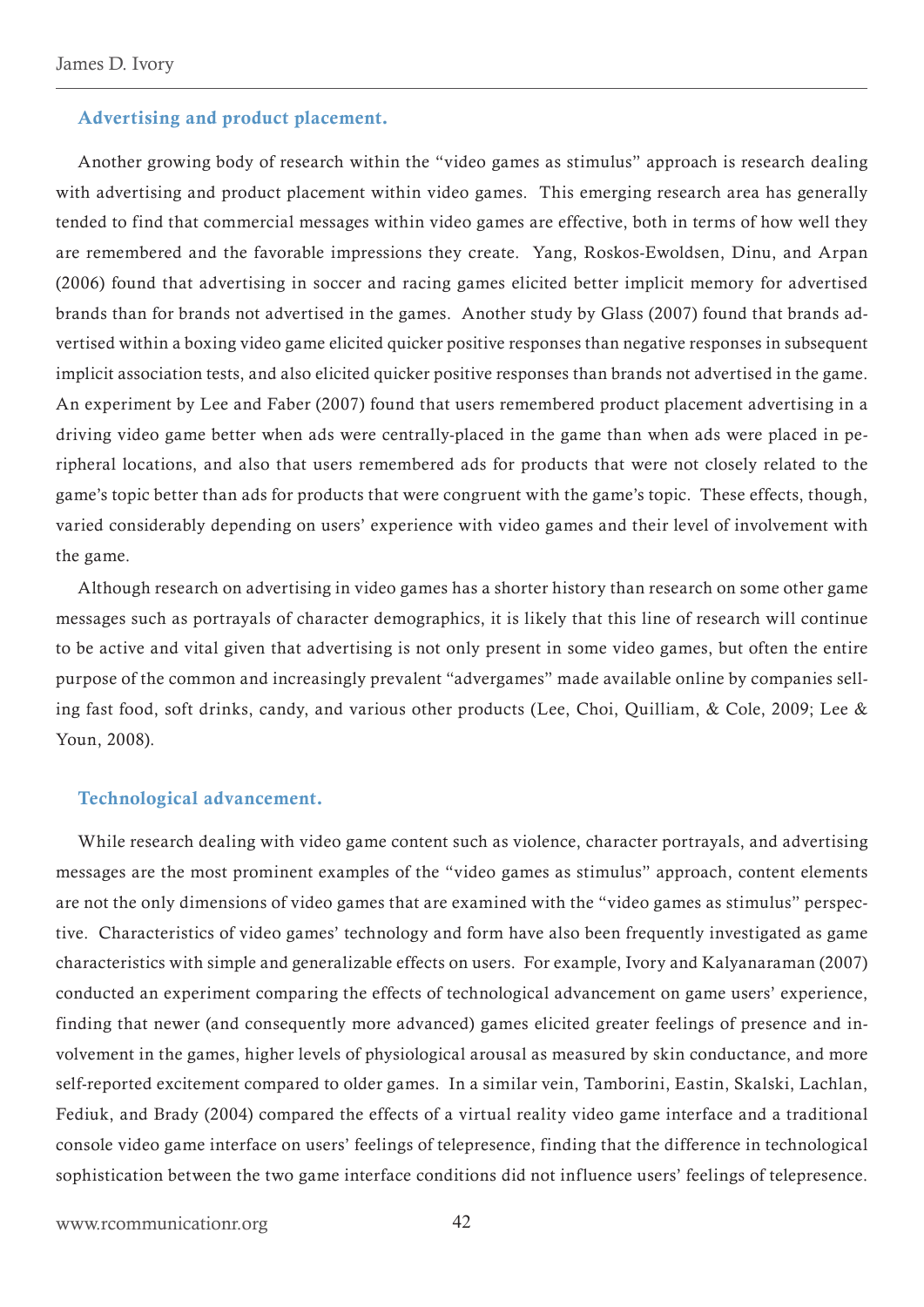<span id="page-12-0"></span>The "video games as stimulus" studies investigating effects of game technology have also exemplified how this approach is well-suited to studying two game variables in concert by exploring whether technological advancement moderated effects of violence on aggression. The aforementioned studies conducted by both Ivory and Kalyanaraman (2007) and Tamborini and colleagues (2004) also looked at whether games' technological advancement exacerbated any possible effects of violent content on aggression, failing to find that more advanced violent games had stronger effects on aggression. A pair of studies by Barlett, Rodeheffer, Baldassaro, Hinkin, & Harris (2008) similarly examined whether technological advancement in video games moderated effects of video game violence on aggression, generally finding that effects of violence on aggression did not tend to vary across video game consoles differing in technological advancement. Finally, a more recent study (Krcmar, Farrar, & McGloin, 2011) compared responses to a violent video game from 1993 and a sequel released in 2004, finding that the newer game version elicited more attention, feelings of presence, and physically aggressive intentions, but not feelings of identification, verbally aggressive intentions, or retaliatory aggression.

# Game controls.

Another notable example of research examining effects of video game elements from the "video games as stimulus" perspective is the majority of the growing body of research investigating responses to game control formats. While a control interface might in principle be considered a way to interact with game content and features rather than a game stimulus dimension, much research dealing with effects of game controls has examined uniform effects of control interfaces rather than the way an interface is used or an interface's efficacy as a mode of interaction. Therefore, such research can also be categorized as falling within the "video games as stimulus" perspective because of its focus on uniform effects of game controls on user responses. Studies on effects of control schemes, though, are very mixed. For example, a study by Barlett, Harris, and Baldassaro (2007) found that playing a shooting video game with a "light gun" controller elicited higher levels of heart rate, aggression, and hostility than playing the same game with a traditional controller. Conversely, though, a study by Markey and Scherer (2009) found that using motion-based controllers did not enhance effects of a violent video game on hostility or aggressive thoughts (though the violent games were found to generate more hostility and aggressive thoughts than the nonviolent games regardless of control format). A pair of studies by Skalski, Tamborini, Shelton, Buncher, and Lindmark (2011) comparing effects of controls varying in "naturalness" on feelings of presence and enjoyment generally found that more natural controllers increased both responses. More recently, Schmierbach, Limperos, and Woolley (2012) found that a steering wheel controller increased enjoyment of a driving video game compared to a traditional game controller. On the other hand, a study by Limperos, Schmierbach, Kegerise, and Dardis (2011) found that playing a game with a traditional controller elicited more feelings of control and enjoyment than a more advanced and "natural" controller.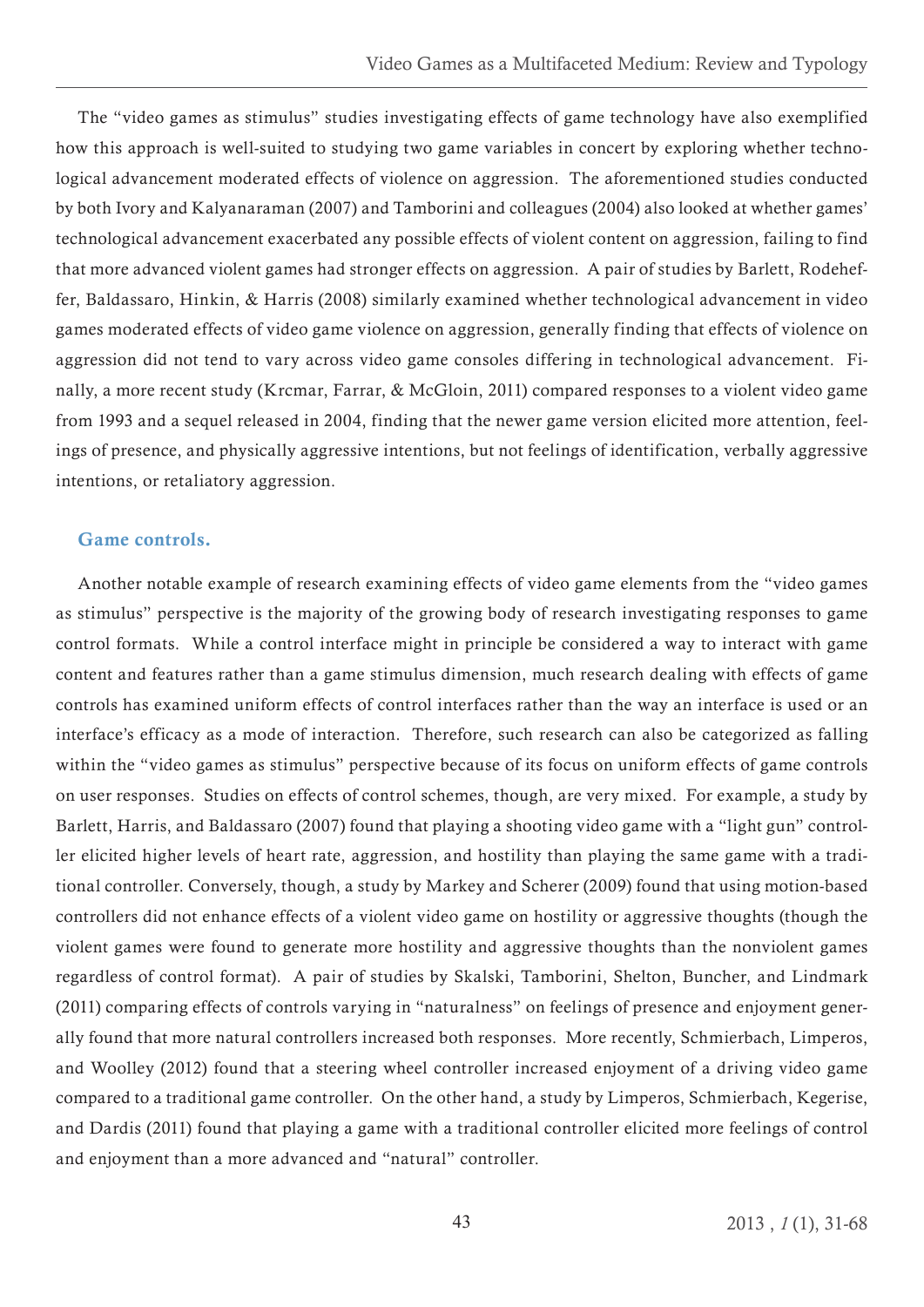#### <span id="page-13-0"></span>Trends in Popularity over Time

In the early years of video game research, studies using the "video games as stimulus" perspective may have been common because the content and features of video games were relatively simple due to limitations in graphical processing, computer memory, interface hardware, and game development budgets. In many cases, the content of these early games might have been easy to break down into a few defining characteristics to explore their effects. More recently, technological advances in game hardware and software, along with growth in game development budgets, have engendered massive increases in the complexity and depth of video games' content and made games' messages much more nuanced than a few identifiable stimulus characteristics. Even as video games become more complex and multidimensional, though, the "games as stimulus" approach remains popular, most likely because the approach is very conducive to experimental designs and variable-focused theoretical models of media effects (see Eveland, 2003; McLeod et al., 1991). Therefore, the "games as stimulus" approach has not only been popular across the history of social science research involving video games' effects, but will also likely be a dominant approach through which video games will be investigated by researchers for the foreseeable future.

### Advantages and Limitations

The popularity of the "video games as stimulus" approach has advantages in its suitability to studies conducted in a controlled environment aiming to isolate specific variable relationships in video games' effects, but widespread adherence to the approach may delay a fuller understanding of how many contexts and characteristics of video game play beyond the games themselves may impact game users. For example, while a great deal of video game play now takes place between friends and strangers in an online setting (see Williams, 2006c), the bulk of research from the "games as message stimulus" perspective continues to employ experiments where a single research participant plays a video game in a controlled setting so that effects of the games' characteristics alone can be isolated and analyzed, or surveys isolating relationships between game exposure and dimensions of users' perceptions and behavior that expected to be influenced by games.

The "video games as stimulus" approach also treats the game experience largely as a one-way communication process wherein users absorb and interpret game messages. While this approach may be wellsuited to video games that provide similar content to all users, viewing video games as a one-way message may be poorly suited to the study of increasingly common video games that provide users with an active role in determining their content and games that allow users to engage one another online and therefore create novel content and experiences for each other. One might consider, for example, whether traditional "video games as stimulus" research on responses to video game violence are relevant to an understanding of whether or how users of popular "massively multiplayer online role-playing games" such as World of Warcraft or Lord of the Rings Online are influenced by the violent content that is present in these games,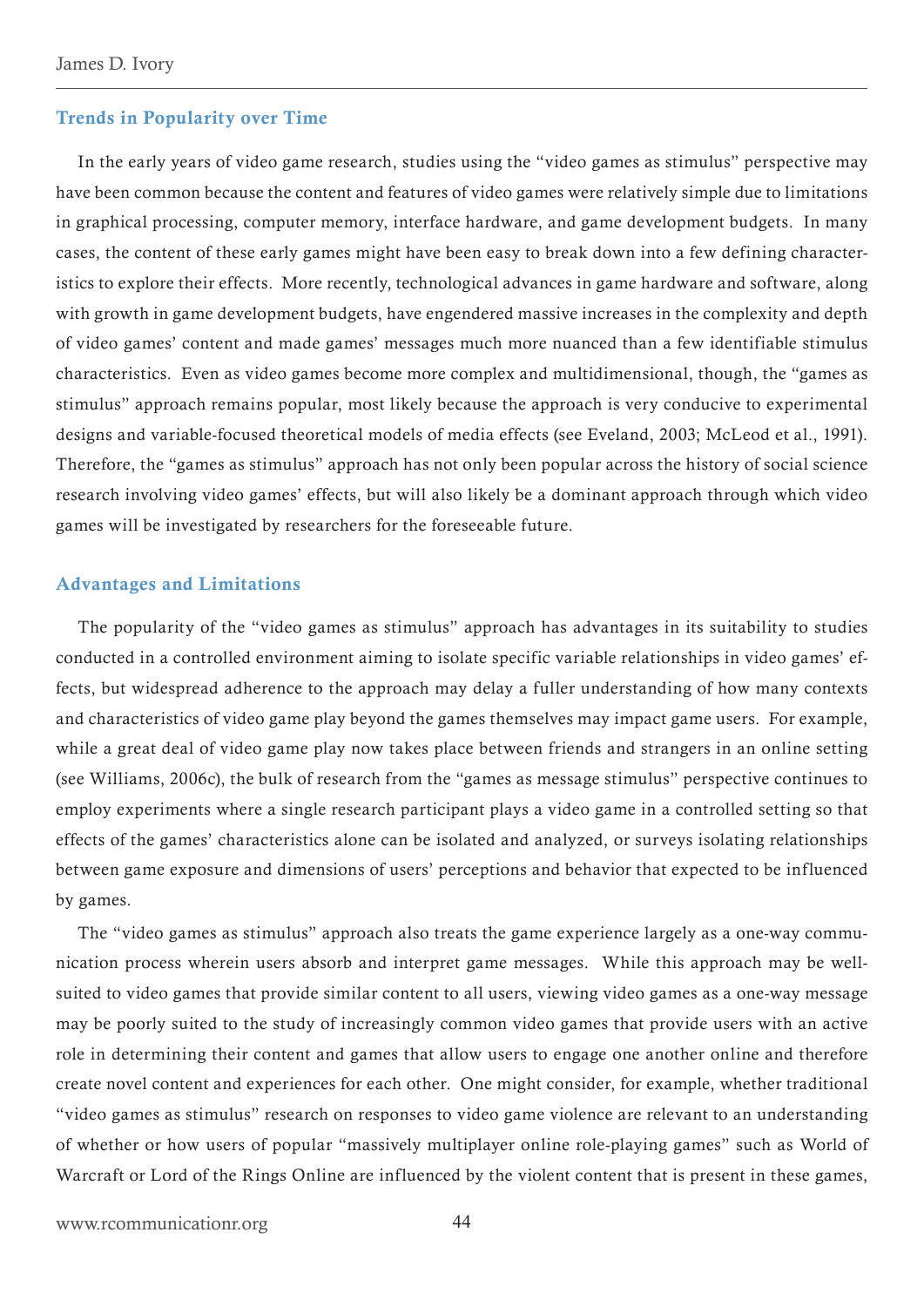<span id="page-14-0"></span>but often almost tangential to the completion of "quests" and social interaction that takes place in their online virtual environments. The one-way focus of the "video games as stimulus" approach also provides little understanding about why people use video games and what makes them choose one game over another.

# Video Games as Avocation

# Definition and Characteristics

The "video games as stimulus" perspective may have tended to dominate research dealing with various video game content, forms, and effects, but a second perspective has also been highly prominent in research on video games. The "video games as avocation" approach has been concerned not with the nature or effects of video games, but with those who use video games. In some ways, the "video games as avocation" perspective's focus on video game users and use behaviors complements the popular "video games as stimulus" perspective in a manner analogous to the way that the uses and gratifications perspective of communication theory (see Blumler, 1979; Ruggiero, 2000) complements other media effects perspectives. Research based in this approach is characterized by a focus on the characteristics of video game users, why they play video games, the amount of time they spend with video games, and potential problems associated with their commitment to playing video games.

#### Examples

#### Video game use.

Some of the most long-standing research on video game users has been surveys measuring video game use, both in general and across gender and age groups. Numerous studies of youth, adolescents, and adults have consistently observed that males are more likely to play video games than females and play them more frequently. Surveys of 900 fourth- through eighth-grade students in the United States conducted in the early 1990s (e.g., Buchman and Funk, 1996; Funk, 1993; Funk & Buchman, 1996) found that typical video game use among the surveyed youth ranged from about two hours a day to two hours a week. In those surveys, 63.4% of female respondents played video games weekly at home, but 87.7% of male respondents played video games at home at least that often. The surveys also found that video game use decreases with age, with 90% of respondents playing video games weekly at home in the fourth grade, but only 75% of respondents playing weekly at home by seventh and eighth grade. Of the age and gender groups in the study, fourth-grade boys averaged the most hours of playing time with 9.44 hours spent per week, while eighth-grade girls spent an average of only 2.52 hours per week playing video games.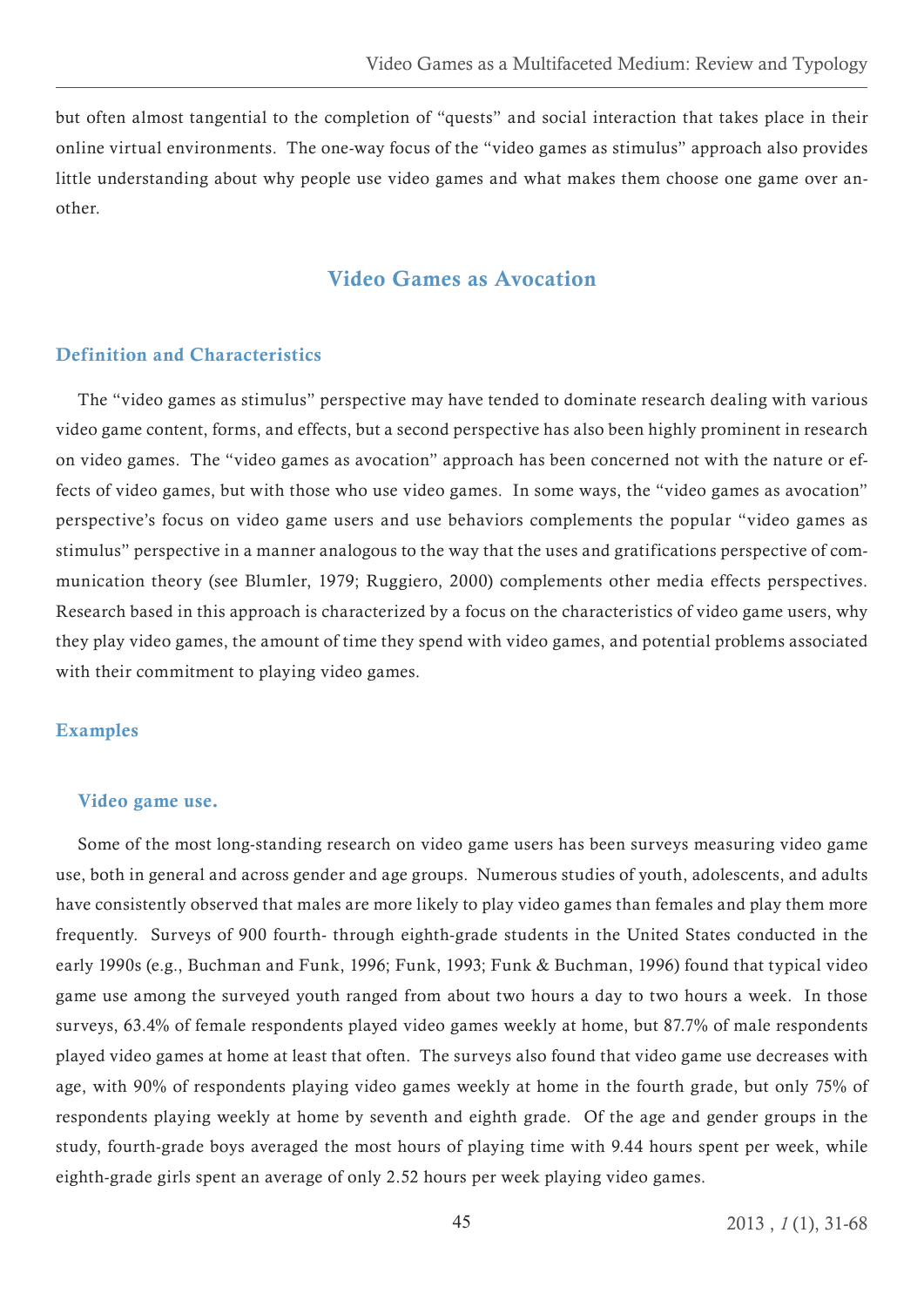A national telephone survey of 1,102 12- to 17-year-olds (Lenhart, Kahne, Middaugh, Macgill, Evans, & Vitak, 2008) found that 97% of U.S. teenagers reported playing video games, with 31% playing every day and 21% more playing between three and five days per week. Male respondents tended to play more than female respondents, with 39% of males reporting daily video game use compared to 22% of female respondents. In a more recent national online survey of 1,178 8- to 18-year olds in the United States (Gentile, 2009), 88% of respondents reported playing video games at least once a month, and 23% played at least once a day. There was an average time spent player per week of 13.2 hours across the sample. Male respondents spent an average of 16.4 hours playing per week, while female respondents spent an average of 9.2 hours per week playing. Frequency of video game play decreased as respondents' age increased, though length of play time session increased with age.

Similar results have been observed in the United Kingdom. A survey of 387 12- to 16- year olds conducted in the early 1990s (Griffiths & Hunt, 1995) found that 31% of respondents played video games daily and 73% played at least once a month, with males more likely to play frequently than females. In a survey of 147 11-year-olds in the United Kingdom, 25.8% of respondents played video games daily and 80.8% played at least once per week, with males playing more than females.

A survey of 572 18 to 24-year-old university students in the United States (Lucas & Sherry, 2004) found video games to be a popular pastime with that age group as well, with 68.9% of respondents playing video games and the average time spent playing for all survey respondents being 8.54 hours per week. The survey found a similar gender gap in play tendencies, with 88.3% of males in the survey playing games compared to 54.6% of females.

In addition to data about video game use in general, extensive data have been collected in the last decade or so about the users of online video games specifically. These studies of online game players have indicated that the genre is popular with adults, though a gender gap persists in the games' popularity. A groundbreaking survey conducted in 2000 and 2001 with users of the "massively multiplayer online role playing game" (MMORPG) Everquest (Yee, 2001) found that about 84% of the game's players in the survey were male and 16% were female, and that players in the survey had an average age of 25.6 years. In another survey of EverQuest players from the same year (Castronova, 2001) only 7.8% of respondents were female and players had an average age of 24.3 years. A third survey of EverQuest users (Griffiths, Davies, & Chappell, 2003; Griffiths, Davies, & Chappell, 2004a; 2004b) found that the average age of participating players was 27.9 years and 81% or respondents were male, but differences in the gender makeup of the player population varied by age. Of adolescent players in the survey, 93.2% were male, but of adult players in the survey, 79.6 were male. Subsequent surveys of MMORPG players have observed similar trends in age and gender makeup of players (e.g., Charlton & Danforth, 2007; Cole & Griffiths, 2007; Ng & Wiemer-Hastings, 2005; Smahel, Blinka, & Ledabyl, 2008; Yee; 2006b; 2006c). Most recently, one survey of online game players using the MMORPG EverQuest II (Williams, Consalvo, Caplan, & Yee, 2009; Williams, Yee,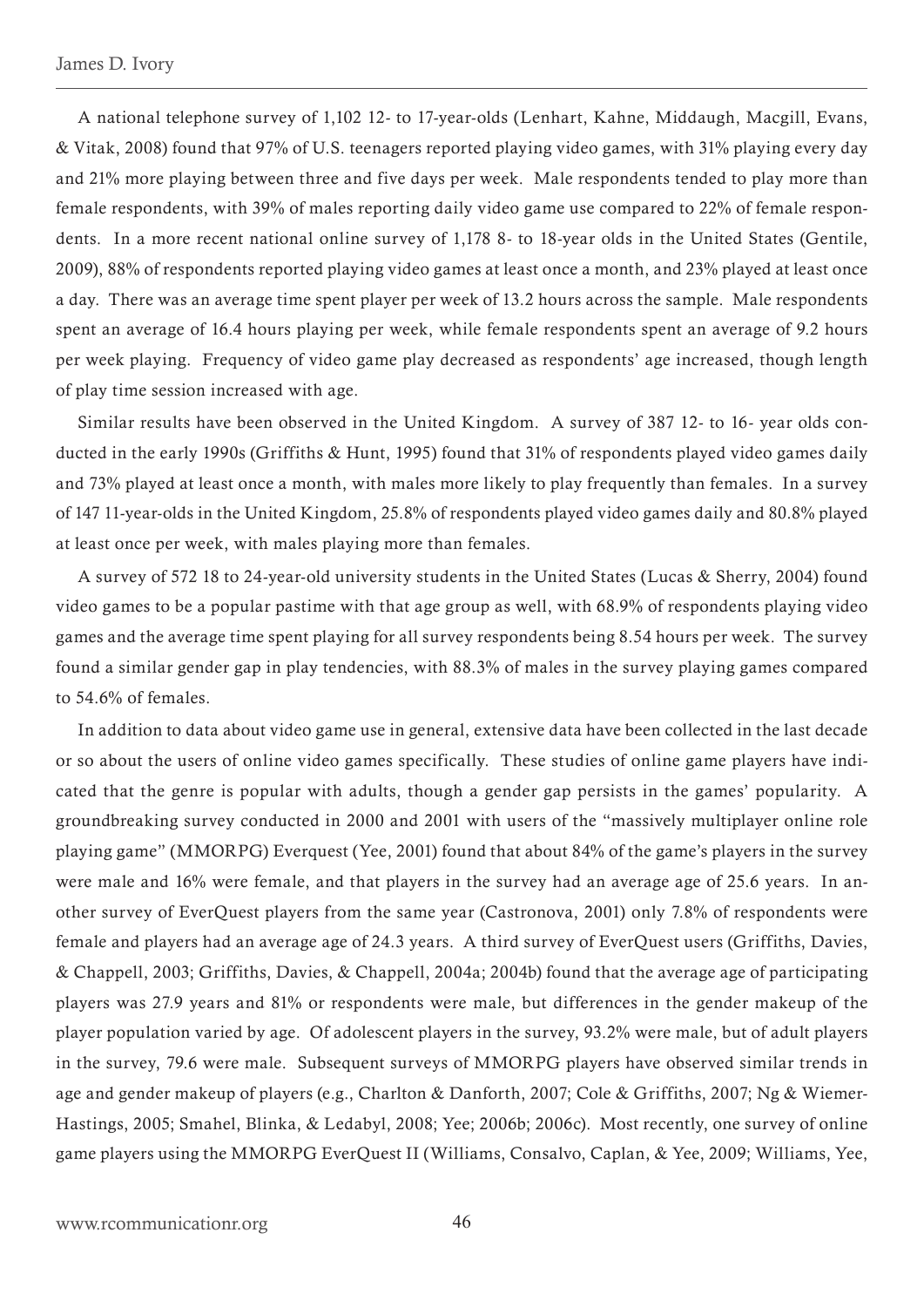<span id="page-16-0"></span>& Caplan, 2008) has been able to more precisely identify trends in online game user characteristics by examining game server data in conjunction with surveys. This study's findings were generally consistent with data from other studies of online game players, observing that players were 31.16 years old on average and that 80.8% of players were male. However, the user log data also indicated that female players spent more time on average playing EverQuest II than males, and that female players tended to underestimate how much time they spent playing per week than males.

In addition to tracking video game play and comparing play tendencies across genders, studies of video game use have also observed gender differences in game type preferences and motivations for play. These studies have tended to find that as with total amount of play, game preferences and motivations for play have also varied across genders (e.g., Buchman & Funk 1996; Griffiths & Hunt, 1995; Lucas & Sherry, 2004; Williams, Consalvo, et al., 2009; Yee, 2006a).

# Problematic use and "addiction."

Just as research has tracked video game use for decades, concern about the harmful overuse of video games has explored the potentially dangerous side of the "video games as avocation" perspective for just as long. Almost as soon as video games became a popular commercial pastime, arguments sprouted about their risk for addiction and overuse (e.g., Anderson & Ford, 1986; Klein, 1984). Numerous studies have shown evidence that some users are at risk for problematic use and overuse of video games (e.g., Griffiths, 1991; 1997; Griffiths & Hunt, 1995; Griffiths & Meredith, 2009; Grüsser, Thalemann, & Griffiths, 2007; Lemmens, Valkenburg, & Peter, 2009). A survey of 387 12- to 16-year-olds in the United Kingdom (Griffiths & Hunt, 1998) produced estimates that one in five adolescents was "dependent" on video games, while a more recent estimate from Gentile's (2009) survey of 1,178 8- to 18-years olds in the United States placed the rate of "pathological" video game use at 8%. Similarly, a two-year survey of 3,034 students in the third, fourth, seventh, and eighth grades in Singapore (Gentile, Choo, Liau, Sim, Li, Fung, & Khoo, 2011) found that about 8% could be classified as "pathological" video game users. Most studies, though, tend to find much lower rates of problematic game use, in part because they use less liberal measures of problematic use than Gentile's surveys. A survey of 4,208 adolescents by Desai, Krishnan-Sarin, Cavallo, & Potenza (2010) placed the prevalence of problematic gaming at 4.9%, and a pair of surveys of Dutch 13- to 16-year olds (Van Rooij, Schoenmakers, Vermulst, Van Den Eijnden, & Van De Mheen, 2011) found that 3% were addicted to online games. Another Dutch survey (Haagsma, Pieterse, & Peters, 2012) found the prevalence of problematic gaming to be 1.3% among all of the survey's 902 respondents and 3.3% among adolescents and young adults taking the survey. A meta-analysis of research on pathological gaming by Ferguson, Coulson, & Barnett (2011) found the overall prevalence of pathological gaming across included studies to be 3.1%.

Given that the Internet has been generally identified as a medium that is prone to overuse (e.g., Caplan, 2002; 2003; McKenna & Bargh, 2000; Young, 1998), it is no surprise that online games have been singled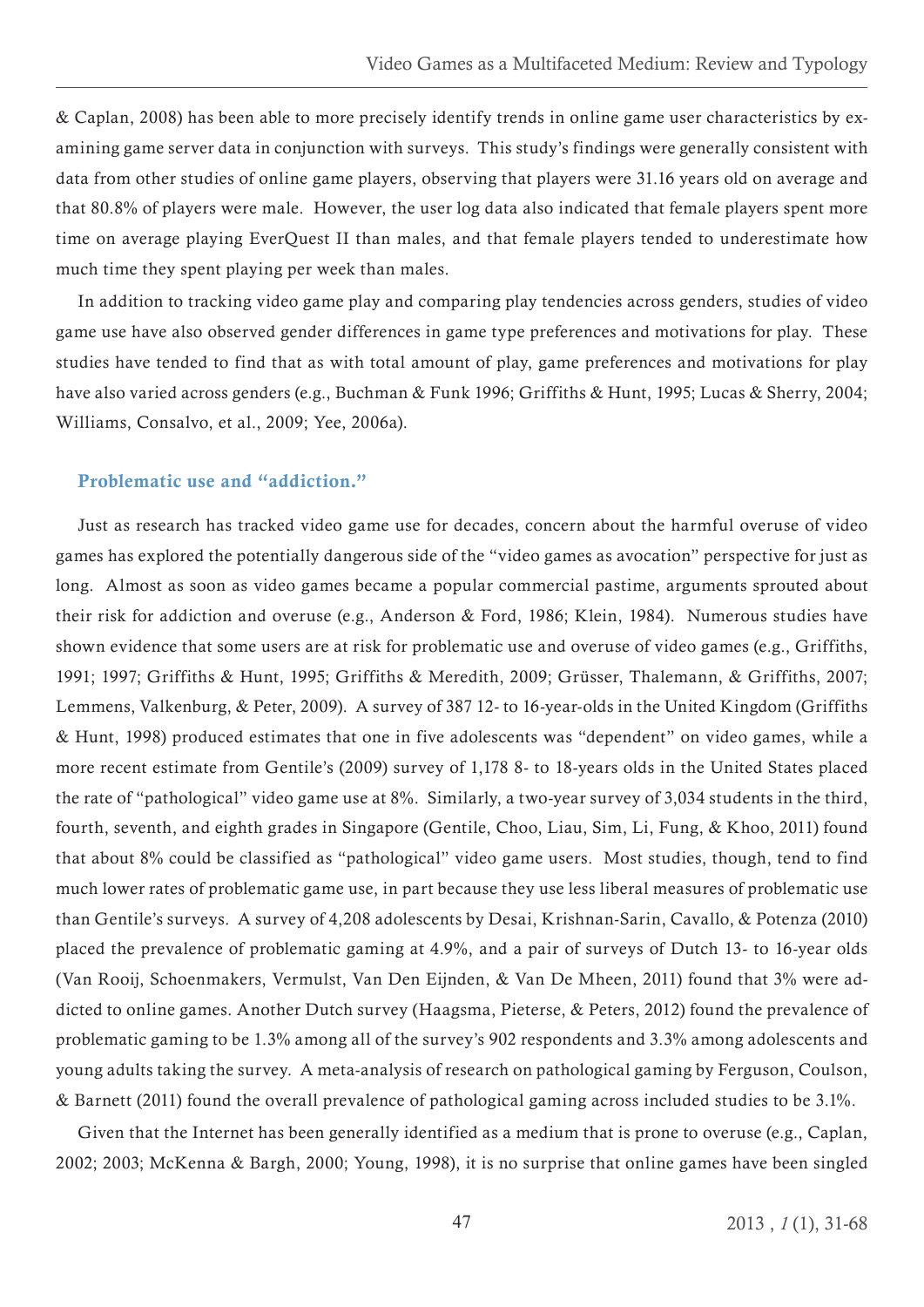<span id="page-17-0"></span>out in particular as a threat for problematic use. In Yee's (2001) seminal survey of online game players, a majority of respondents reported being "probably" or "definitely" addicted to EverQuest, while Castronova's (2001) survey of EverQuest users observed that 38.1% of respondents spent more time playing the game than at their jobs. A third survey of EverQuest users (Griffiths et al., 2004a; 2004b) found that some respondents spent as much at 70 hours per week playing the game, and that substantial minorities of respondents reported neglecting other activities such as hobbies, sleep, time with friends and family, work, and school to play EverQuest. A series of surveys of MMORPG users by Yee (2006b; 2006c) found that a majority of players have spent at least 10 continuous hours in one play session and that 18% of players believed that their MMORPG play had negatively affected their schoolwork, health, finances, or personal relationships. When asked if they were "addicted" to an MMORPG, about half of those respondents said yes. Other surveys of MMORPG users have produced similar results with regard to players reporting long play sessions (Ng & Wiemer-Hastings, 2005) and negative effects of MMORPG use on their lives (Charlton & Danforth, 2007; Cole & Griffiths, 2007). A final survey of MMORPG users (Hussain & Griffiths, 2009) estimated that 7% of players may be at risk for problematic game use behaviors.

Complicating research on unhealthy video game use is an absence of a consensus regarding the appropriateness of the term "addiction" to describe video game overuse (Griffiths, 2008; Griffiths & Meredith, 2009; Wood, 2008); the term "problematic use" is often substituted to sidestep the difficult questions surrounding whether compulsive use of media constitutes an addiction per se (Caplan, 2002). Also, some have claimed that problematic use of video games has been overestimated because some measures of problematic use actually only assess high engagement with games, which is not necessarily problematic (Charlton, 2002; Charlton & Danforth, 2007). Still others argue that video game "addiction" is often used inaccurately to describe cases where people are simply poor time managers or using video games excessively due to other underlying problems (Wood, 2008).

### Trends in Popularity over Time

As with research from the "video games stimulus" perspective, research in the "video games as avocation" tradition has been consistently prominent for decades. The approach's utility in determining the medium's prominence in our society, as well as in identifying potential harms of overuse, ensure that "video games as avocation" research is a robust part of the video game research landscape. If anything, research in this tradition appears to be increasing in prevalence with the growing presence of online video games. This increase is likely in part because of their popularity, in part because of concerns about their unique potential for harm compared to other video games, and in part because of unique opportunities for collection of user data through partnerships between researchers and the video games industry.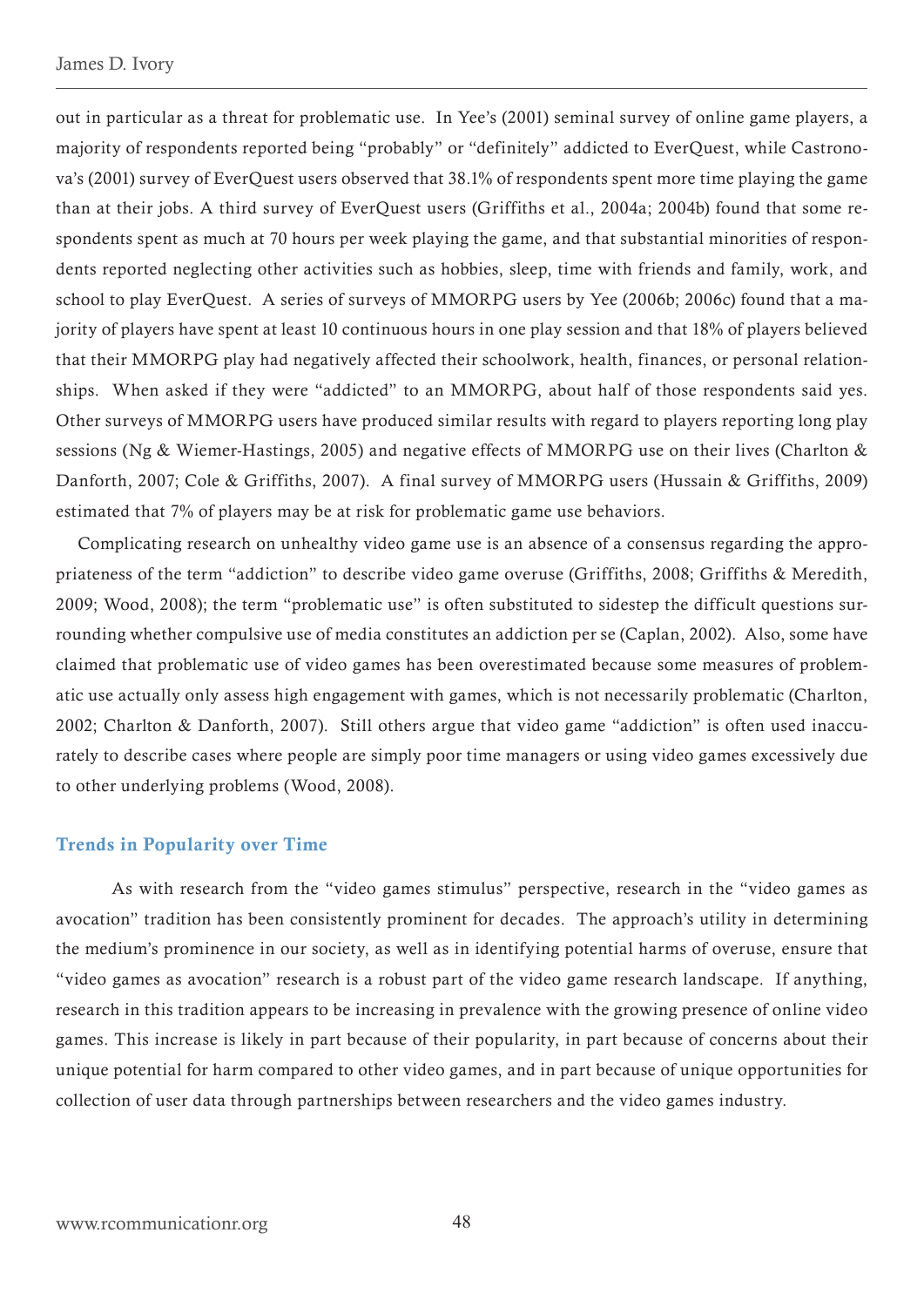### <span id="page-18-0"></span>Advantages and Limitations

By focusing on who plays video games, as well as patterns of their use and reasons they choose to play games, the "video games as avocation" approach recognizes the active role that video game users have in the medium's social impact. By the same token, though, much research from the "video games as avocation" perspective is burdened by the same weaknesses as research focused on media uses and gratifications in that it is reliant on self-reports that may not be accurate. Therefore, "video games as avocation" research may not always accurately uncover patterns of video game use and user characteristics as well as research from the behavioral tradition. That concern is mollified, though, by novel methods of data collection that allow researchers to access video game use data directly from game servers rather than from self-reports alone (e.g., Williams et al., 2008).

# Video Games as Skill

# Definition and Characteristics

Although the "video games as stimulus," and "video games as avocation" approaches are arguably dominant in the history of research on video games' social role, there is also a smaller but important body of research that examines a different set of outcomes from video game use. A long tradition of research confirms that casual play of all kinds serves a meaningful role for both humans and animals in the development of important life skills (see Frederickson, 1998). Similarly, the "video games as skill" approach includes studies that explore the practical outcomes of the video game medium by investigating physical and cognitive skills developed through video game play. Generally speaking, then, research in the "video games as skill" approach is characterized by research linking video game play to general development of any of a range of physical and cognitive abilities. Like the "video games as stimulus" perspective, the "video games as skill" perspective deals largely with how playing video games changes aspects of the user, but the direction of the interaction between the game user and game differs between the two perspectives; while the "video games as stimulus" approach views video games as something that users are exposed to and influenced by, the "video games as skill" perspective views video games as a tool that users employ to develop abilities and practice and perform skills.

# Examples

# Perception, cognition, and motor skills.

In the very early years of video game research, several studies observed that video game users performed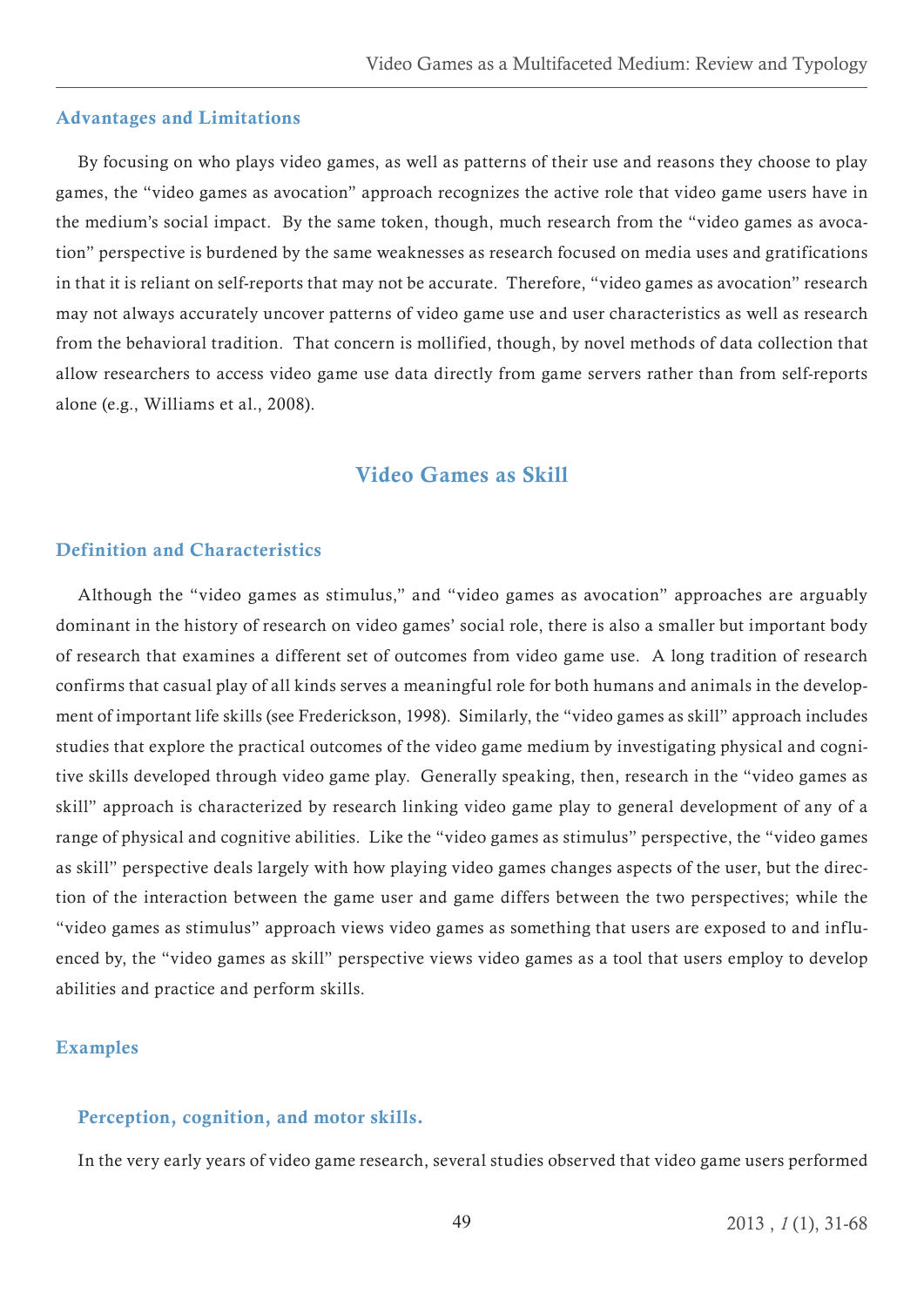<span id="page-19-0"></span>better than non-users on some tasks measuring performance related to perception and coordination. Such tasks included performance on a pursuit rotor exercise (tracking a rotating dot on a turntable with a metal wand) (Griffith, Voloschin, Gibb, & Bailey, 1983), a Bassin timer exercise (pressing a button in time with the arrival of a moving light on a runway) (Kuhlman & Beitel, 1991), and a spatial representation task (a mental paper-folding exercise) (Greenfield, Brannon, & Lohr, 1994), among others. While these studies simply correlated video game experience with perceptual, spatial, and motor performance, other studies went further by isolating causal effects of a video game session on performance in similar tasks (e.g., Dorval & Pépin, 1986; Okagaki & Frensch, 1994; Subrahmanyam & Greenfield, 1994).

A particularly widely-cited series of studies (Green & Bavelier, 2003; 2006a; 2006b; 2007) identified a positive effect of action game play on multiple measures of visual selective attention. Likewise, a metaanalysis summarizing studies of effects of action games on visuospatial cognition (Ferguson, 2007b) found evidence that the body of research in the area indicated a positive relationship. Interestingly, the effects of video games on visuospatial cognition may be stronger for violent video games than nonviolent video games, largely because of the nature of the action in violent games (see Spence & Feng, 2010). Some research has also shown connections between video game experience and performance in specific vocational skills, such as some types of surgery (Lynch, Aughwane, & Hammond, 2010; Rosser, Lynch, Cuddihy, Gentile, Klonsky, & Merrell, 2007). While recent research has suggested that the bounds of positive effects of video games on visuospatial cognition may be limited (Valadez & Ferguson, 2012), and that methodological flaws may cause some research to exaggerate effects of video games on perception and cognition (Boot, Blakely, & Simons, 2011), there appears to be a general consensus that video games can have positive effects on some skills related to perception and cognition. It should be noted, though, that not all research based in the "video games as skill" perspective involves users developing skills that are necessarily healthy or prosocial; one experiment, for example (Whitaker & Bushman, in press), found that playing a shooting game with a pistol-like controller instead of a typical game controller led users to successfully make almost twice as many "headshots" and 33% more other shots on a mannequin in a subsequent target-shooting task.

#### Physical activity.

Video games have also been explored as a potential positive influence on general physical health and fitness, though primarily only in recent years. An early study (Segal & Dietz, 1991) found that playing a standing arcade game resulted in more energy expenditure than standing without playing a game, and that energy expenditure from playing the arcade game was comparable to a slow walk. Video game play was not associated with enough energy expenditure to be recommended as an acceptable form of cardiovascular exercise. Considering that many video games are played in a sedentary position rather than the standing position used for many arcade games, video game use has historically been associated with inadequate physical activity levels and a risk of unhealthy weight (Vandewater, Shim, & Caplovitz, 2004) rather than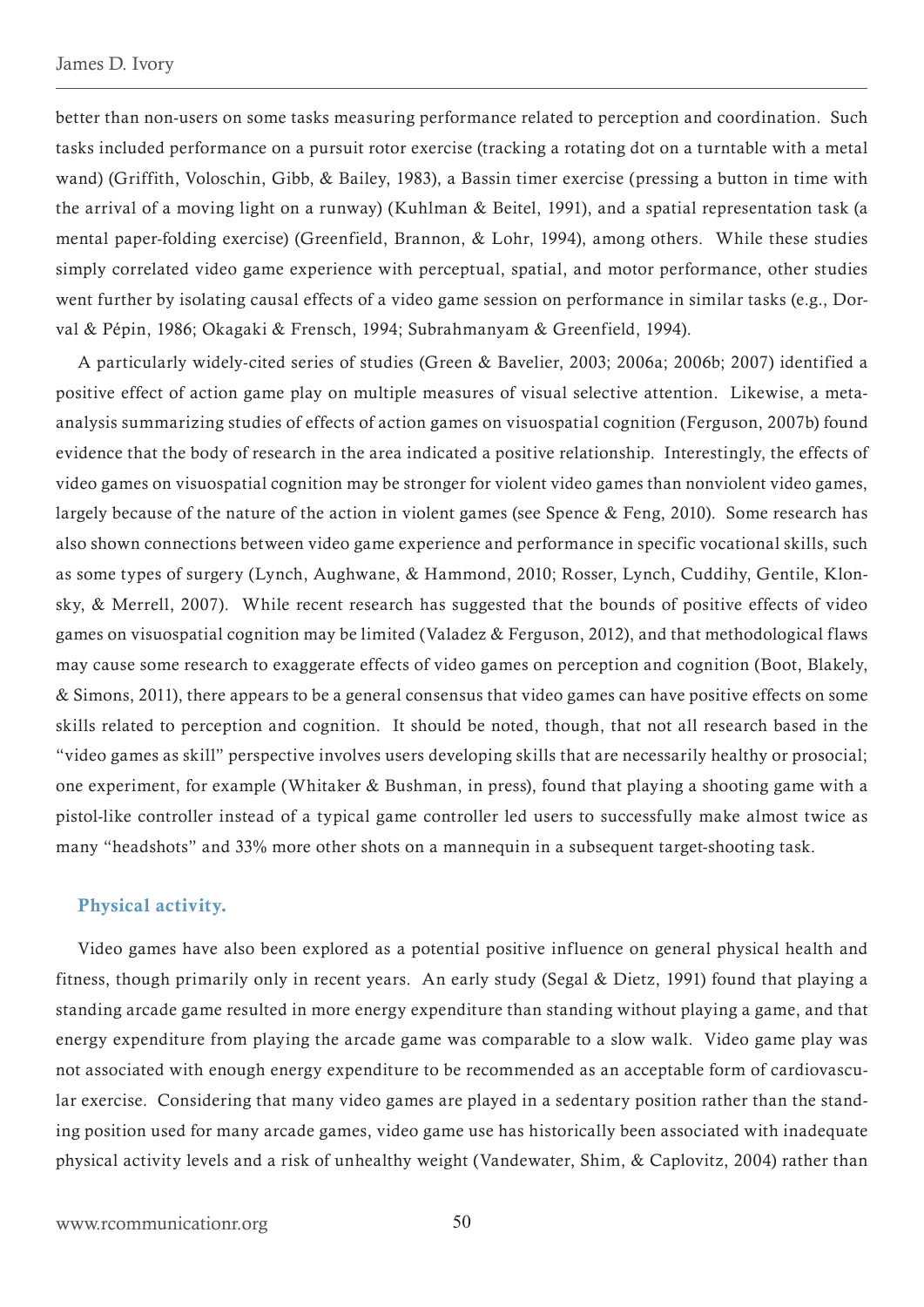<span id="page-20-0"></span>positive physical health outcomes.

However, the potential for positive physical health outcomes from video game use has been revived by the recent development of several popular active video game control interfaces that require users to control games with movement, such as using a motion-sensing controller, standing and moving on a motion- and weight-sensing device, or moving their bodies in front of a camera interface. A number of "exergames" of "active video games" (AVGs) developed using these interfaces show promise for encouraging physical activity during game play rather than the sedentary states traditionally associated with video games (e.g., Graf, Pratt, Hester, & Short, 2009; Graves, Stratton, Ridgers, & Cable, 2007; 2008). Both an interpretive literature review (Peng, Crouse, & Lin, in press) and a meta-analysis (Peng et al., 2011) assessing recent research on AVGs indicate that these new game formats can encourage light- to moderate-physical activity, with a few studies suggesting that AVGs can substantially increase players' exercise rates. Although the extent of AVGs' positive health potential is still undetermined, it may be that these new video game formats may reverse video games' historical role as an often unhealthy sedentary activity.

# Trends in Popularity over Time

As the brief review of research from the "video games as skill" indicates, the perspective was manifested in a number of studies during some of the early years of video game research—roughly the 1980s and early 1990s—but was somewhat quieter for more than a decade while research on effects of game content proliferated. The combination of a resurgence of research on games and visuospatial cognition and new developments in active video game technology, though, have spawned a resurgence in "video games as skill" research in recent years to complement the ongoing video game research dealing with use and social responses. Given the exciting potential implications of some research from this approach, though, it is likely that research based in the "video games as skill" approach will continue to be prevalent in the future.

#### Advantages and Limitations

While many of the other video game research approaches described here regard video games in much the same way as other communication media in their exploration of content, use, and effects, the "video games as skill" perspective is sensitive to the fact that video games are indeed games with unique characteristics and functions compared to other media. By keeping the game component of video games in focus, the "video games as skill" perspective is best suited to address the unique contributions of video games compared to other media. As the brief review above indicates, some of these unique contributions may be very promising. At the same time, though, video games do contain powerful stimuli and messages, so stripping their function down to only a task or exercise fails to take into account the amount of social information that video games convey as a rich and dynamic medium. Despite the approach's focus on games as a tool for developing skills of one type or another, research applying the approach is also often limited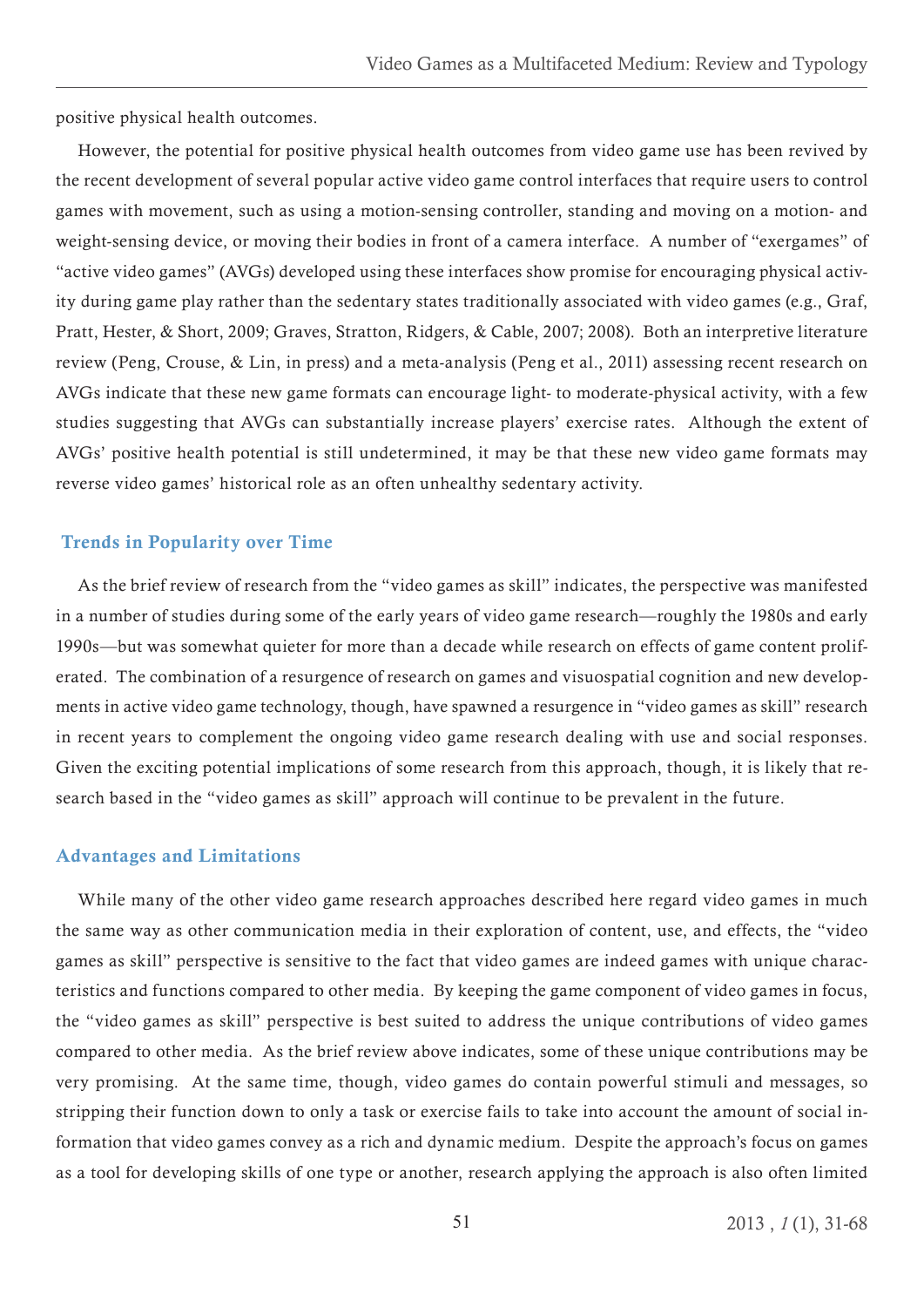<span id="page-21-0"></span>in the extent to which it can truly show evidence for long-term casual effects of game play on skills because much of the research consists of either short-term experiments or correlational studies rather than prospective or longitudinal experiments.

# Video Games as Social Environment

# Definition and Characteristics

 While all three approaches of video game research described so far deal with the way people use video games and respond to them, the increasing presence of video games that allow users to interact with each other online ushers in the final video game research perspective in this typology: "video games as social environment." Research from the "video games as social environment" perspective focuses not on how much people interact with video games or how they respond to video game content and technology, but rather on how people use video games to interact socially with other people online. Therefore, this research perspective addresses video games as an interpersonal and group social medium rather than as a one-way mass medium or interactive simulation.

### Examples

#### Social interaction and relationships.

Although even the first prototypes of video games were designed for more than one person to play together (Consalvo, 2006; Kirriemuir, 2006; Lowood, 2006; Rockwell, 2002; Williams, 2006a), social interaction between video game players has tended to be understudied over the history of video games research in favor of the research more in line with the "video games as stimulus" tradition. There are some exceptions, of course, involving early video game research dealing with social interaction between game users. For example, Fisher's (1995) survey of young arcade game players found that socializing with others was a primary motivation for their arcade visits. For the most part, though, social interaction between game players was neglected in early research, a decision perhaps justified by surveys finding that most video game players used the games alone even when playing at public arcades (Selnow, 1984). Although online game environments allowing interaction between users date back as far as the early 1980s in the form of text-based MUDs (Multi User Dungeons) emulating the eponymous MUD prototype created between 1978 and 1980 (Bartle, 2010), research on interaction in MUDs was limited. The advent of popular graphical commercial online video games in the late 1990s and early 2000s, however, inspired an increase in research on users' online social interaction.

This research on social interaction between players was conducted primarily in the form of surveys,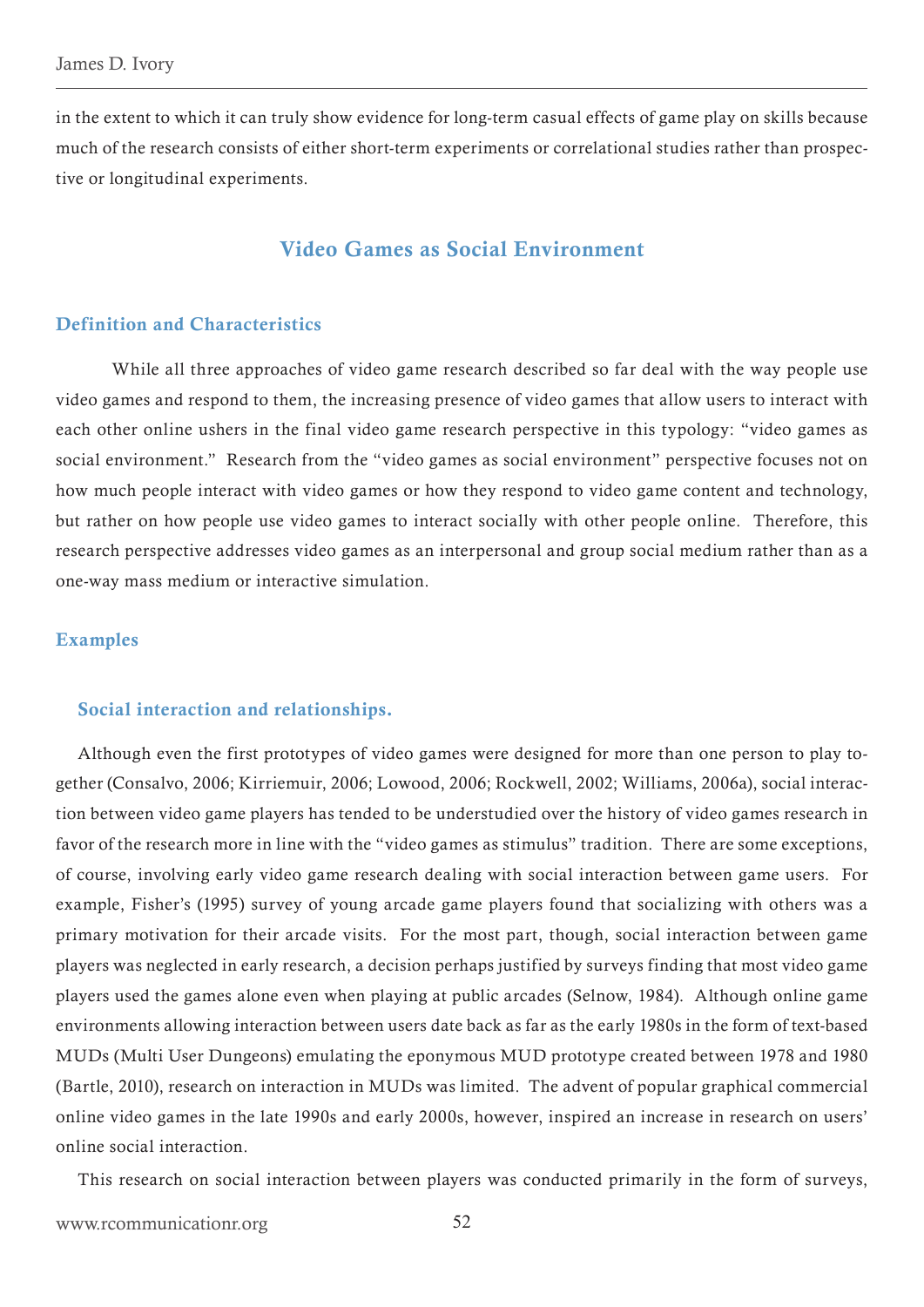<span id="page-22-0"></span>many of them the same surveys of online game use described above in the review of research from the "video games as avocation" perspective. The surveys revealed not only that online video game users commit a lot of time to their games, but also that they enjoyed a rich virtual social landscape. For example, Yee's (2006b; 2006c) surveys of MMORPG players found that 39.4% of male respondents and 53.3% of female respondents considered their friendships with people in online games to be as good as or better than their friendships based outside of the games. Of the respondents, 32.0% of females and 22.9% of males also claimed they had told a personal secret to a friend in a MMORPG that they had not told a friend outside of an online game setting, and 15.7% of males and 5.1% of females in the survey had been involved in a physical dating relationship with someone they met in an MMORPG. Many MMORPG users in the surveys also claimed to have learned interpersonal, leadership, and social skills from playing the games.

A second survey of MMORPG users (Cole & Griffiths, 2007) found that about three-quarters of respondents reported making good friends in the games, with more than a third having discussed sensitive topics with their friends in an MMORPG. Other surveys of MMORPG users indicate that online games may offer a valuable alternative to other social opportunities (Ng & Wiemer-Hastings, 2005), that many MMOR-PG users' primary motivations for playing are social (Griffths et al., 2004a; 2004b; Williams et al., 2008) and that most MMORPG users prefer to take part groups that are primarily social in nature within the games (Williams, Ducheneaut, Xiong, Zhang, Lee, & Nickell, 2006). Such research indicates that for online game users, much of the play experience is not about the content and tasks of the game as much as it is about the social interactions that the games provide.

# Online behavioral observation.

Given that online games provide users with a dynamic social environment, online games also provide researchers with an opportunity to observe some social behavior at a level of detail that is not possible in everyday life. Studies have observed that many of the social behaviors online game users exhibit in game environments mirror patterns and tendencies observed in studies of real-life social behavior, including subtle behaviors such as nonverbal communication and gestures (Williams; 2010; Yee, Bailenson, Urbanek, Chang, & Merget, 2007). This correspondence between behavior in games and in real life makes some researchers optimistic that social behavior in online games can be studied not only to understand games' social dynamics, but to understand how people may interact in the real world. Suggestions for topics that can be studied using online games to better inform an understanding of real-life phenomena have ranged from economic trends and behaviors (Castronova, Williams, Shen, Ratan, Xiong, Huang, & Keegan, 2009) to disease outbreaks and epidemics (Balicer, 2007; Lofgren & Fefferman, 2007). Such efforts are a testament to the richness of online games as a social environment.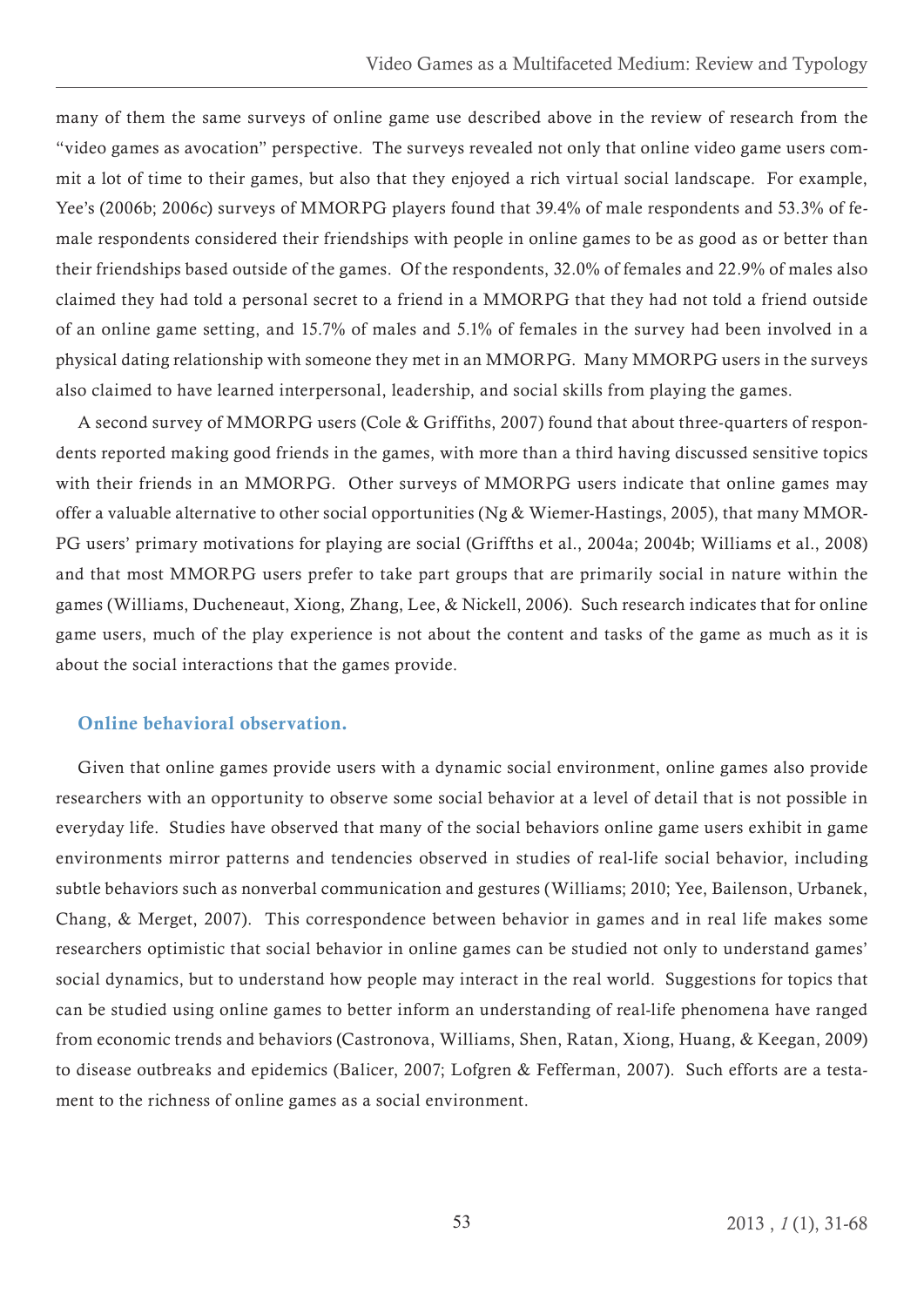#### <span id="page-23-0"></span>Trends in Popularity over Time

As has been mentioned above, the study of social dynamics of video games has been very limited until relatively recently, even though video games have allowed users to play together since their inception and online game environments have existed for more than three decades. Therefore, the "video games as social environment" approach is the most recent of the four perspectives described here to see a high level of representation in research activity. As the populations of online games continue to grow, though, and their research potential becomes clearer, research on social dimensions on online games has flourished in recent years and can be expected to continue to do so. In fact, it is very possible that the "video games as social environment" approach may dominate the future research on video games, eclipsing previously common perspectives that have focused more on users' interactions with games than with each other in games.

## Advantages and Limitations

As video games become increasingly more likely to include online components, either as a game feature or a central aspect, the value of the "video games as social environment" approach is clear. While other perspectives like the "video games as stimulus" approach have treated video games as a one-way influence, the "video games as social environment" approach focuses on the dynamic interpersonal interactions that are a key component of most online game users' experience. Considering the many millions of video game users who play games online, as well as the time many of them commit to the games, it is a grave error for researchers to continue to examine the social impact of video games based purely on games' content and potential effects of that content on users. An awareness of video games' social dimensions is critical to an understanding of today's video game landscape. On the other hand, though, research focused on video games' content, uses, and effects remains valuable. Online video games represent only part of the broad range of video games available, so individual uses and responses still require investigation. Further, researchers must take care to note that even though some online game behaviors will correspond closely with real-life behaviors, this will not always be the case. Therefore, research employing online games to examine social phenomena must proceed cautiously to ensure that online games are used as a model for social behavior only when appropriate (Williams, 2010).

# Applying the Typology when Critiquing and Conducting Research

While some research topics and methods are better suited from one approach than another, the approaches to video game research outlined here transcend topic and method. Therefore, the four categories of this typology have some utility simply as organizational heuristics in critiques of existing research. Given that research from each of the four perspectives tends to share common advantages and limitations, identifying the approach that informs a study provides insight about a study's strengths and weaknesses.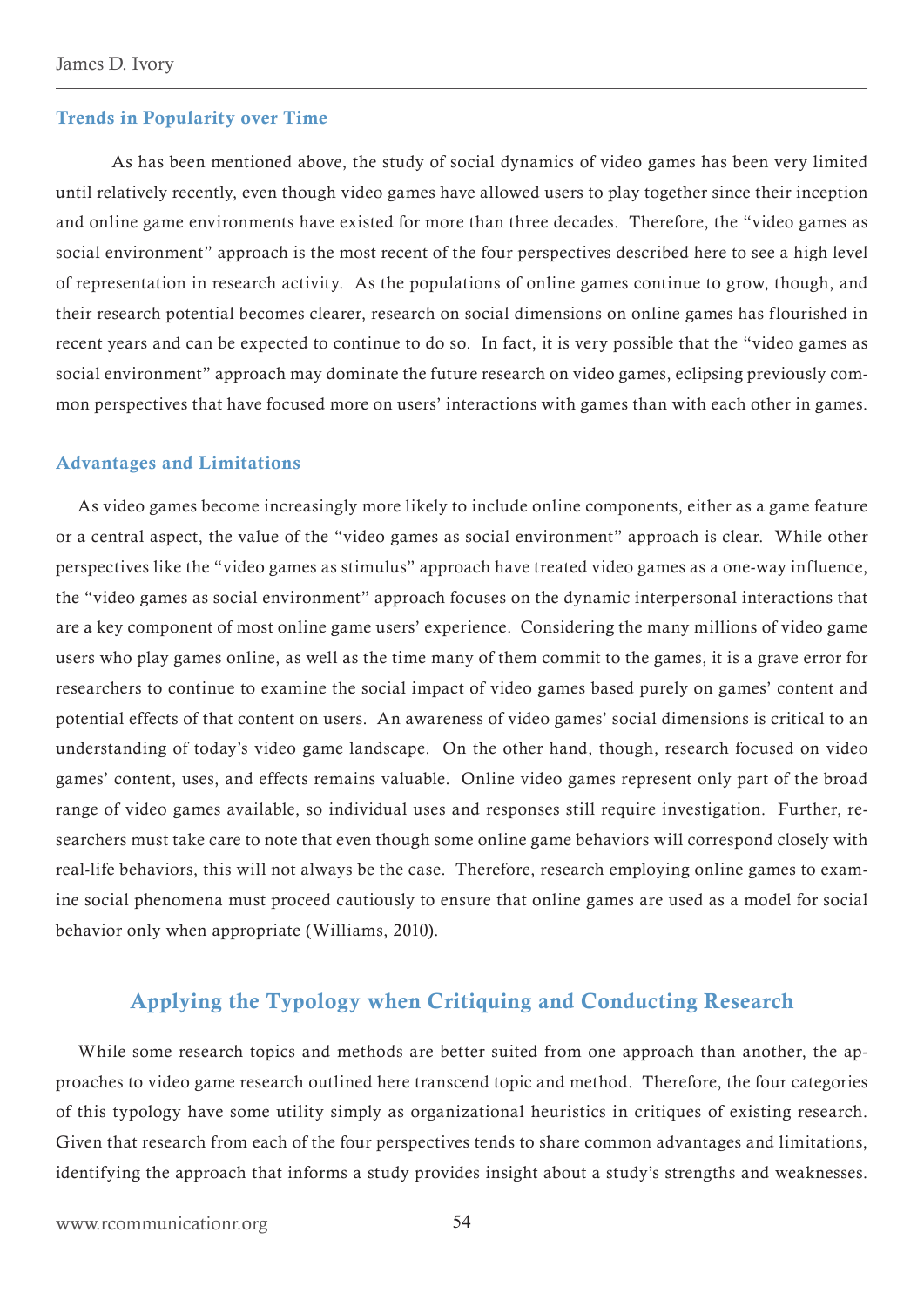Just as several advantages and limitations of a study can be known as soon as its method is revealed (e.g., a laboratory experiment is potentially useful in isolating causal relationships but limited by artificiality; a cross-sectional survey can identify correlations in a large group but frustrates attempts to eliminate alternative explanations for a relationship), several advantages and limitations of a study about video games can be known once its approach is recognized (e.g., a study from the "games as stimulus" perspective may inform potential psychological effects but neglect the role of social interactions with other players in game experiences; a study from the "games as social environment" perspective may address interpersonal and group dimensions of game use but may neglect how the game itself may influence users' perceptions and behavior).

In this manner, the limitations of assumptions behind a study or group of studies in a topic might be summarized by describing their adherence to one approach to the exclusion of other approaches, and the approach typology can be used to inform new directions in research on a topic. This typology may also provide a comprehensible entry point for scholars who are less familiar with video game research, demonstrating in quick and simple terms what approaches to video game research guide the broad range of research studies exploring the medium and where there may be opportunities to employ new approaches in exploring a video game research topic. As this review indicates, it is often the case that a body of research on a given topic related to video games is based largely or wholly in one research tradition; that does not mean that this should be the case, though.

For example, much of the research on popular "first-person shooter" games tends to examine their effects from the "video games as stimulus" perspective, which is valid for answering some questions but completely neglects the fact that much "first-person shooter" play now takes place in online multiplayer environments. Therefore, research examining first-person shooter games from the "video games as social environments" perspectives may be needed to supplement the body of research on the topic from the "video games as stimulus" perspective. Similarly, this review has noted that much of the literature on problematic video game use and "addiction" is based in the "video games as avocation" approach. This perspective has been useful in informing prevalence of video game use and overuse, and some relationships between individual difference variables and problematic game use. However, problematic video game use could also be studied effectively from other perspectives to better inform the broad picture of unhealthy game use, such as with research from the "video games as stimulus" perspective investigating video game features that produce effects conducive to problematic use, or research from the "video games as social environment" perspective exploring social dynamics of online game relationships that are associated with problematic use. Any number of video game research topics can be examined similarly using this typology to determine where the existing research has not been explored with multiple approaches.

Finally, research designs can work to address topics and questions comprehensively by employing designs based in multiple approaches from the typology. For example, we have extensive research on the effects of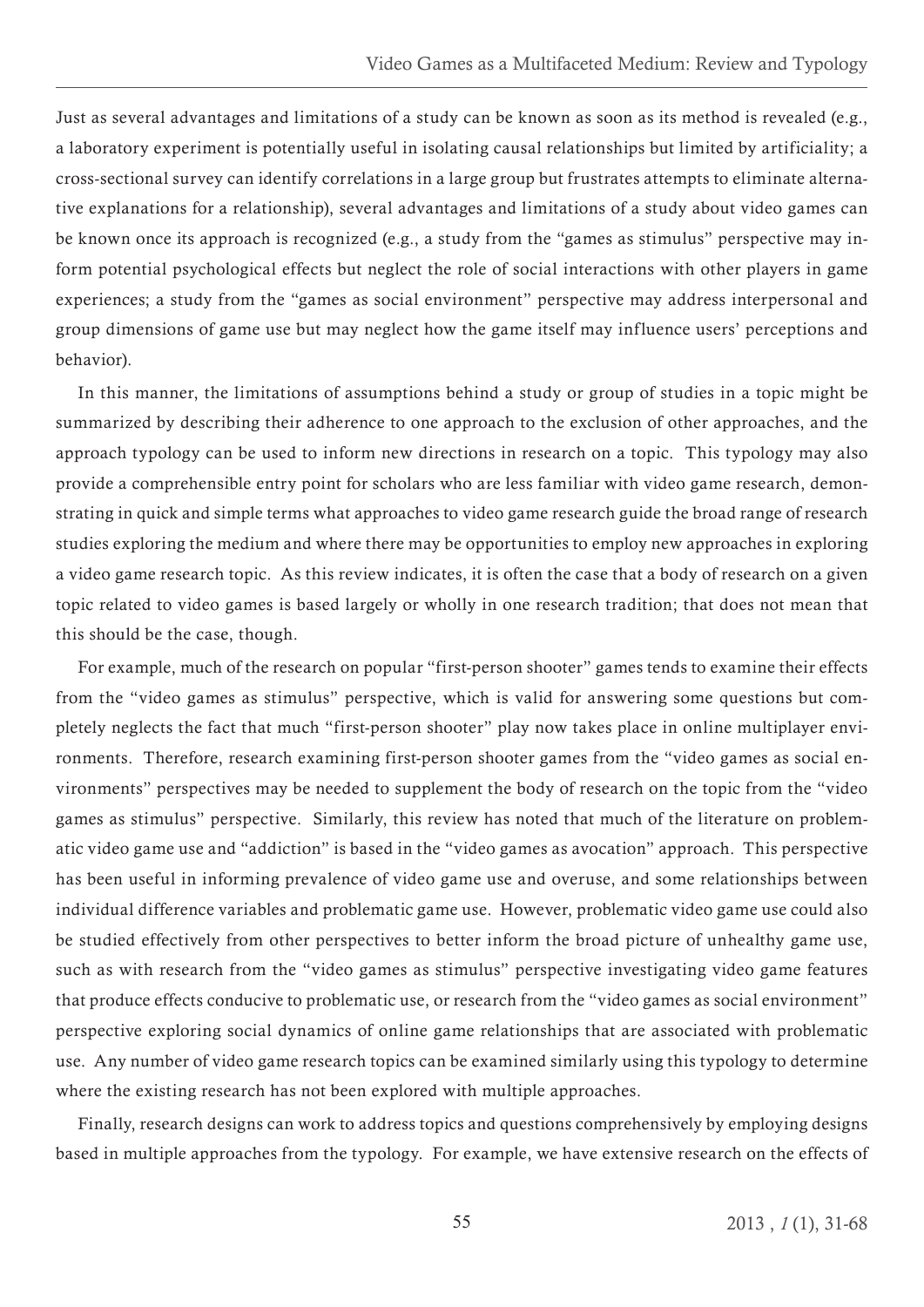<span id="page-25-0"></span>video game violence from the "video games as stimulus" perspective, but more research examining effects of such game features for users with different play habits and motivations would hint at whether some players are more at risk for potential negative effects than others to synthesize the "video games as stimulus" and "video games as avocation" perspectives to better inform the media effects picture. In this way, mindfulness of the typology of approaches to video games might serve as a valuable structure for research designs seeking to take into account the full range of roles that video games serve rather than only addressing one facet of video games at a time.

# Conclusions

In an attempt to synthesize the widely varying foci of the vast and growing corpus of literature dealing with video games, this article has presented a thorough review of quantitative social science research on video games and their social impact over the past few decades, as well as a novel typology of four different approaches within which much of that research can be categorized. While new research topics and findings will continue to emerge, this categorization of video game research perspectives will hopefully allow us to determine how new studies can be compared to existing work and how they can be placed in the vast context of the video game research landscape. Further, this categorization is also meant to guide development of new studies by delineating the characteristics, strengths, and limitations of each approach to help researchers make clear determinations as to how best to investigate new problems.

This typology is not without its limitations, most notable among them that it categorizes only quantitative social science research on video games. This means that the four game research approaches described here are positioned within the broader paradigm of empirical social science research. The existence of valuable research from other qualitative and critical research perspectives should also be acknowledged, and future scholarship may be able to position the approaches described here within a larger typology of video game research approaches that spans more methodological and conceptual approaches to video games. Finally, and most ambitiously, it is hoped that by describing and explicating each of these existing approaches in video game research, this typology can help scholars carefully consider what all of the approaches are missing and develop novel approaches that will guide future research probing new questions about video games. Every study of video game research has its strengths, weaknesses, limitations, and assumptions. Using the broad typology described here, perhaps we can better understand gaps and opportunities in the existing research, reconcile discrepancies in findings from different perspectives, and design new and better studies and approaches to draw ever closer to a comprehensive understanding of the social role of video games.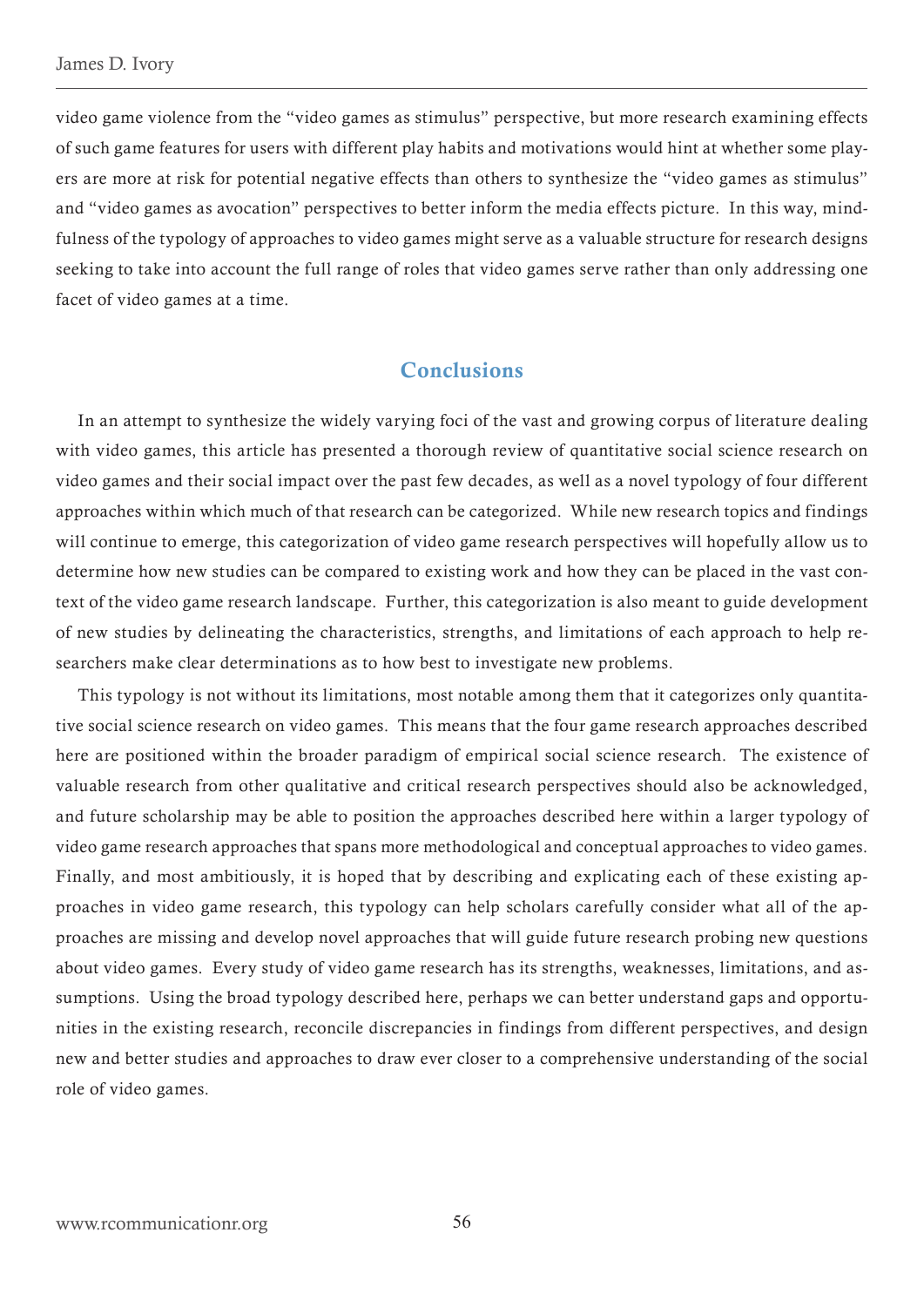# References

- <span id="page-26-0"></span>Adachi, P. J. C., & Willoughby, T. (2010). The effect of violent video games on aggression: Is it more than just the violence? Aggression and Violent Behavior, 16, 55-62. doi:10.1016/j.avb.2010.12.002
- Adachi, P. J. C., & Willoughby, T. (2011). The effect of video game competition and violence on aggressive behavior: Which characteristic has the greatest influence? Psychology of Violence, 1, 259-274. doi:10.1037/ a0024908
- Anderson, C. A., & Bushman, B. J. (2001). Effects of violent video games on aggressive behavior, aggressive cognition, aggressive affect, physiological arousal, and prosocial behavior: A meta-analytic review of the scientific literature. Psychological Science, 12, 353-359. doi:10.1111/1467-9280.00366
- Anderson, C. A., & Dill, K. E. (2000). Video games and aggressive thoughts, feelings, and behavior in the laboratory and in life. Journal of Personality and Social Psychology, 78, 772-290. doi:10.1037/0022- 3514.78.4.772
- Anderson, C. A., & Ford, C. M. (1986). Affect of the game player: Short-term effects of highly and mildly aggressive video games. Personality and Social Psychology Bulletin, 12, 390-402. doi:10.1177/0146167286124002
- Anderson, C. A., Shibuya, A., Ihori, N., Bushman, B. J., Sakamoto, A., Rothstein, H. R., & Saleem, M. (2010). Violent video game effects on aggression, empathy, and prosocial behavior in Eastern and Western countries: A meta-analytic review. Psychological Bulletin, 136, 151-173. doi:10.1037/a0018251
- Balicer, R. D. (2007). Modeling infectious diseases dissemination through online role-playing games. Epidemiology, 18, 260-261. doi:10.1097/01.ede.0000254692.80550.60
- Ballard, M. E., & Lineberger, R. (1999). Video game violence and confederate gender: Effects on reward and punishment given by college males. Sex Roles, 41, 541-558. doi:10.1023/A:1018843304606
- Ballard, M. E., & Wiest, J. R. (1996). Mortal Kombat ™: The effects of violent videogame play on males' hostility and cardiovascular responding. Journal of Applied Social Psychology, 26, 717-730. doi:10.1111/j.1559-1816.1996.tb02740.x
- Barlett, C. P., Harris, R. J., & Baldassaro, R. (2007). Longer you play, the more hostile you feel: Examination of first person shooter video games and aggression during game play. Aggressive Behavior, 33, 486- 497. doi: 10.1002/ab.20227
- Barlett, C. P. Harris, R. J., & Bruey, C. (2008). The effect of the amount of blood in a violent game on aggression, hostility, and arousal. Journal of Experimental Social Psychology, 44, 539-546. doi:10.1016/j. jesp.2007.10.003
- Barlett, C. P., Rodeheffer, C. D., Baldassaro, R., Hinkin, M. P., & Harris, R. J. (2008). The effect of advances in video game technology and content on aggressive cognitions, hostility, and heart rate. Media Psychology, 11, 540-565. doi:10.1080/15213260802492018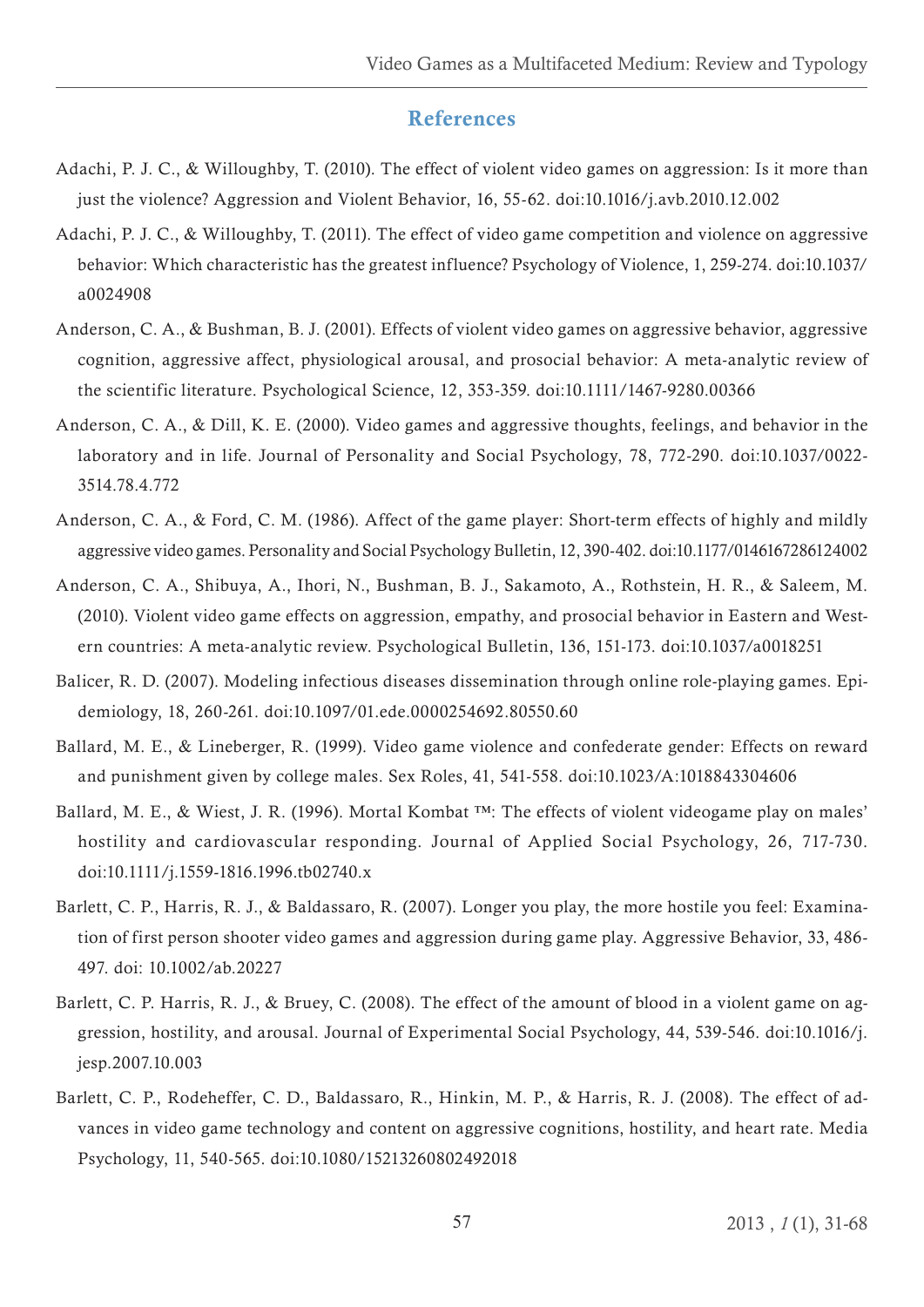- Bartle, R. A. (2010). From MUDs to MMORPGs: The history of virtual worlds. In J. Hunsinger, L. Klastrup, & M. Allen (Eds.), International handbook of Internet research, (pp. 23-39). Dordrecht: Springer.
- Beasley, B., & Standley, T. C. (2002). Shirts vs. skins: Clothing as an indicator of gender role stereotyping in video games. Mass Communication and Society, 5, 279-293. doi:10.1207/S15327825MCS0503\_3
- Behm-Morawitz, E., & Mastro, D. (2009). The effects of the sexualization of female video game characters on gender stereotyping and female self-concept. Sex Roles, 61, 808-823. doi:10.1007/s11199-009-9683-8
- Bessenoff, G. R. (2006). Can the media affect us? Social comparison, self-discrepancy, and the thin ideal. Psychology of Women Quarterly, 30, 239-251. doi: 10.1111/j.1471-6402.2006.00292.x
- Blumler, J. G. (1979). The role of theory in uses and gratification studies. Communication Research, 6, 9-36. doi:10.1177/009365027900600102
- Boot, W. R., Blakely, D. P., & Simons, D .J. (2011). Do action video games improve perception and cognition? Frontiers in Psychology, 2(226), 1-6. doi:10.3389/fpsyg.2011.00226
- Buchman, D. D., & Funk, J. B. (1996). Video and computer games in the 90's: Children's time commitment and game preference. Children Today, 24(1), 12-15, 31.
- Bushman, B. J., & Anderson, C. A. (2002). Violent video games and hostile expectations: A test of the general aggression model. Personality and Social Psychology Bulletin, 28, 1679-1686. doi:10.1177/014616702237649
- Caplan, S. E. (2002). Problematic Internet use and psychosocial well-being: Development of a theory-based cognitive-behavioral measurement instrument. Computers in Human Behavior, 18, 553-575. doi:10.1016/ S0747-5632(02)00004-3
- Caplan, S. E. (2003). Preference for online social interaction: A theory of problematic Internet use and psychosocial well-being. Communication Research, 30, 625-648. doi:10.1177/0093650203257842
- Carnagey, N. L., & Anderson, C. A. (2005). The effects of reward and punishment in violent video games on aggressive affect, cognition, and behavior. Psychological Science, 16, 882-889. doi:10.1111/j.1467-9280.2005.01632.x
- Carnagey, N. L., Anderson, C. A., & Bushman, B. J. (2007). The effect of video game violence on psychological desensitization to real-life violence. Journal of Experimental Social Psychology, 43, 489-496. doi:10.1016/j.jesp.2006.05.003
- Castronova, E. (2001, December). Virtual worlds: A first-hand account of market and society on the cyberian frontier. CESifo Working Paper No. 618. Available: http://ssrn.com/abstract=294828.
- Castronova, E., Williams, D., Shen, C., Ratan, R., Xiong, L., Huang, Y., & Keegan, B. (2009). As real as real? Macroeconomic behavior in a large-scale virtual world. New Media and Society, 11, 685-707. doi:10.1177/1461444809105346

Charlton, J. P. (2002). A factor-analytic investigation of computer 'addiction' and engagement. British

www.rcommunicationr.org 58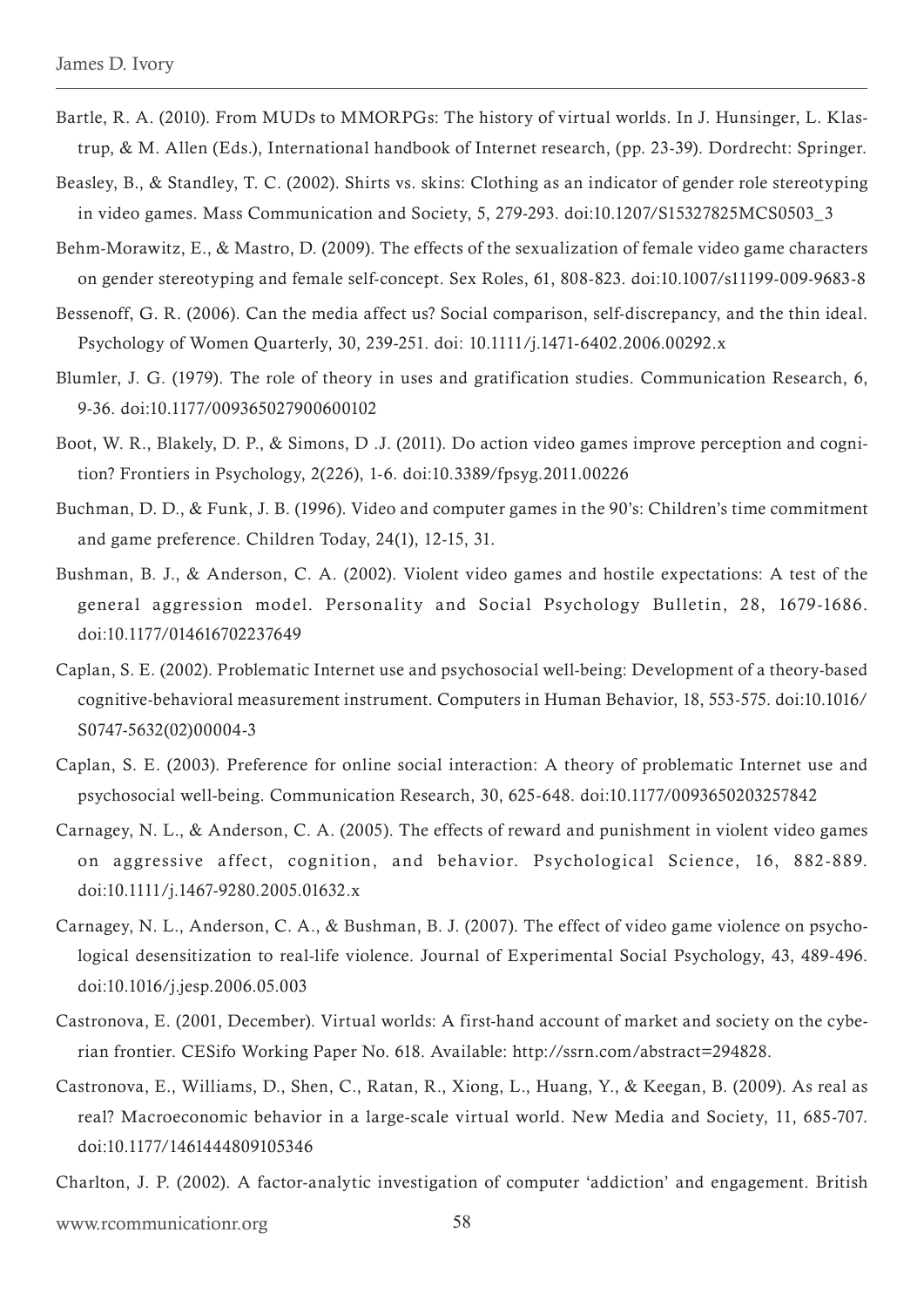Journal of Psychology, 93, 329-344. doi:10.1348/000712602760146242

- Charlton, J. P., & Danforth, I D. W. (2007). Distinguishing addiction and high engagement in the context of online game playing. Computers in Human Behavior, 23, 1531-1548. doi: 10.1016/j.chb.2005.07.002
- Cole, H., & Griffiths, M. D. (2007). Social interactions in massively multiplayer online role-playing gamers. Cyberpsychology and Behavior, 10, 575-583. doi:10.1089/cpb.2007.9988
- Consalvo, M. (2006). Console video games and global corporations: Creating a hybrid culture. New Media and Society, 8, 117-137. doi:10.1177/1461444806059921
- Desai, R. A., Krishnan-Sarin, S., Cavallo, D., & Potenza, M. N. (2010). Video-gaming among high school students: Health correlates, gender differences, and problematic gaming. Pediatrics, 126, e1414-e1424. doi:10.1542/peds.2009-2706
- Dietz, T. L. (1998). An examination of violence and gender role portrayals in video games: Implications for gender socialization and aggressive behavior. Sex Roles, 38, 425-442. doi:10.1023/A:1018709905920
- Dill, K. E., & Thill, K. P. (2007). Video game characters and the socialization of gender roles: Young people's perceptions mirror sexist media depictions. Sex Roles, 57, 851-864. doi: DOI: 10.1007/s11199- 007-9278-1
- Dominick, J. R. (1984). Videogames, television violence, and aggression in teenagers. Journal of Communication, 34, 136-147. doi: 10.1111/j.1460-2466.1984.tb02165.x
- Dorval, M., & Pépin, M. (1986). Effect of playing a video game on a measure of spatial visualization. Perceptual and Motor Skills, 62, 159-162. doi:10.2466/pms.1986.62.1.159
- Downs, E., & Smith, S. (2010). Keeping abreast of hypersexuality: A video game character content analysis. Sex Roles, 62, 721-733. doi: 10.1007/s11199-009-9637-1
- Eveland, W. P., Jr. (2003). A "mix of attributes" approach to the study of media effects and new communication technologies. Journal of Communication, 53, 395-410. doi: 10.1111/j.1460-2466.2003.tb02598.x
- Ferguson, C. J. (2007a). Evidence for publication bias in video game violence effects literature: A metaanalytic review. Aggression and Violent Behavior, 12, 470-482. doi:10.1016/j.avb.2007.01.001
- Ferguson, C. J. (2007b). The good, the bad, and ugly? A meta-analytic review of positive and negative effects of violent video games. Psychiatric Quarterly, 78, 309-316. doi:10.1007/s11126-007-9056-9
- Ferguson, C. J. (2010). Blazing angels or resident evil? Can violent video games be a force for good? Review of General Psychology, 14, 68-81. doi:10.1037/a0018941
- Ferguson, C. J. (2011). A further plea for caution against medical professionals overstating video game violence effects. Mayo Clinic Proceedings, 86, 820-821. doi:10.4065/mcp.2011.0359
- Ferguson, C. J., Coulson, M., & Barnett, J. (2011). A meta-analysis of pathological gaming prevalence and comorbidity with mental health, academic and social problems. Jounal of Psychiatric Research, 45,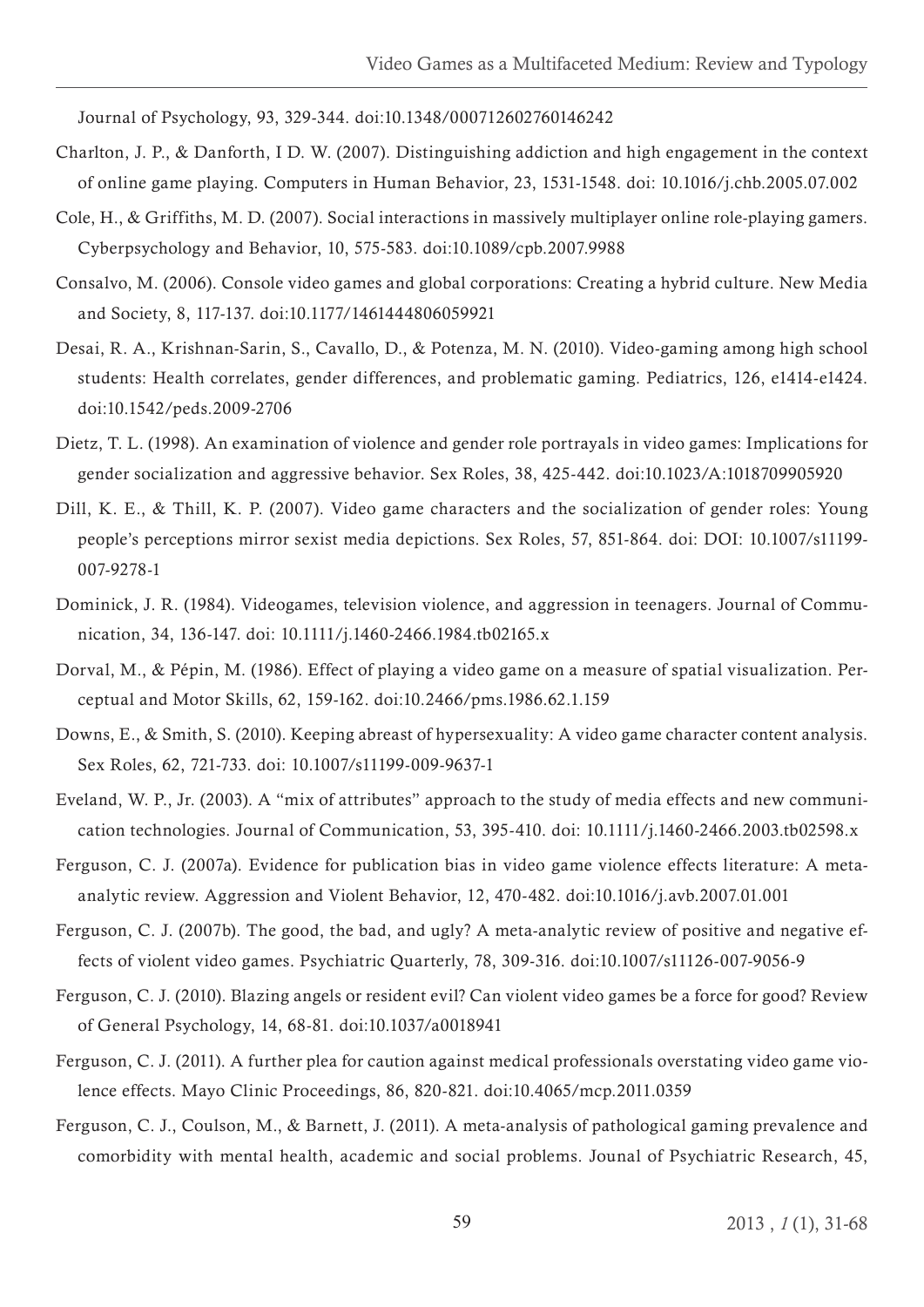1573-1578. doi:10.1016/j.jpsychires.2011.09.005

- Ferguson, C. J., & Garza, A. (2011). Call of (civic) duty: Action games and civic behavior in a large sample of youth. Computers in Human Behavior, 27, 770-775. doi:10.1016/j.chb.2010.10.026
- Ferguson, C. J., & Kilburn, J. (2009). The public health risks of media violence: A meta-analytic review. The Journal of Pediatrics, 104, 759-763. doi:10.1016/j.jpeds.2008.11.033
- Ferguson, C. J., & Heene, M. (2012). A vast graveyard of undead theories: Publication bias and psychological science's aversion to the null. Perspectives on Psychological Science, 7, 555-561. doi:10.1177/1745691612459059
- Ferguson, C. J., & Rueda, S. M. (2009). Examining the validity of the modified Taylor competitive reaction time test of aggression. Journal of Experimental Criminology, 5, 121-137. doi: 10.1007/s11292-009-9069- 5
- Ferguson, C. J., & Rueda, S. M. (2010). The Hitman study: Violent video game exposure effects on aggressive behavior, hostile feelings, and depression. European Psychologist, 15, 99-108. doi:10.1027/1016-9040/ a000010
- Fisher, S. (1995). The amusement arcade as a social space for adolescents: An empirical study. Journal of Adolescence, 18, 71-86. doi: 10.1006/jado.1995.1006
- Frederickson, B. L. (1998). What good are positive emotions? Review of General Psychology, 2, 300-319. doi:10.1037/1089-2680.2.3.300
- Funk, J. B. (1993). Reevaluating the impact of video games. Clinical Pediatrics, 32, 86-90. doi:10.1177/000992289303200205
- Funk, J. B., & Buchman, D. D. (1996). Playing violent video and computer games and adolescent selfconcept. Journal of Communication, 46(2), 19-32. doi:10.1111/j.1460-2466.1996.tb01472.x
- Gentile, D. (2009). Pathological video-game use among youth ages 8 to 18: A national study. Psychological Science, 20, 594-602. doi: 10.1111/j.1467-9280.2009.02340.x
- Gentile, D. A., Choo, H., Liau, A., Sim, T., Li, D., & Fung, D. (2011). Pathological video game use among youths: A two-year longitudinal study. Pediatrics, 127, e319-e329. doi:10.1542/peds.2010-1353
- Glass, Z. (2007). The effectiveness of product placement in video games. Journal of Interactive Advertising, 8(1), 23-32.
- Graf, D. L., Pratt, L. V., Hester, C. N., & Short, K. R. (2009). Playing active video games increases energy expenditure in children. Pediatrics, 124, 534-540. doi:10.1542/peds.2008-2851
- Graves, L., Stratton, G., Ridgers, N. D., & Cable, N. T. (2007). Comparison of energy expenditure in adolescents when playing new generation and sedentary computer games: Cross sectional study. British Medical Journal, 335, 1282-1284. doi:10.1136/bmj.39415.632951.80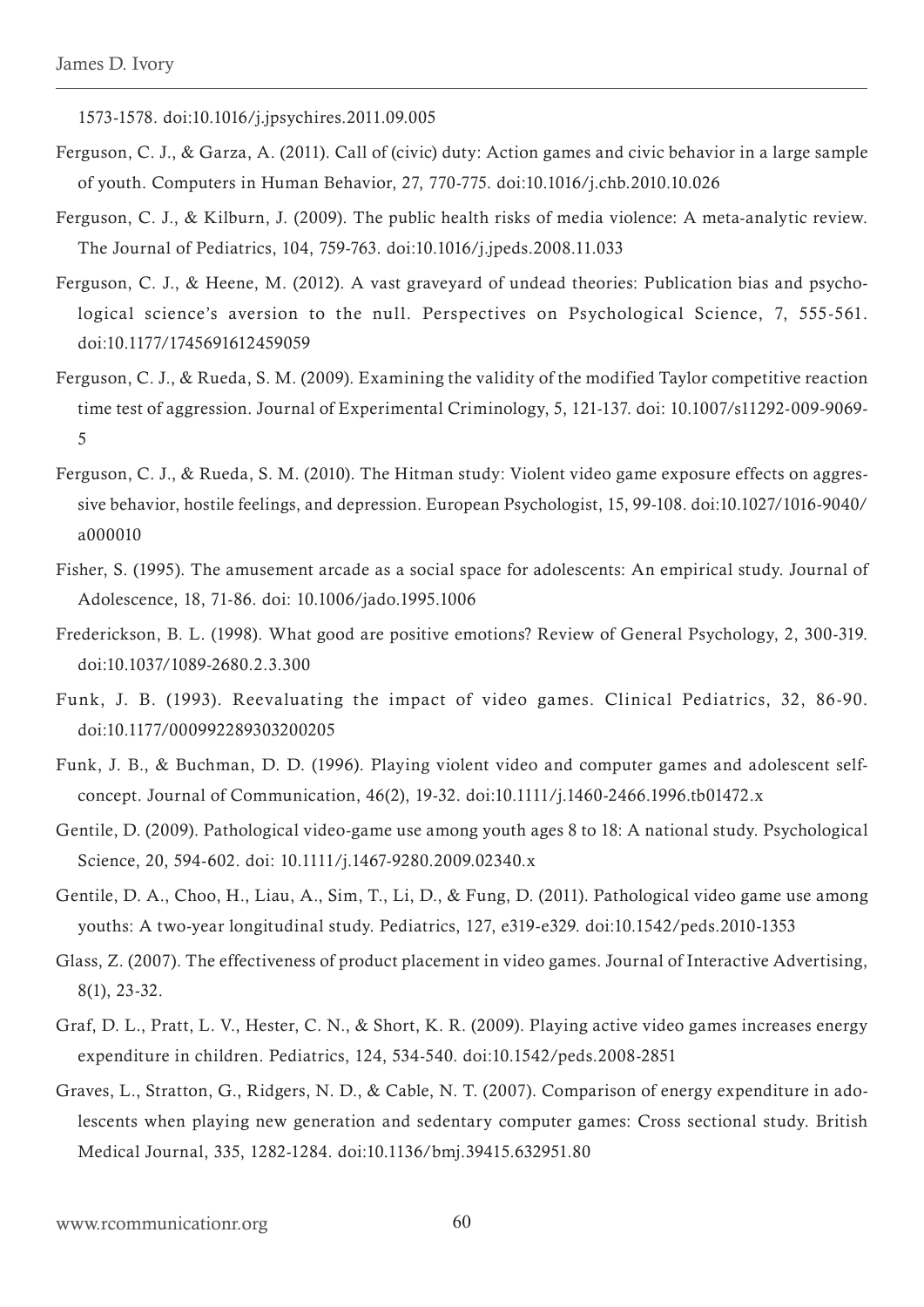- Graves, L., Stratton, G., Ridgers, N. D., & Cable, N. T. (2008). Energy expenditure in adolescents playing new generation computer games. British Journal of Sports Medicine, 42, 592-594. doi:
- Green, C. S., & Bavelier, D. (2003). Action video game modifies visual selective attention. Nature, 423, 534-537. doi:10.1038/nature01647
- Green, C. S., & Bavelier, D. (2006a). Effect of action games on the spatial distribution of visuospatial attention. Journal of Experimental Psychology: Human Perception and Performance, 32, 1465-1478. doi:10.1037/0096-1523.32.6.1465
- Green, C. S., & Bavelier, D. (2006b). Enumeration versus multiple object tracking: The case of action video game players. Cognition, 101, 217-245. doi:10.1016/j.cognition.2005.10.004
- Green, C. S., & Bavelier, D. (2007). Action-video-game experience alters the spatial resolution of vision. Psychological Science, 18, 88-94. doi:10.1111/j.1467-9280.2007.01853.x
- Greenfield, P. M., Brannon, C., & Lohr, D. (1994). Two-dimensional representation of movement through three-dimensional space: The role of video game expertise. Journal of Applied Developmental Psychology, 15, 87-103. doi:10.1016/0193-3973(94)90007-8
- Griffith, J. L., Voloschin, P., Gibb, G. D., & Bailey, J. R. (1983). Perceptual and Motor Skills, 57, 155-158. doi: 10.2466/pms.1983.57.1.155
- Griffiths, M.D. (1991). Amusement machine playing in childhood and adolescence: A comparative analysis of video games and fruit machines. Journal of Adolescence, 14, 53-73. doi:10.1016/0140-1971(91)90045- S
- Griffiths, M. D. (1997) Computer game playing in early adolescence. Youth and Society, 29, 223-227. doi:10.1177/0044118X97029002004
- Griffiths, M. D. (2008). Videogame addiction: Further thoughts and observations. International Journal of Mental Health and Addiction, 6, 182-185. doi: 10.1007/s11469-007-9128-y
- Griffiths, M. D., Davies, M. N. O., & Chappell, D. (2003). Breaking the stereotype: The case of online gaming. Cyberpsychology and Behavior, 6, 81-91. doi:10.1089/109493103321167992
- Griffiths, M. D., Davies, M. N. O, & Chappell, D. (2004a). Demographic factors and playing variables in online computer gaming. Cyberpsychology and Behavior, 7, 479-487. doi:10.1089/cpb.2004.7.479
- Griffiths, M. D., Davies, M. N. O, & Chappell, D. (2004b). Online computer gaming: A comparison of adolescent and adult gamers. Journal of Adolescence, 27, 87-96. doi:10.1016/j.adolescence.2003.10.007
- Griffiths, M. D., & Hunt, N. H. (1995). Computer game playing in adolescent: Prevalence and demographic indicators. Journal of Community and Applied Social Psychology, 5, 189-193. doi:10.1002/casp.2450050307
- Griffiths, M. D., & Hunt, N. H. (1998). Dependence on computer games by adolescents. Psychological Reports, 82, 475-480. doi:10.2466/PR0.82.2.475-480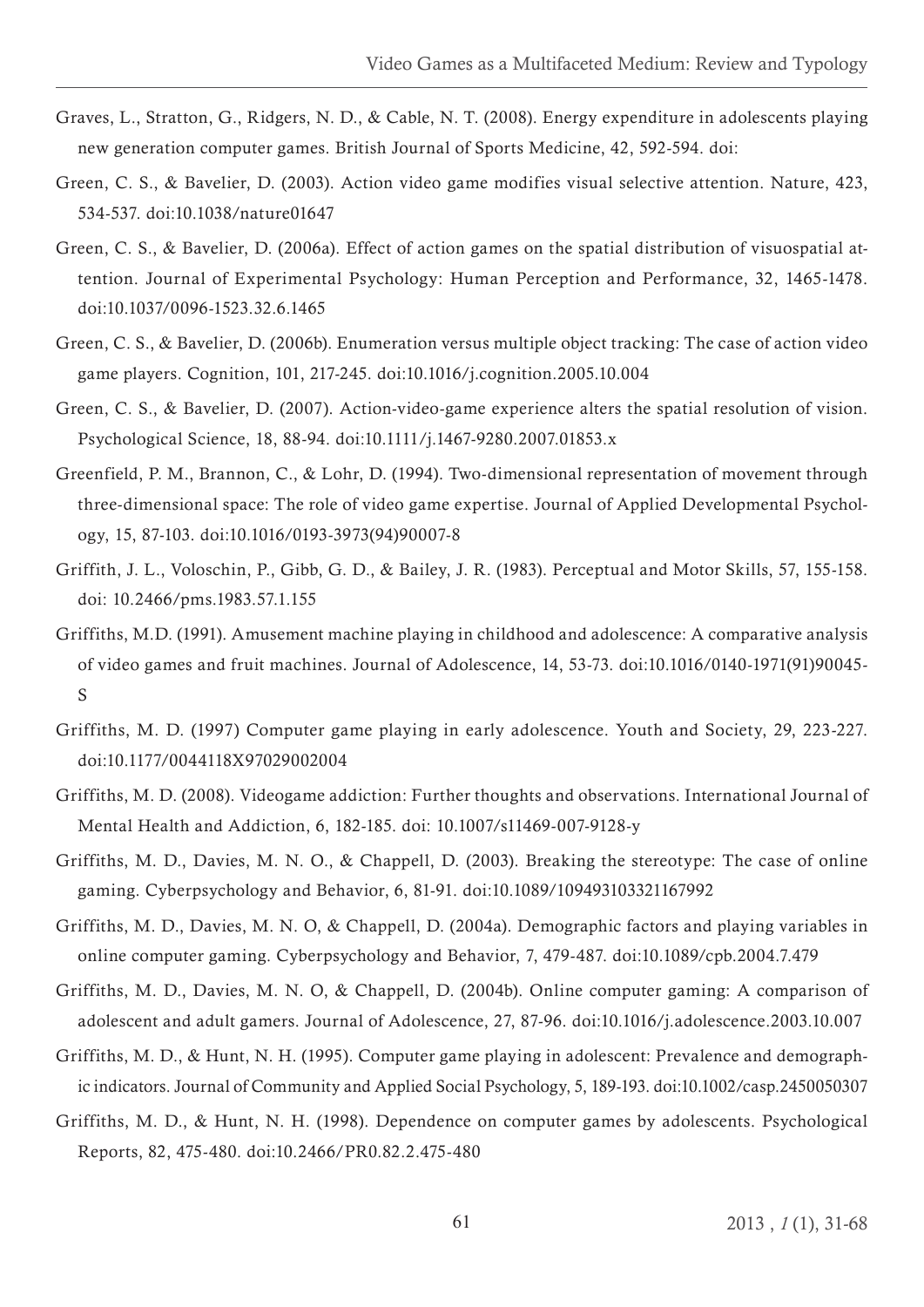- Griffiths, M. D., & Meredith, A. (2009). Videogame addiction and its treatment. Journal of Contemporary Psychotherapy, 39, 247-253. doi: 10.1007/s10879-009-9118-4
- Grüsser, S. M., Thalemann, R., & Griffiths, M. D. (2007). Excessive computer game playing: Evidence for addiction and aggression? Cyberpsychology and Behavior, 10, 290-292. doi:10.1089/cpb.2006.9956
- Haagsma, M. C., Pieterse, M. E., & Peters, O. (2012). The prevalence of problematic video gamers in the Netherlands. Cyberpsychology, Behavior, and Social Networking, 15, 162-168. doi:10.1089/cyber.2011.0248
- Hall, R., Day, T., & Hall, R. C. W. (2011a). A plea for caution: violent video games, the Supreme Court, and the role of science. Mayo Clinic Proceedings, 86, 315-321. doi:10.4065/mcp.2010.0762
- Hall, R. C. W., Day, T., & Hall, R. C. W. (2011b). A further plea for caution against medical professionals overstating video game violence effects. Mayo Clinic Proceedings, 86, 821-823. doi:10.4065/mcp.2011.0357
- Hussain, Z., & Griffiths, M. D. (2009). Excessive use of massively multi-player online role-playing games: A pilot study. International Journal of Mental Health and Addiction, 7, 563-571. doi:10.1007/s11469- 009-9202-8
- Ivory, J. D. (2006). Still a man's game: Gender representation in online reviews of video games. Mass Communication and Society, 9, 103-114. doi:10.1207/s15327825mcs0901\_6
- Ivory, J. D., & Kalyanaraman, S. (2007). The effects of technological advancement and violent content in video games on players' feelings of presence, involvement, physiological arousal, and aggression. Journal of Communication, 57, 532-555. doi:10.1111/j.1460-2466.2007.00356.x
- Kirriemuir, J. (2006). A history of digital games. In J. Rutter & J. Bryce (Eds.), Understanding digital games (pp. 21-35). London: Sage Publications.
- Krcmar, M., Farrar, K., & McGloin, R. (2011). The effects of video game realism on attention, retention, and aggressive outcomes. Computers in Human Behavior, 27, 432-439. doi:10.1016/j.chb.2010.09.005
- Klein, M. H. (1984). The bite of Pac-Man. The Journal of Psychohistory, 11, 395-401.
- Konijn, E. A., Nije Bijvank, M., & Bushman, B. J. (2007). I wish I were a warrior: The role of wishful identification in the effects of violent video games. Developmental Psychology, 43, 1038-1044. doi:10.1037/0012-1649.43.4.1038
- Kuhlman, J. S., & Beitel, P. A. (1991). Videogame experience: A possible explanation for differences in anticipation of coincidence. Perceptual and Motor Skills, 72, 483-488.
- Lee, M., & Faber, R. (2007). Effects of product placement in on-line games on brand memory: A perspective of the limited-capacity model of attention. Journal of Advertising, 36, 75-90. doi:10.2753/JOA0091- 3367360406
- Lee, M., & Youn, S. (2008). Leading national advertisers' uses of advergames. Journal of Current Issues and Research in Advertising, 30(2), 1-13.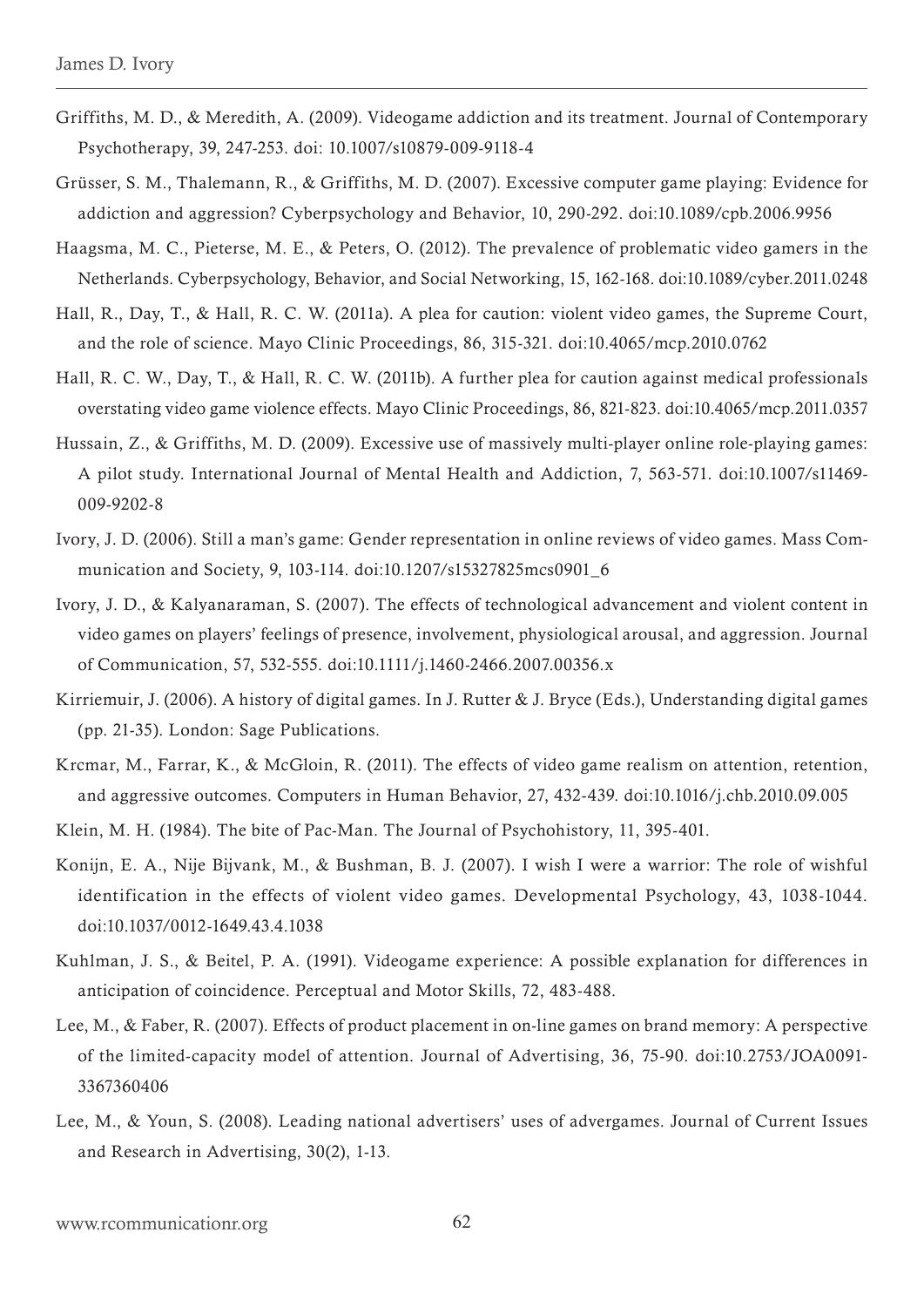- Lee, M., Choi, Y., Quilliam, E. T., & Cole, R. T. (2009). Playing with food: Content analysis of food advergames. Journal of Consumer Affairs, 43, 129-154. doi:10.1111/j.1745-6606.2008.01130.x
- Lemmens, J. S., Valkenburg, P. M., & Peter, J. (2009). Development and validation of a game addiction scale for adolescents. Media Psychology, 12, 77-95. doi:10.1080/15213260802669458
- Lenhart, A., Kahne, J., Middaugh, E., Mcagill, A. R., Evans, C., & Vitak, J. (2008). Teens, video games, and civics: Teens' gaming experiences are diverse and include significant social interaction and civic engagement. Pew Internet and American Life Project. Available: http://www.pewinternet.org/~/media// Files/Reports/2008/PIP\_Teens\_Games\_and\_Civics\_Report\_FINAL.pdf.pdf
- Limperos, A. M., Schmierbach, M. G., Kegerise, A. D., & Dardis, F. E. (2011). Gaming across different consoles: Exploring the influence of control scheme on game-player enjoyment. Cyberpsychology, Behavior, and Social Networking, 14, 345-350. doi:10.1089/cyber.2010.0146
- Lofgren, E. T., & Fefferman, N. H. (2007). The untapped potential of virtual game worlds to shed light on real world epidemics. Lancet Infectious Diseases, 7, 625-629. doi:10.1016/S1473-3099(07)70212-8
- Lowood, H. E. (2006). A brief biography of computer games. In P. Vorderer & J. Bryant (Eds.), Playing computer games: Motives, responses, and consequences (pp. 25-41). Mahwah, NJ: Erlbaum.
- Lynch, J., Aughwane, P., & Hammond, T. M. (2010). Video games and surgical ability: A literature review. Journal of Surgical Education, 67, 184-189. doi:10.1016/j.jsurg.2010.02.010
- Lucas, K., & Sherry, J. L. (2004). Sex differences in game play: A communication-based explanation. Communication Research, 31, 499-523. doi:10.1177/0093650204267930
- Markey, P. M., & Scherer, K. (2009). An examination of psychoticism and motion capture controls as moderators of the effects of violent video games. Computers in Human Behavior, 25, 407-411. doi:10.1016/j. chb.2008.10.001
- Marshall, S. J., Biddle, S. J H., Gorely, T., Cameron, N., & Murdey, I. (2004). Relationships between media use, body fatness and physical activity in children and youth: A meta-analysis. International Journal of Obesity, 28, 1238-1246. doi:10.1038/sj.ijo.0802706
- Martins, N., Williams, D. C., Harrison, K., & Ratan, R. A. (2009). A content analysis of female body imagery in video games. Sex Roles, 61, 824-836. doi:10.1007/s11199-009-9682-9
- McKenna, K. Y. A., & Bargh, J. A. (2000). Plan 9 from cyberspace: The implications of the Internet for personality and social psychology. Personality and Social Psychology Review, 4, 57-75. doi:10.1207/ S15327957PSPR0401\_6
- McLeod, J. M., Kosicki, G. M., & Pan, Z. (1991). On understanding and misunderstanding media effects. In J. Curran & M. Gurevitch (Eds.), Mass media and society (pp. 235–266). New York: Edward Arnold.
- Muñoz, M. E., & Ferguson, C. J. (2012). Body dissatisfaction correlates with intra-peer competitiveness, not media exposure: A brief report. Journal of Social and Clinical Psychology, 31, 383-392. doi:10.1521/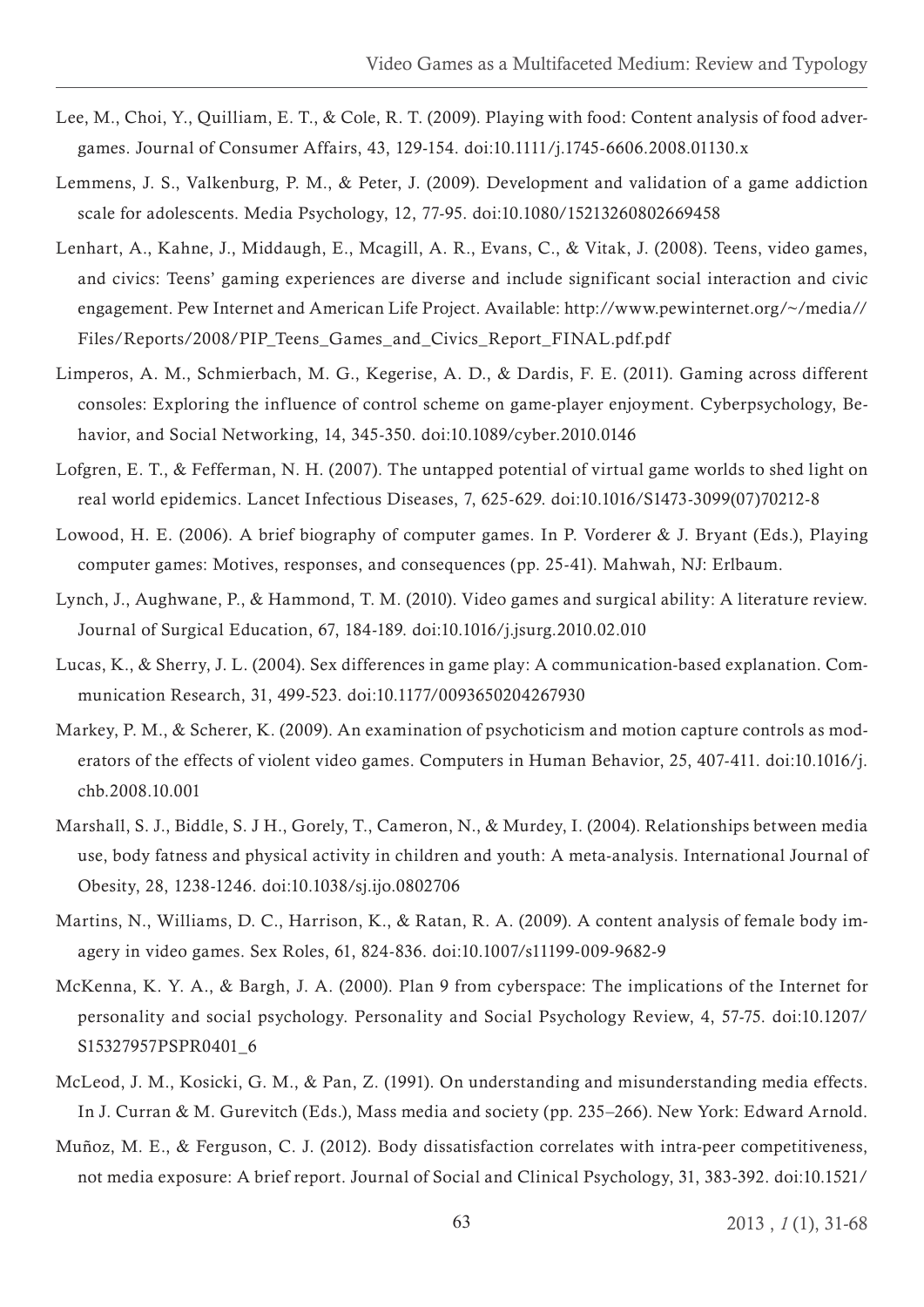jscp.2012.31.4.383

- Murray, J. P., Biggins, B., Donnerstein, E., Menninger, R. W., Rich, M., & Strasburger, V. (2011). A plea for concern regarding violent video games. Mayo Clinic Proceedings, 86, 818-820. doi:10.4065/mcp.2011.0321
- Ng, B. D., & Wiemer-Hastings, P. (2005). Addiction to the Internet and online gaming. Cyberpsychology and Behavior, 8, 110-113. doi:10.1089/cpb.2005.8.110
- Okagaki, L., & Frensch, P. A. (1994). Effects of video game playing on measures of spatial performance: Gender effects in late adolescence. Journal of Applied Developmental Psychology, 15, 33-58. doi:10.1016/0193- 3973(94)90005-1
- Peng, W., Crouse, J. C., & Lin, J. H. (In press). Using active video games for physical activity promotion: A systematic review of the current state of research. Health Education and Behavior. doi:10.1177/1090198112444956
- Peng, W., Lin, J. H., & Crouse, J. (2011). Is playing exergames really exercising? A meta-analysis of energy expenditure in active video games. Cyberpsychology, Behavior, and Social Networking, 14, 681-688. doi:10.1089/cyber.2010.0578
- Ritter, D., & Eslea, M. (2005). Hot sauce, toy guns, and graffiti: A critical account of current laboratory aggression paradigms. Aggressive Behavior, 31, 407-419. doi:10.1002/ab.20066
- Rockwell, G. (2002). Gore galore: Literary theory and computer games. Computers and the Humanities, 36, 345-358. doi:10.1023/A:1016174116399
- Rosser, J. C., Lynch, P. J., Cuddihy, L., Gentile, D. A., Klonsky, J., & Merrell, R. (2007). The impact of video games on training surgeons in the 21st Century. Archives of Surgery, 142, 181-186. doi:10.1001/ archsurg.142.2.181
- Ruggiero, T. E. (2000). Uses and gratifications theory in the 21st Century. Mass Communication and Society, 3, 3-37. doi:10.1207/S15327825MCS0301\_02
- Schmierbach, M., Limperos, A. M., & Woolley, J. K. (2012). Feeling the need for (personalized) speed: How natural controls and customization contribute to enjoyment of a racing game through enhanced immersion. Cyberpsychology, Behavior, and Social Networking, 15, 364-369. doi:10.1089/cyber.2012.0025
- Segal, K. R., & Dietz, W. H. (1991). Physiologic responses to playing a video game. Archives of Pediatric and Adolescent Medicine, 145, 1034-1036. doi:10.1001/archpedi.1991.02160090086030
- Selnow, G. W. (1984). Playing videogames: The electronic friend. Journal of Communication, 34, 148-156. doi: 10.1111/j.1460-2466.1984.tb02166.x
- Sherry, J. L. (2001). The effects of violent video games on aggression: A meta-analysis. Human Communication Research, 27, 409-431. doi:10.1111/j.1468-2958.2001.tb00787.x
- Sherry, J. L. (2007). Violent video games and aggression: Why can't we find effects? In R. W. Preiss, B. M. Gayle, N. Burrell, M. Allen, & J. Bryant (Eds.), Media effects research: Advances through meta-analysis

www.rcommunicationr.org 64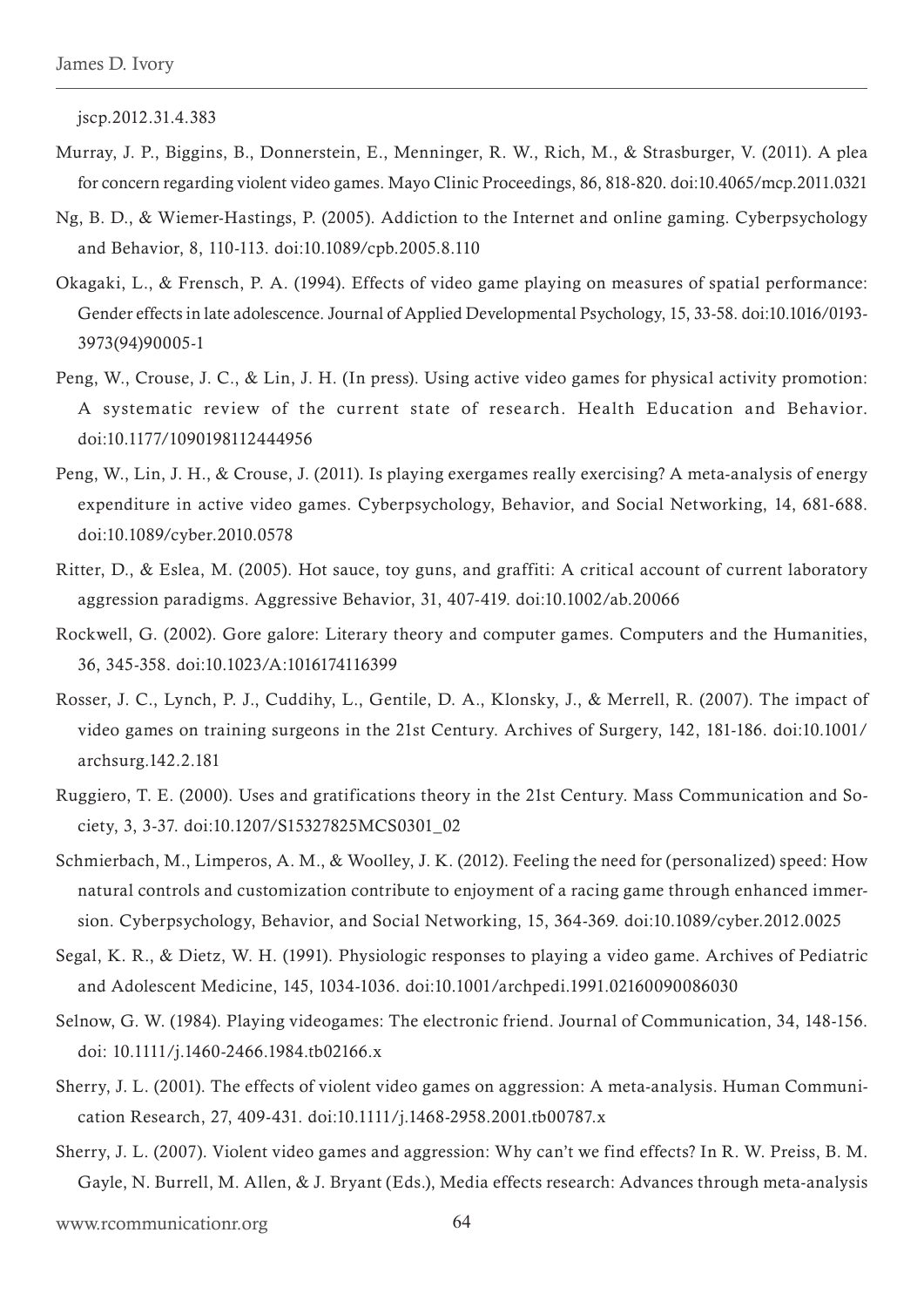(pp. 245-262). Mahwah, NJ: Erlbaum.

- Signorielli, N. (1989). Television and conceptions about sex roles: Maintaining conventionality and the status quo. Sex Roles, 21, 341-360. doi:10.1007/BF00289596
- Simons, R. F., Detenber, B. H., Roedema, T. M., & Reiss, J. E. (1999). Emotion processing in three systems: The medium and the message. Psychophysiology, 36, 619-627. doi:10.1111/1469-8986.3650619
- Skalski, P., Tamborini, R., Shelton, A., Buncher, M., & Lindmark, P. (2011). Mapping the road to fun: Natural video game controllers, presence, and game enjoyment. New Media and Society, 13, 224-242. doi:10.1177/1461444810370949
- Smahel, D. Blinka, L., & Ledabyl, O. (2008). Playing MMORPGs: Connections between addiction and identifying with a character. Cyberpsychology and Behavior 11, 715-718. doi:10.1089/cpb.2007.0210
- Smith, S. L., Lachlan, K., & Tamborini, R., (2003). Popular video games: Quantifying the presentation of violence and its context. Journal of Broadcasting and Electronic Media, 47, 58-76. doi:10.1207/ s15506878jobem4701\_4
- Spence, I., & Feng, J. (2010). Video games and spatial cognition. Review of General Psychology, 14, 92-104. doi:10.1037/a0019491
- Subrahmanyam, K., & Greenfield, P. M. (1994). Effect of video game practice on spatial skills in girls and boys. Journal of Applied Developmental Psychology, 15, 13-32. doi:10.1016/0193-3973(94)90004-3
- Tamborini, R., Eastin, M. S., Skalski, P., Lachlan, K., Fediuk, T. A., & Brady, R. (2004). Violent virtual video games and hostile thoughts. Journal of Broadcasting and Electronic Media, 48, 335-357.
- Tedeschi, J. T., & Quigley, B. M. (1996). Limitations of laboratory paradigms for studying aggression. Aggression and Violent Behavior, 1, 163-177. doi:10.1016/1359-1789(95)00014-3
- Tedeschi, J. T., & Quigley, B. M. (2000). A further comment on the construct validity of laboratory aggression paradigms: A response to Giancola and Chermack. Aggression and Violent Behavior, 5, 127-136. doi:10.1016/S1359-1789(98)00028-7
- Thompson, K. M., & Haninger, K. (2001). Violence in e-rated video games. Journal of the American Medical Association, 286, 591-598. doi:10.1001/jama.286.5.591
- Valadez, J. J., & Ferguson, C. J. (2012). Just a game after all: Violent video game exposure and time spent playing effects on hostile feelings, depression, and visuospatial cognition. Computers in Human Behavior, 28, 608-616. doi:10.1016/j.chb.2011.11.006
- Van Rooij, A. J., Schoenmakers, T. M., Vermulst, A. A., Van Den Eijnden, R. J. J. M., & Van De Mheen, D. (2011). Online video game addiction: Identification of addicted adolescent gamers. Addiction, 106, 205-212. doi:10.1111/j.1360-0443.2010.03104.x
- Vandewater, E. A., Shim, M., & Caplovitz, A. G. (2004). Linking obesity and activity level with children's television and video game use. Journal of Adolescence, 27, 71-85. doi:10.1016/j.adolescence.2003.10.003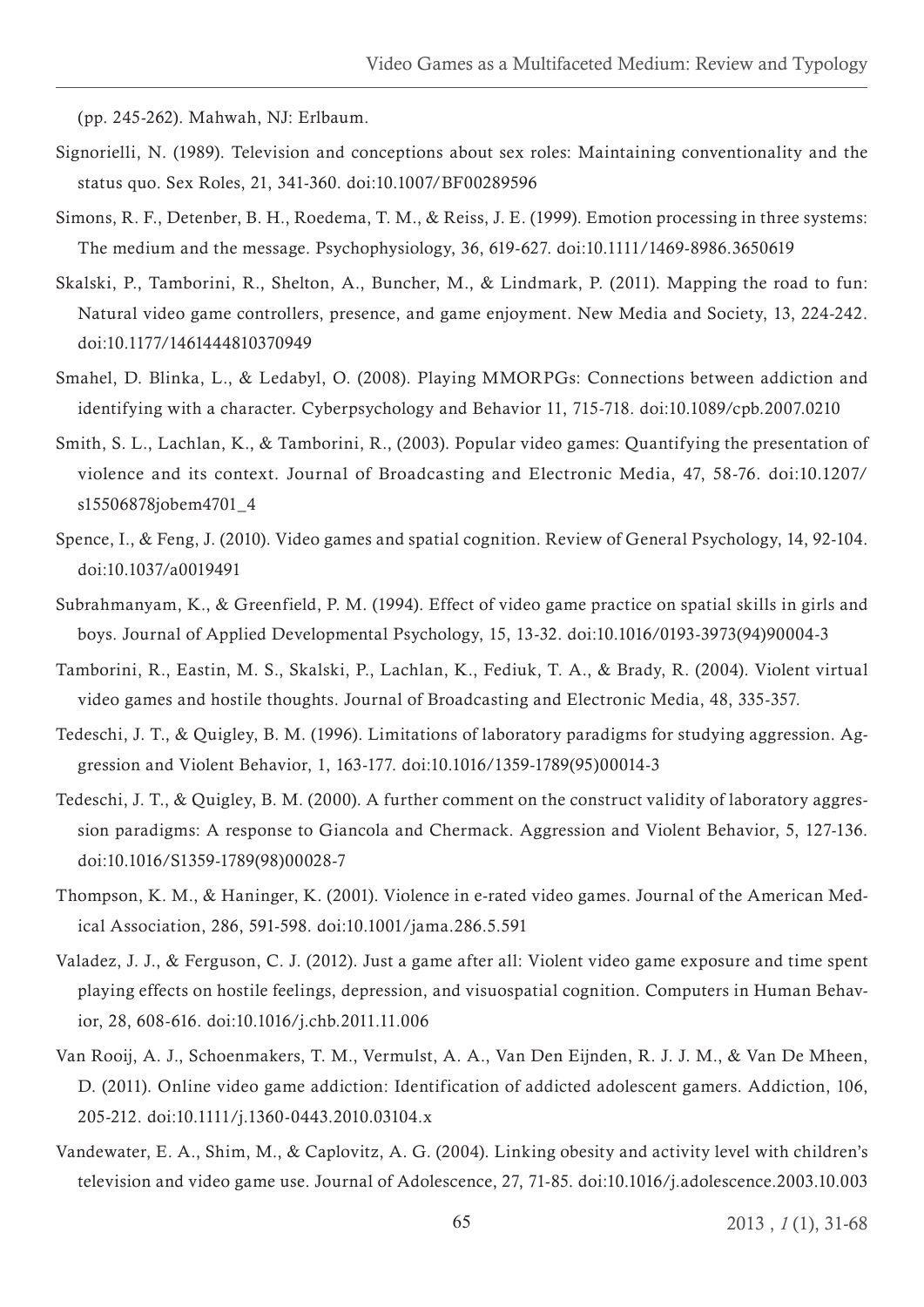- Vogel, J. J., Vogel, D. S., Cannon-Bowers, J., Bowers, C. A., Muse, K., & Wright, M. (2006). Computer gaming and interactive simulations for learning: A meta-analysis. Journal of Educational Computing Research, 34, 229-243. doi: 10.2190/FLHV-K4WA-WPVQ-H0YM
- Whitaker, J. L., & Bushman, B. J. (In press). "Boom, headshot!": Effect of video game play and controller type on firing aim and accuracy. Communication Research. doi:10.1177/0093650212446622
- Williams, D. (2006a). A brief social history of game play. In P. Vorderer & J. Bryant (Eds.), Playing video games: Motives, responses, and consequences (pp. 197-212). Mahwah, NJ: Erlbaum.
- Williams, D. (2006b). Virtual cultivation: Online worlds, offline perceptions. Journal of Communication, 56, 69-87. doi:10.1111/j.1460-2466.2006.00004.x
- Williams, D. (2006c). Why game studies now? Gamers don't bowl alone. Games and Culture, 1, 13-16. doi:10.1177/1555412005281774
- Williams, D. (2010). The mapping principle, and a research framework for virtual worlds. Communication Theory, 20, 451-470. doi:10.1111/j.1468-2885.2010.01371.x
- Williams, D., Consalvo, M., Caplan, S., & Yee, N. (2009). Looking for gender: Gender roles and behaviors among online gamers. Journal of Communication, 59, 700-725. doi: 10.1111/j.1460-2466.2009.01453.x
- Williams, D., Ducheneaut, N., Xiong, L., Zhang, Y., Yee, N., & Nickell, E. (2012). From tree house to barracks: The social life of guilds in World of Warcraft. Games and Culture, 1, 338-361. doi:10.1177/1555412006292616
- Williams, D., Martins, N., Consalvo, M., & Ivory, J. D. (2009). The virtual census: Representations of gender, race, and age in video games. New Media and Society, 11, 815-834. doi: 10.1177/1461444809105354
- Williams, D., Yee, N., & Caplan, S. (2008). Who plays, how much, and why? Debunking the stereotypical gamer profile. Journal of Computer-Mediated Communication, 13, 993-1018. doi: 10.1111/j.1083-6101.2008.00428.x
- Wood, R. T. A. (2008). Problems with the concept of video game "addiction": Some case study examples. International Journal of Mental Health and Addiction, 6, 169-178. doi:10.1007/s11469-007-9118-0
- Wright, P. L. (1974). Analyzing media effects on advertising responses. Public Opinion Quarterly, 38, 192- 205. doi:10.1086/268151
- Yang, M., Roskos-Ewolsen, D. R., Dinu, L., & Arpan, L. M. (2006). The effectiveness of "in-game" advertising: Comparing college students' explicit and implicit memory for brand names. Journal of Advertising, 35, 143-152. doi:10.2753/JOA0091-3367350410
- Yee, N. (2001). The Norrathian scrolls: A study of EverQuest (version 2.5). Available: http://www.nickyee. com/eqt/report.html
- Yee, N. (2006a). Motivations for play in online games. Cyberpsychology and Behavior, 9, 772–775. doi:10.1089/ cpb.2006.9.772

www.rcommunicationr.org 66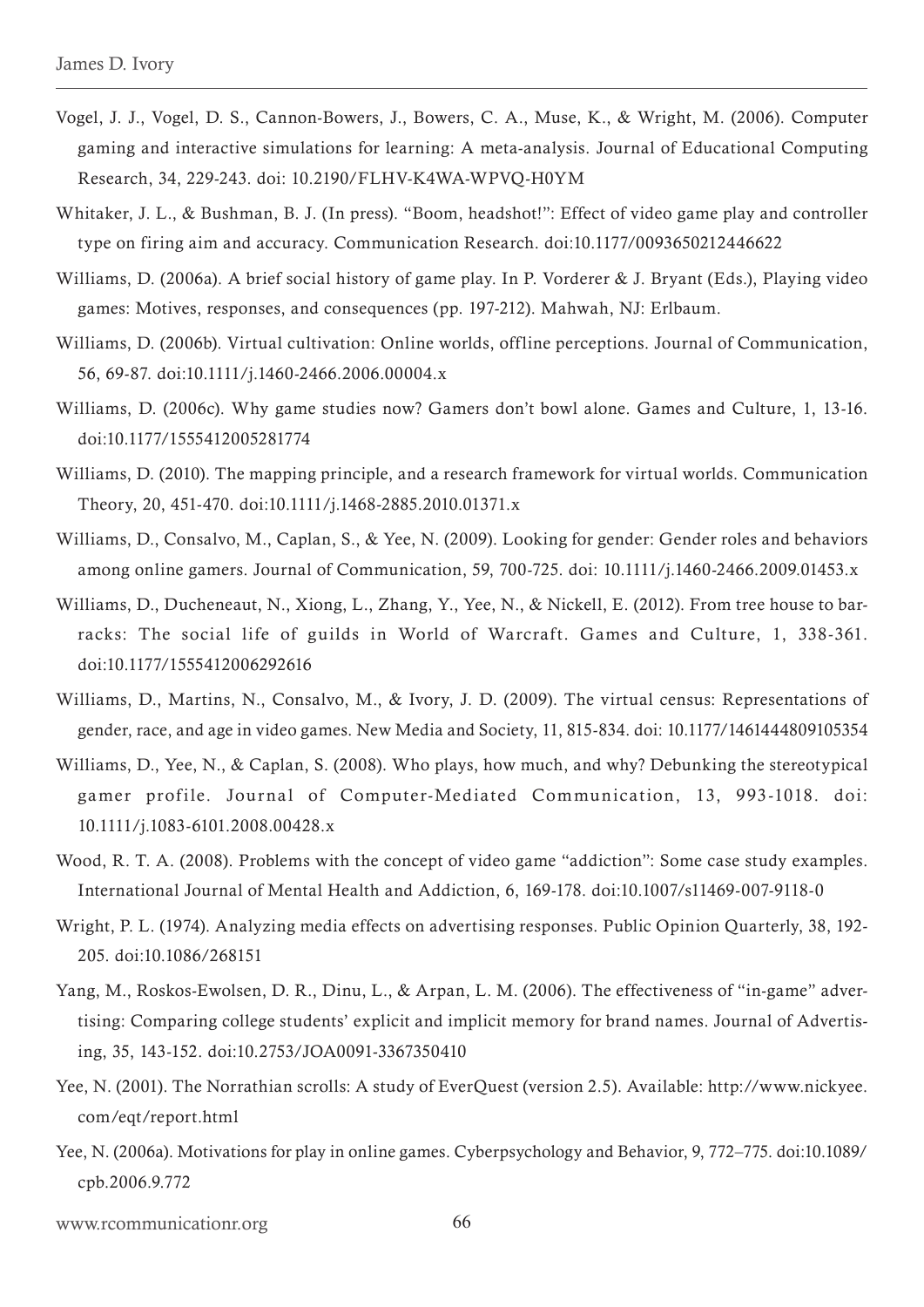- Yee, N. (2006b). The demographics, motivations, and derived experiences of users of massively multi-user online graphical environments. Presence: Teleoperators and Virtual Environments, 15, 309–329. doi:10.1162/ pres.15.3.309
- Yee, N. (2006c). The psychology of massively multi-user online roleplaying games: Motivations, emotional investment, relationships and problematic usage. In R. Schroeder & A.S. Axelsson (eds.), Avatars at work and play: Collaboration and interaction in virtual shared environments (pp. 187–208). London: Springer.
- Yee, N., Bailenson, J. M., Urbanek, M., Chang, F., & Merget, D. (2007). The unbearable likeness of being digital: The persistence of nonverbal social norms in online virtual environments. Cyberpsychology and Behavior, 10, 115-121. doi:10.1089/cpb.2006.9984
- Young, K. S. (1998). Internet addiction: The emergence of a new clinical disorder. Cyberpsychology and Behavior, 1, 237-244. doi:10.1089/cpb.1998.1.237

## Acknowledgements

The author thanks Dr. Giorgio de Marchis for his leadership, support, and guidance during preparation of this review, two reviewers for their very helpful comments during two revisions, and Dr. Adrienne Holz Ivory for her extensive feedback and suggestions that helped shape the conceptualization and preparation of this article.

Note from the Editor: Dr. J Ferguson Christopher (Texas A&M International University) and Dr. Mike Schmierbach (Pennsylvania State University) have served as blind reviewers for this article. After the acceptance of the manuscript they have agreed to sign their review. I would like to thank them very much for their insightful comments.